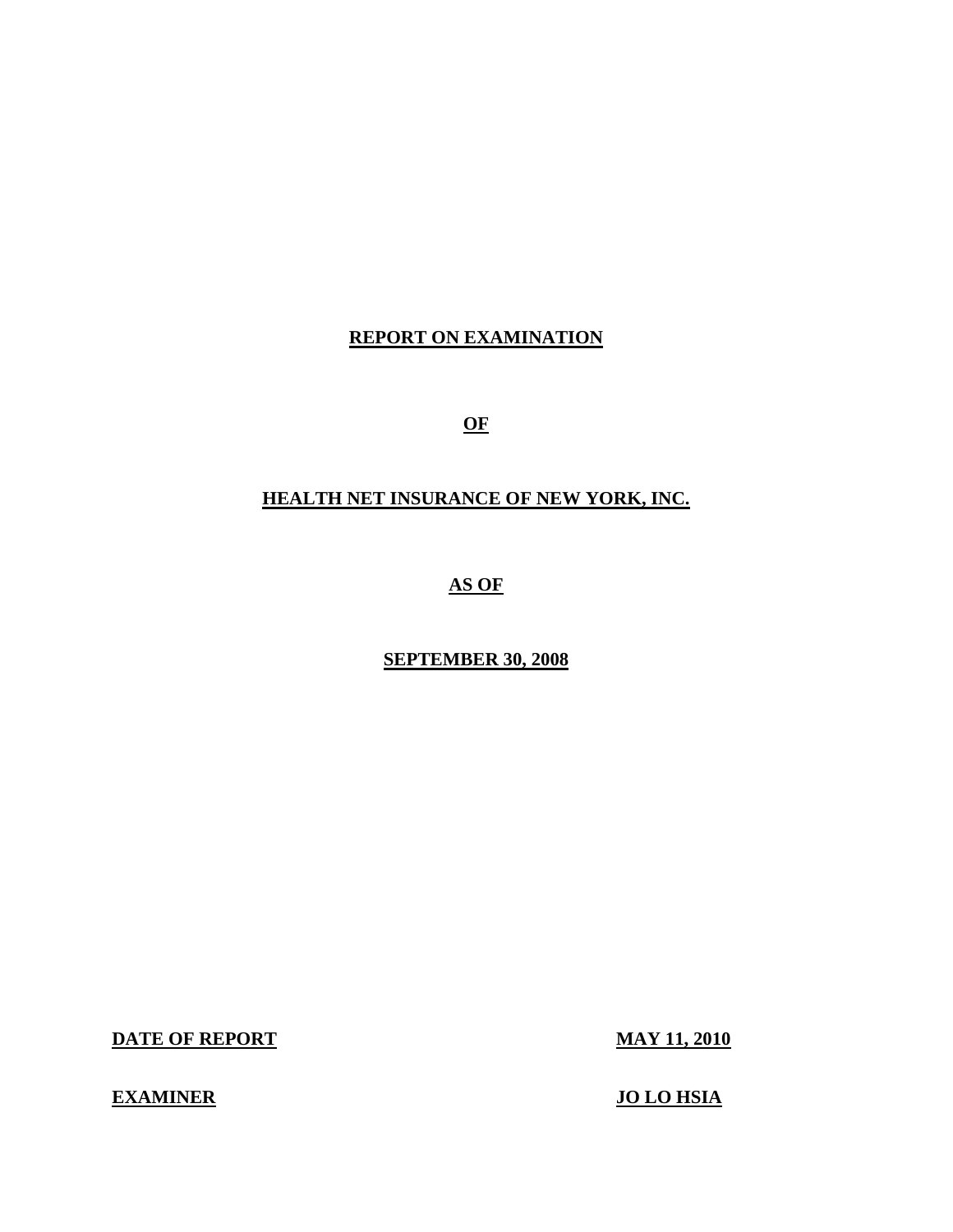# **TABLE OF CONTENTS**

| ITEM NO.         |                                                                                                                                                                                                                                                                                                                                                                                                                                                                                    | PAGE NO.                                                                   |
|------------------|------------------------------------------------------------------------------------------------------------------------------------------------------------------------------------------------------------------------------------------------------------------------------------------------------------------------------------------------------------------------------------------------------------------------------------------------------------------------------------|----------------------------------------------------------------------------|
| 1.               | Scope of examination                                                                                                                                                                                                                                                                                                                                                                                                                                                               | 3                                                                          |
| 2.               | Executive summary                                                                                                                                                                                                                                                                                                                                                                                                                                                                  | $\overline{4}$                                                             |
| 3.               | Description of the Company                                                                                                                                                                                                                                                                                                                                                                                                                                                         | 5                                                                          |
|                  | A. Management and controls<br>B. Territory and plan of operation<br>C. Reinsurance<br>D. Holding company system<br>E. Underwriting ratios<br>F. Accounts and records<br>G. Department Regulation No. 164<br>H. Abandoned Property Law                                                                                                                                                                                                                                              | 6<br>10<br>11<br>12<br>15<br>15<br>21<br>22                                |
| $\overline{4}$ . | <b>Financial statements</b>                                                                                                                                                                                                                                                                                                                                                                                                                                                        | 25                                                                         |
|                  | A.<br><b>Balance</b> sheet<br>B.<br>Statement of revenue, expenses and capital and                                                                                                                                                                                                                                                                                                                                                                                                 | 25                                                                         |
|                  | surplus                                                                                                                                                                                                                                                                                                                                                                                                                                                                            | 27                                                                         |
| 5.               | Unpaid claims                                                                                                                                                                                                                                                                                                                                                                                                                                                                      | 28                                                                         |
| 6.               | Premium deficiency reserve                                                                                                                                                                                                                                                                                                                                                                                                                                                         | 28                                                                         |
| 7.               | Market conduct activities                                                                                                                                                                                                                                                                                                                                                                                                                                                          | 29                                                                         |
|                  | Prompt Pay Law<br>А.<br><b>B.</b><br>Usual, customary and reasonable fees<br>$C_{\cdot}$<br>Explanation of benefits statements<br>Utilization review<br>D.<br>Е.<br>Grievances<br>F.<br>Retro-termination of policies<br>Disclosure of information<br>G.<br>H.<br>Agents and brokers<br>Schedule $H - Aging$ analysis of claims unpaid<br>I.<br>J.<br>Department Circular Letter No. 9 (1999)<br>Out-of-network claims<br>Κ.<br>L.<br>Record retention<br>M.<br>Passport contracts | 30<br>35<br>37<br>39<br>41<br>42<br>44<br>44<br>45<br>46<br>46<br>48<br>49 |
| 8.               | Subsequent events                                                                                                                                                                                                                                                                                                                                                                                                                                                                  | 49                                                                         |
| 9.               | Compliance with prior reports on examination                                                                                                                                                                                                                                                                                                                                                                                                                                       | 50                                                                         |
| 10.              | Summary of comments and recommendations                                                                                                                                                                                                                                                                                                                                                                                                                                            | 59                                                                         |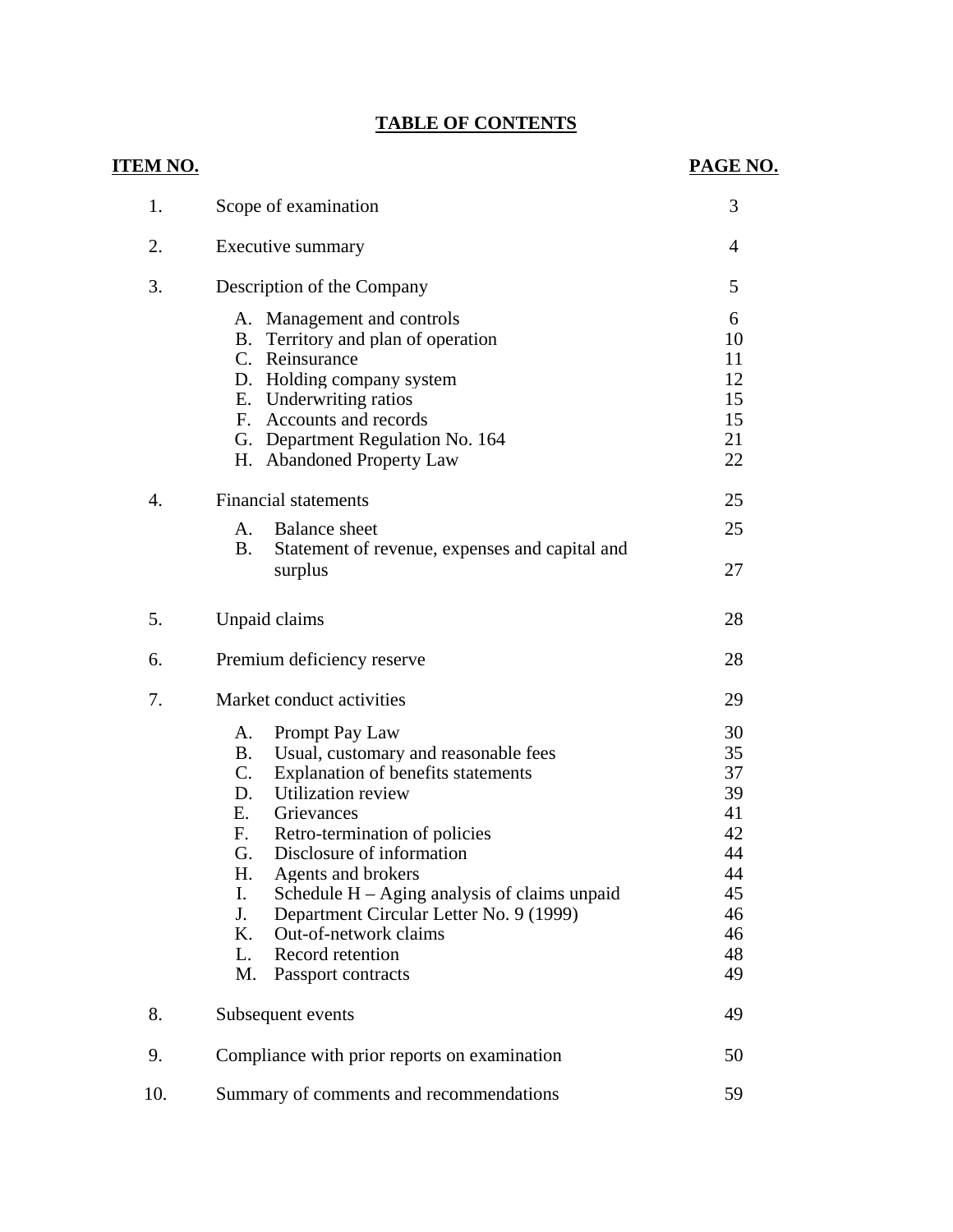

25 BEAVER STREET STATE OF NEW YORK INSURANCE DEPARTMENT NEW YORK, NEW YORK 10004

Governor David A. Paterson **David A. Paterson** James J. Wrynn

Superintendent

May 11, 2010

Honorable James J. Wrynn Superintendent of Insurance Albany, New York 12257

Sir:

Pursuant to the requirements of the New York Insurance Law, and acting in accordance with the instructions contained in Appointment Number 30207, dated September 25, 2008, annexed hereto, I have made an examination into the condition and affairs of Health Net Insurance of New York, Inc., an accident and health insurer licensed pursuant to Article 42 of the New York Insurance Law, as of September 30, 2008, and submit the following report thereon.

The examination was conducted at the administrative office of Health Net Insurance of New York, Inc., located at One Far Mill Crossing, Shelton, CT.

Whenever the designations, "HNINY" or "the Company" appear herein, without qualification, they should be understood to indicate Health Net Insurance of New York, Inc.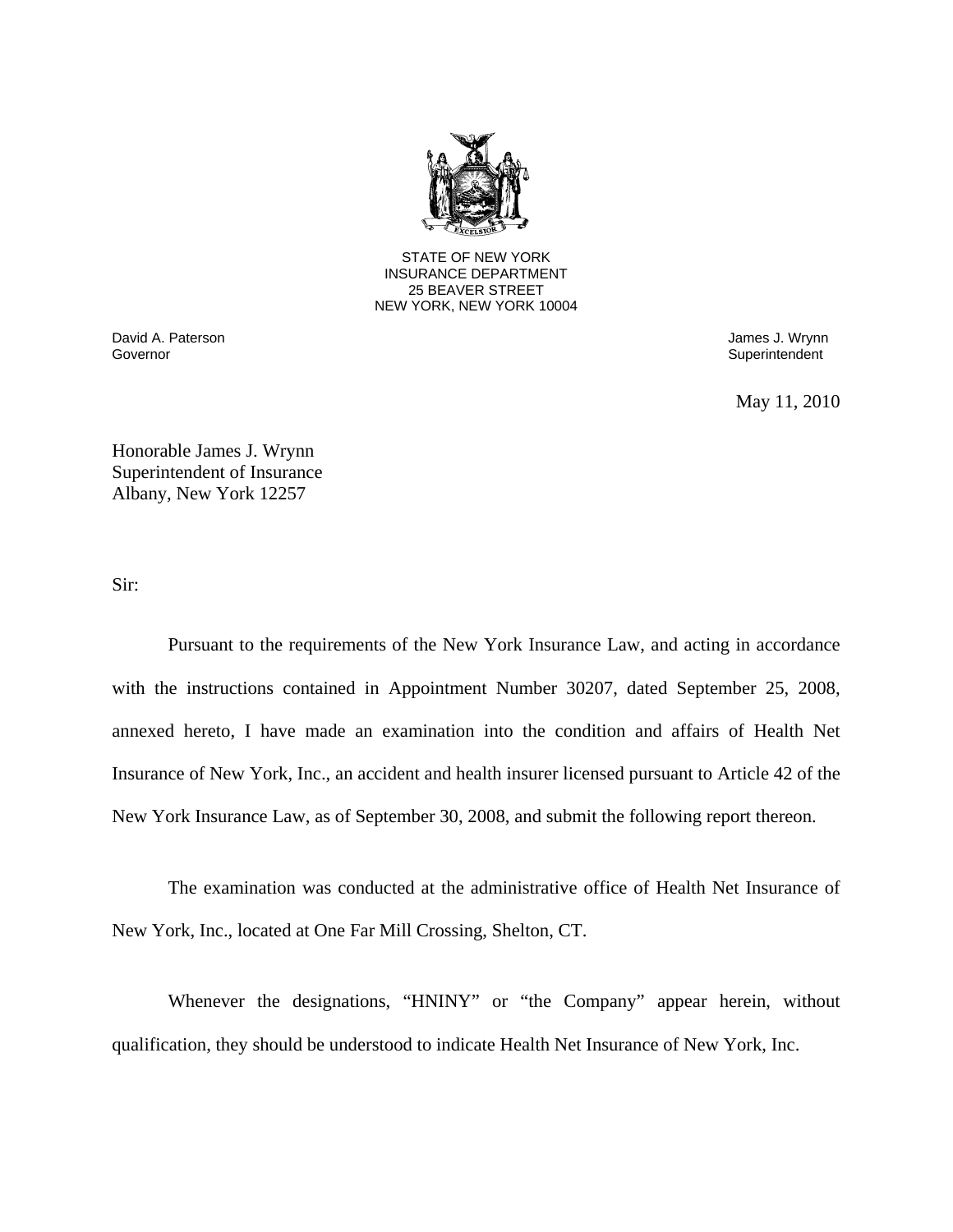Whenever the designations, "HNNY" or "the HMO" appear herein, without qualification, they should be understood to mean Health Net of New York, Inc.

Whenever the designation, "the Department" appears herein, without qualification, it should be understood to indicate the New York State Insurance Department.

A concurrent examination of the Company's affiliated health maintenance organization, Health Net of New York, Inc., was also conducted as of September 30, 2008. A separate report thereon has been submitted.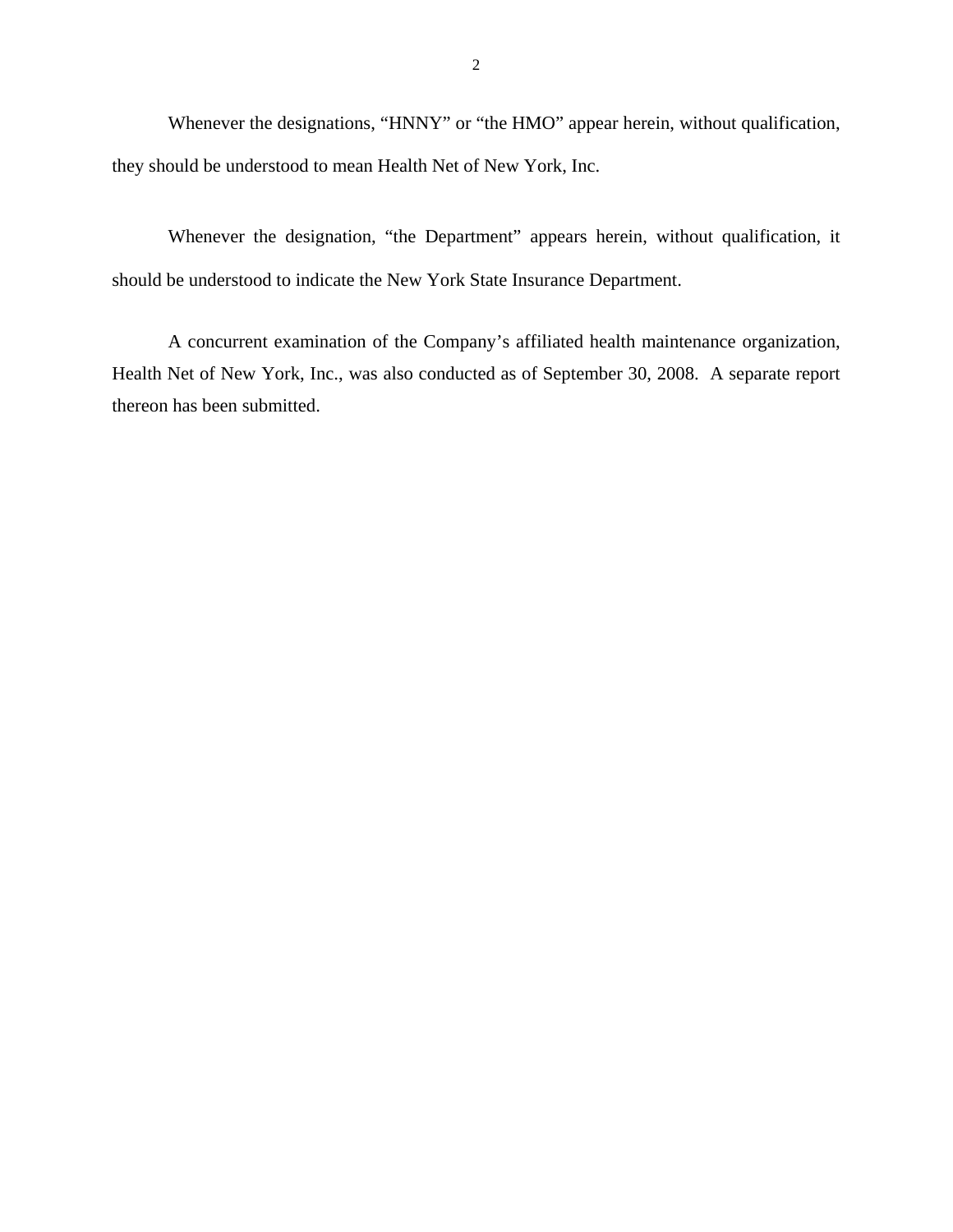#### **1. SCOPE OF EXAMINATION**

The previous examination was conducted as of September 30, 2003. This examination covers the five-year period from October 1, 2003 to September 30, 2008. Transactions occurring subsequent to this period were reviewed where deemed appropriate by the examiner.

The examination comprised a verification of assets and liabilities as of September 30, 2008, in accordance with statutory accounting principles (SAP), as adopted by the Department, a review of income and disbursements deemed necessary to accomplish such verification, and utilized, to the extent considered appropriate, work performed by the Company's independent certified public accountants. A review or audit was also made of the following items as called for in the *Examiners Handbook of the National Association of Insurance Commissioners*  (NAIC):

> History of the Company Management and controls Corporate records Territory and plan of operation Growth of the Company Business in force Loss experience Accounts and records Financial statements Market conduct activities

This report on examination is confined to financial statements and comments on those matters which involve departures from laws, regulations or rules, or which are deemed to require explanation or description.

A review was also made to ascertain what actions were taken by the Company with regard to comments and recommendations contained in prior reports on examination.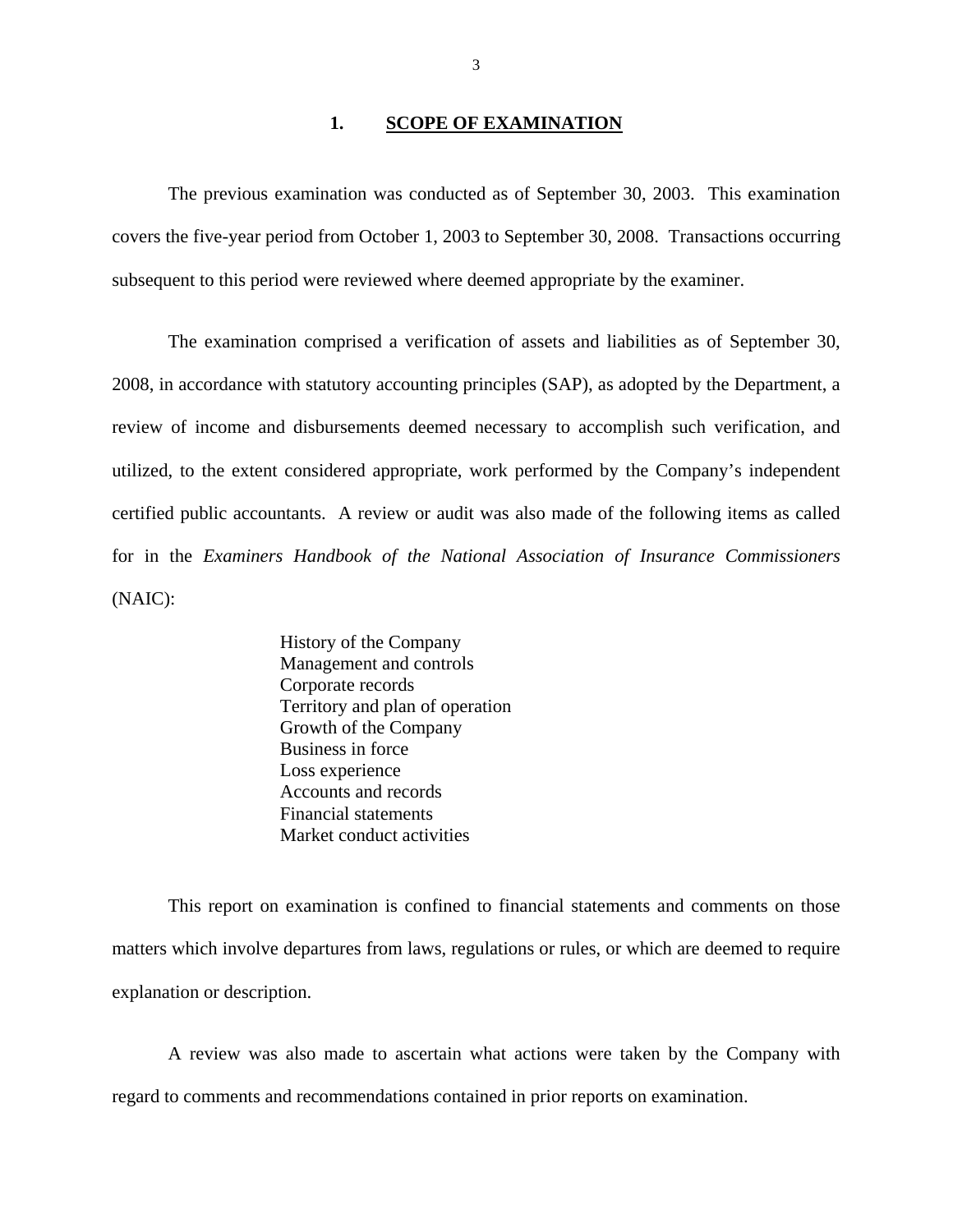### **2. EXECUTIVE SUMMARY**

<span id="page-5-0"></span>The results of this examination revealed certain operational deficiencies during the

examination period. The most significant findings of this examination include the following:

- The Company failed to obtain the Insurance Department's approval for its 2004 amended and restated by-laws.
- The Company failed to obtain the Insurance Department's approval prior to implementing administrative services agreements with its affiliated entities.
- The Company failed to be charged the proper allocation of direct expenses incurred during the examination period from its affiliates.
- The Company failed to comply with the requirements of Section 3224-a(a) of the New York Insurance Law (Prompt Pay Law).
- The Company violated Section 3234(b)(3) of the New York Insurance Law when it issued explanation of benefits statements (EOBs) which failed to identify the services for which the claim was made. Such issued EOBs also failed to include the appeal information required by Section 3234(b)(7) of the New York Insurance Law.
- The Company violated Article 49 of the New York Insurance Law with regard to certain statutory requirements affecting utilization reviews and appeals.
- The Company improperly paid in-network facility claims involving non-participating physicians during the examination period.
- The Company "retro-terminated" certain policies in violation of its policy provisions.

The above findings, as well as others, are described in greater detail in the remainder of

this report.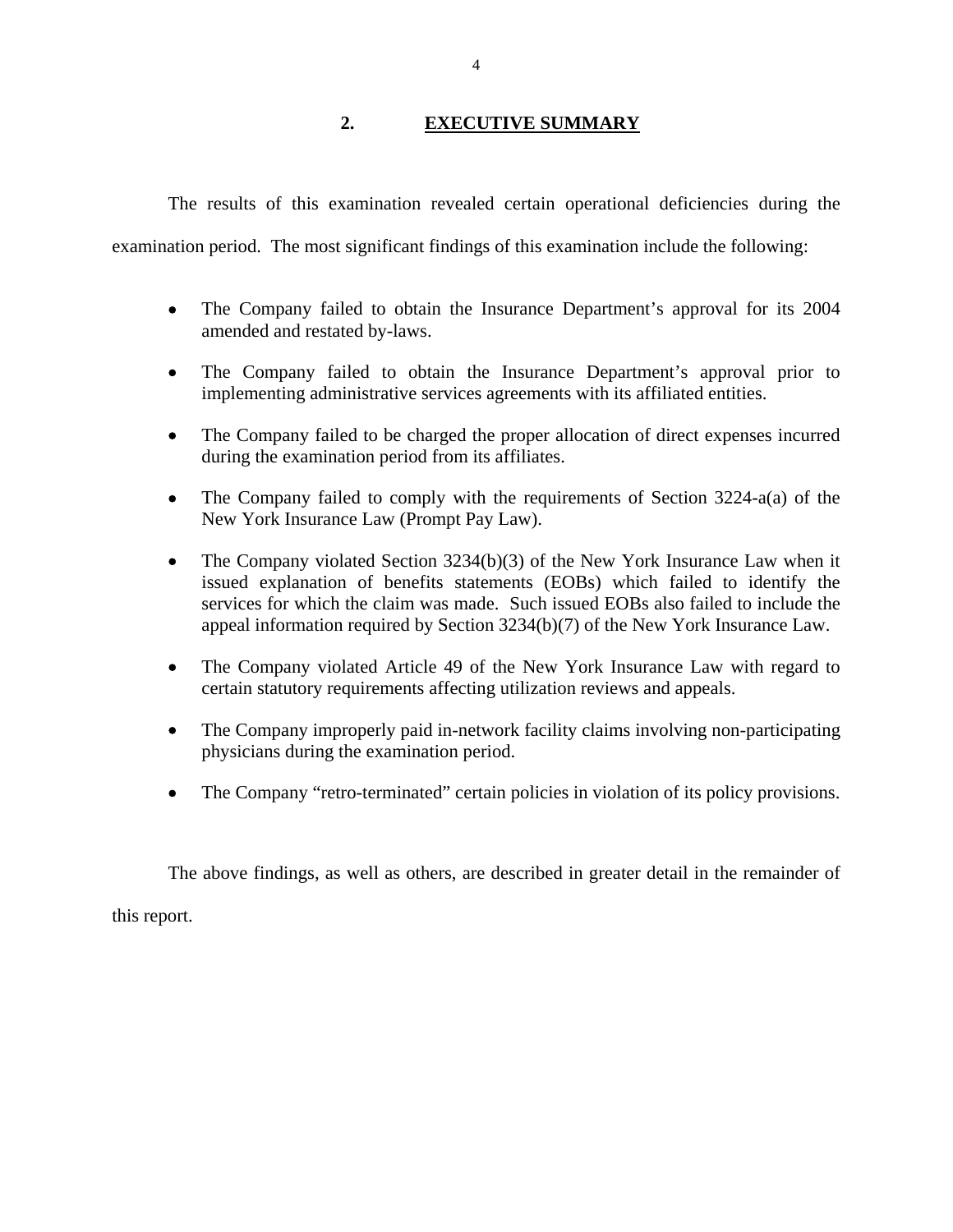#### **3. DESCRIPTION OF THE COMPANY**

The Company was originally licensed by the New York Insurance Department on December 3, 1990, as Citicorp International Trade Insurance, Inc. (CITI) and commenced operations on April 2, 1991, as a domestic property and casualty insurer domiciled in the State of New York. On April 12, 1996, Physicians Health Services, Inc. acquired CITI from Citicorp International Trade Indemnity, Inc., a subsidiary of Citicorp and changed the name to Physician Health Services Insurance of New York, Inc. The Company began its first full active year in operation as a mono-line accident and health insurer in 1999.

On July 25, 2000, the board of directors of Physician Health Services Insurance of New York, Inc. executed an Adoption of the Certificate of Charter Amendment, to convert from a New York Insurance Law Article 41 property and casualty insurance company to a New York Insurance Law Article 42 accident and health insurer, duly authorized to conduct the business of insurance in the State of New York. This amendment also deleted "Credit insurance", "Marine and inland marine insurance" and "Substantially similar kind of insurance" from the risks the Company was empowered to transact. The Company was granted a revised Certificate of Authority, effective December 17, 2001, which effected a change in name to Health Net Insurance of New York, Inc. As of the examination date, HNINY is licensed to transact "accident and health insurance" as defined in paragraph 3(i) of Section 1113(a) of the New York Insurance Law.

The Company's authorized, issued and outstanding capital consists of 1,000 shares of \$1,000 par value common stock. The Company has no preferred capital stock issued or outstanding.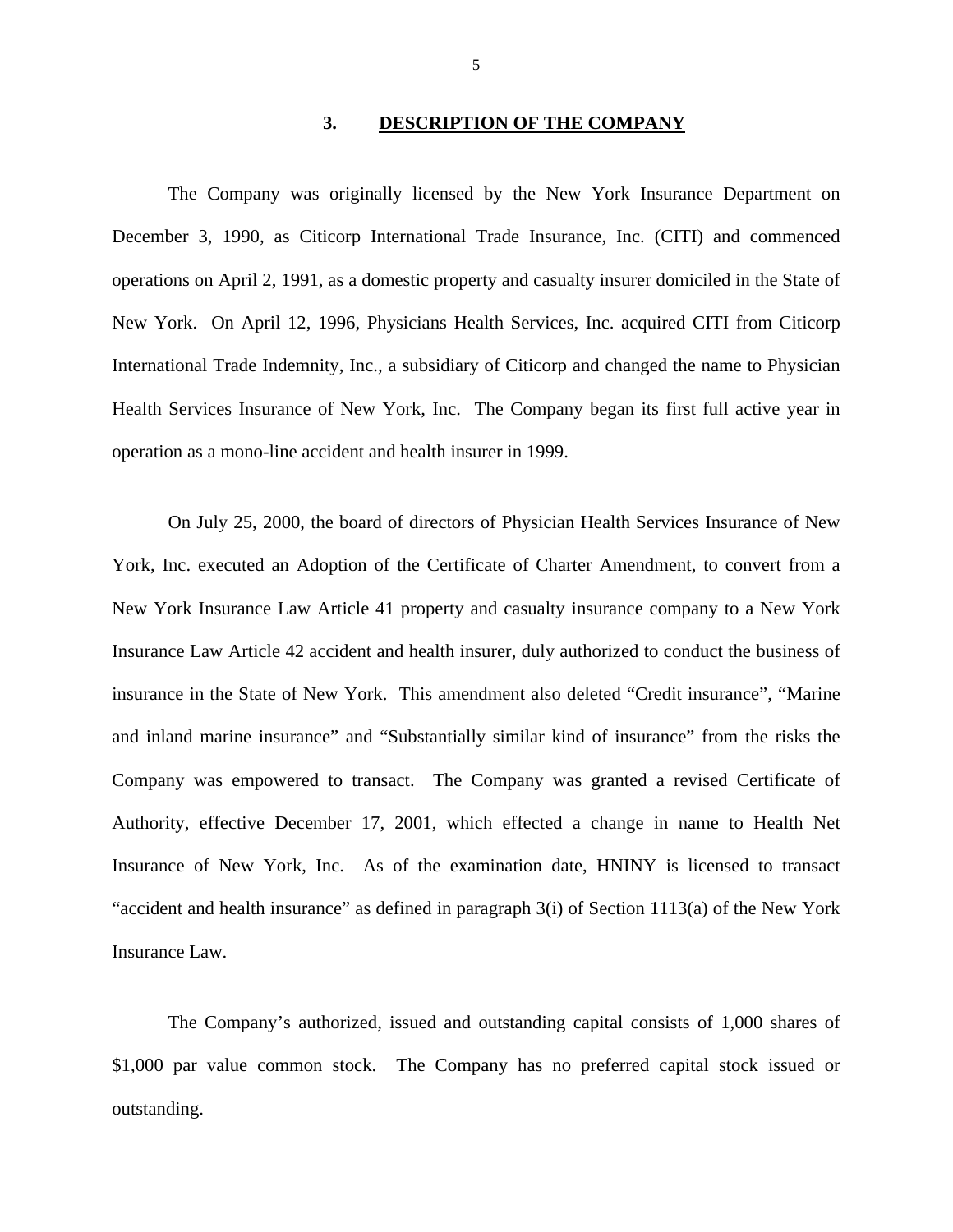#### <span id="page-7-0"></span>A. Management and Controls

The charter and by-laws of the Company provide that its corporate powers be exercised by a board of directors. The minimum number of directors per its by-laws and required by Section  $1201(a)(5)(B)(v)$  of the New York Insurance Law is thirteen.

All of the members of the board of directors are employees of Health Net of the Northeast, Inc., the Company's immediate Parent. During the entire five-year examination period, the board met only twice. At other times, the board conducted its dealings through the adoption of resolutions, accomplished by a consent-in-writing, signed by all of the directors entitled to vote with respect to the subject matter.

The board of directors has the fiduciary responsibility to manage the business affairs of the Company. It is essential that the board meet regularly to fulfill its fiduciary responsibility. Thus, it is recommended that the board of directors meet, at a minimum, on a quarterly basis.

As of September 30, 2008, the Company's board of directors consisted of the following eleven (11) members:

#### Name and Residence Principal Business Affiliation

Susan M. Aylward Director of Recovery Operations, Shelton, CT Health Net of Northeast, Inc.

Roupen Berberian VP, CFO & Treasurer, Glendale, CA Health Net Insurance of New York, Inc.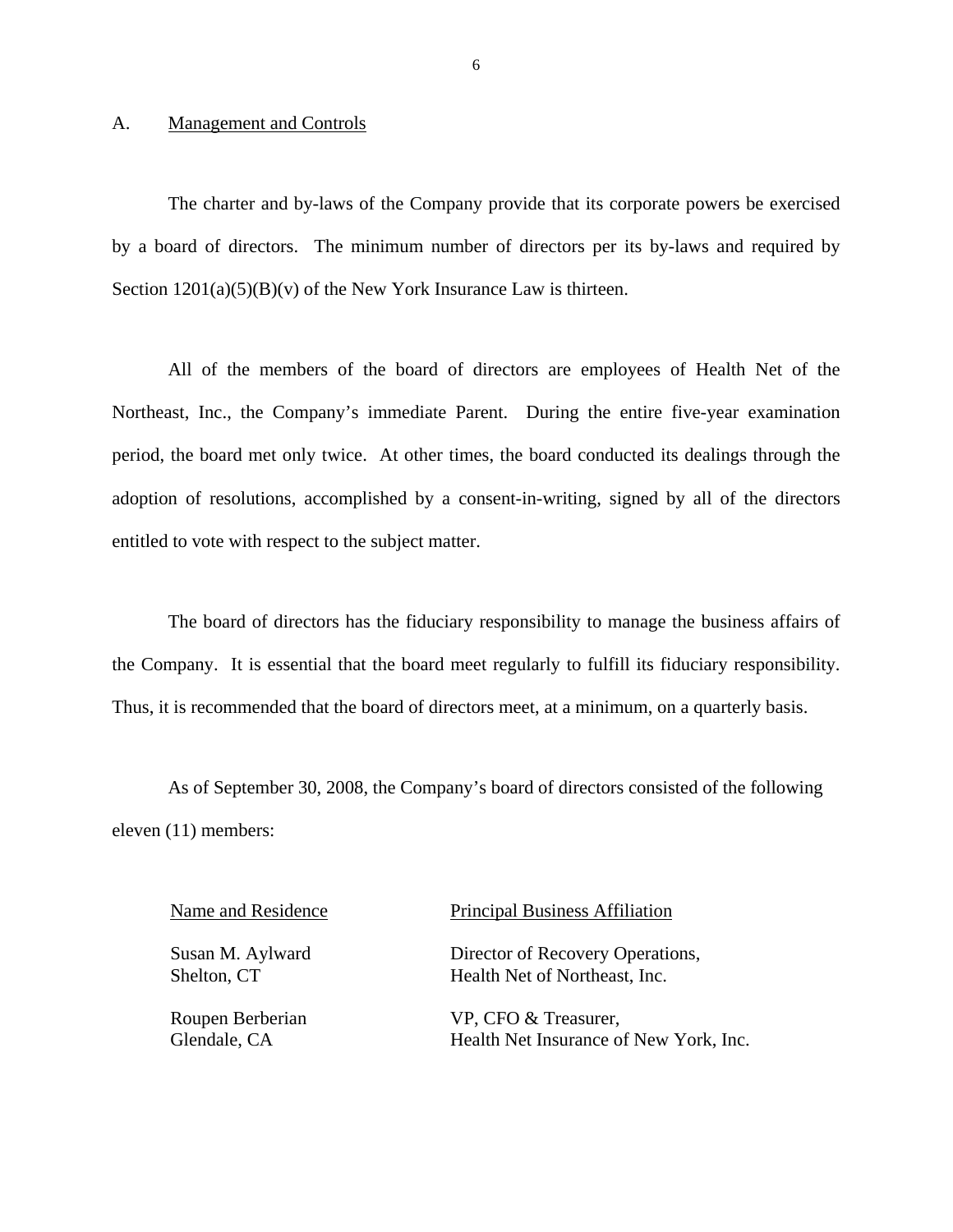| Name and Residence      | <b>Principal Business Affiliation</b>  |
|-------------------------|----------------------------------------|
| Steven V. Calabrese     | Medicare Officer,                      |
| Irvington, NY           | Health Net of Northeast, Inc.          |
| Joseph A. Chiarella     | Medical Director,                      |
| Jackson Heights, NY     | Health Net of Northeast, Inc.          |
| Peter E. Gladitsch      | Chief Financial Officer,               |
| Trumbull, CT            | Health Net of Northeast, Inc.          |
| Joseph J. Kempf, Jr.    | Secretary,                             |
| Newtown, CT             | Health Net Insurance of New York, Inc. |
| Paul S. Lambdin         | President,                             |
| New Canaan, CT          | Health Net of Northeast, Inc.          |
| Julie E. Lyons          | Director of Compliance,                |
| North Haven, CT         | Health Net of Northeast, Inc.          |
| <b>Helane Mandelker</b> | Director of Care Management,           |
| New York, NY            | Health Net of Northeast, Inc.          |
| Steven J. Sell          | President,                             |
| Mill Valley, CA         | Health Net Insurance of New York, Inc. |
| Anju Sikka MD           | Chief Medical Director,                |
| New York, NY            | Health Net of Northeast, Inc.          |

Section  $1201(a)(5)(B)(v)$  of the New York Insurance Law states in part:

 four hundred two of this chapter the number of directors shall not be less than "…the number of directors, or that it shall be not less than a stated minimum nor more than a stated maximum. Except as provided in section six thousand thirteen…"

A review of the jurat page of the filed September 30, 2008 quarterly statement revealed that the Company's board of directors consisted of thirteen directors. A review of the internal file provided by the Company indicated that the Company, in fact, had only eleven board members as of September 30, 2008, in violation of Section 1201(a)(5)(B)(v) of the New York Insurance Law.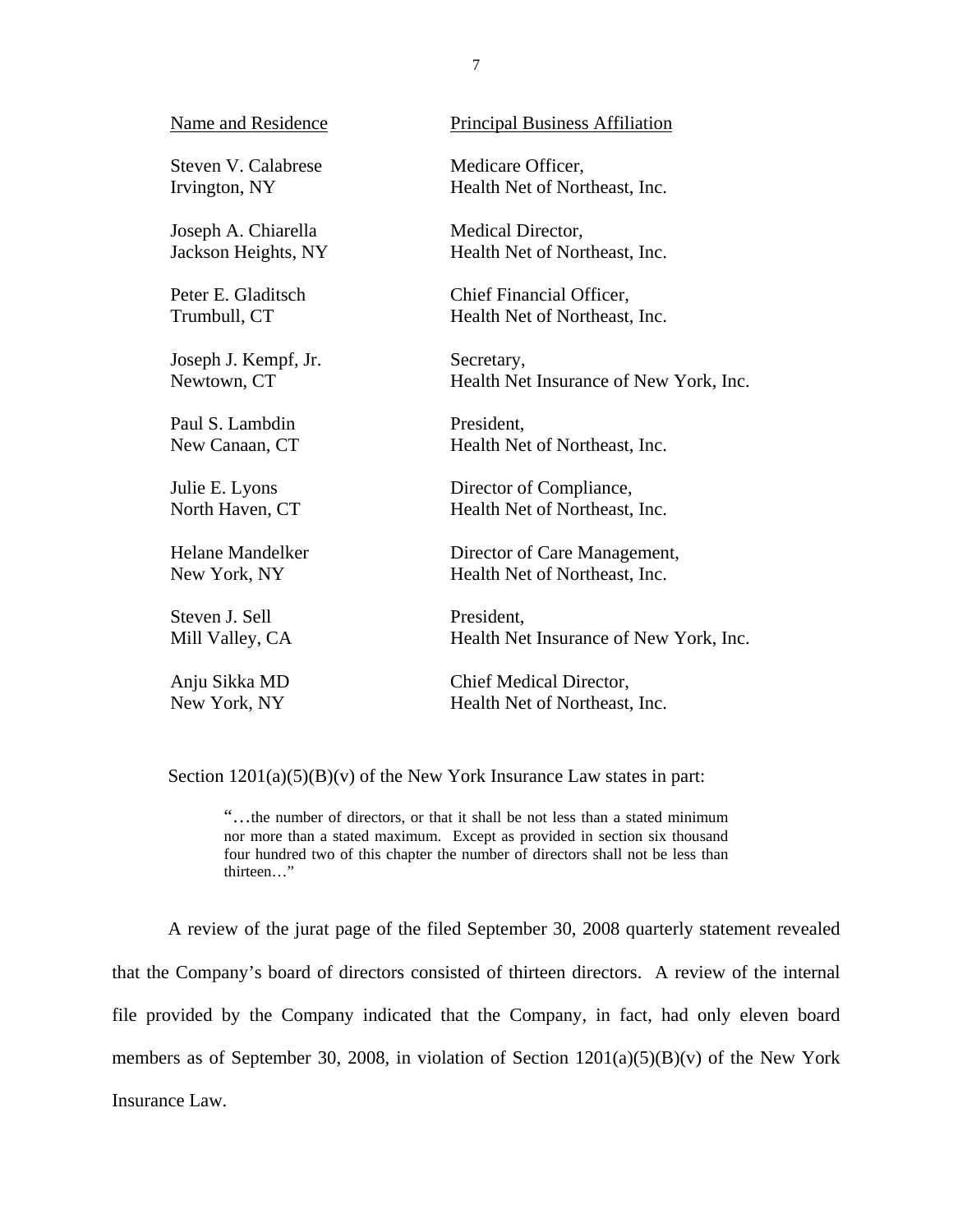It is recommended that the Company comply with the requirements of Section  $1201(a)(5)(B)(v)$  of the New York Insurance Law and have at least the minimum required number of members on its board of directors.

It was noted that a similar recommendation was made in the prior report on examination.

In addition, Section  $307(a)(2)$  of the New York Insurance Law states in part:

 may be varied as to different types of insurers, corporations…, as shall seem to "The superintendent shall from time to time prescribe the form of such annual statement, which may be a printed document and/or electronic media, and which him best adapted to elicit a true exhibit of the condition of each such entity, in respect to every matter which he may deem material…"

It is also recommended that the Company exercise greater prudence relative to the accuracy of the jurat page included within its filed annual statement.

As of September 30, 2008, the principal officers of the Company were as follows:

Name Title Steven Jackson Sell President Roupen Berberian VP, CFO & Treasurer Joseph John Kempf, Jr. Secretary Bret Arthur Morris Vice President

On June 4, 2004, HNINY's Parent, Health Net of the Northeast, Inc., adopted the Company's amended and restated by-laws (the by-laws). Although the Company filed its 2004 amended and restated by-laws with this Department, it could not provide documentation indicating that such by-laws was approved by this Department.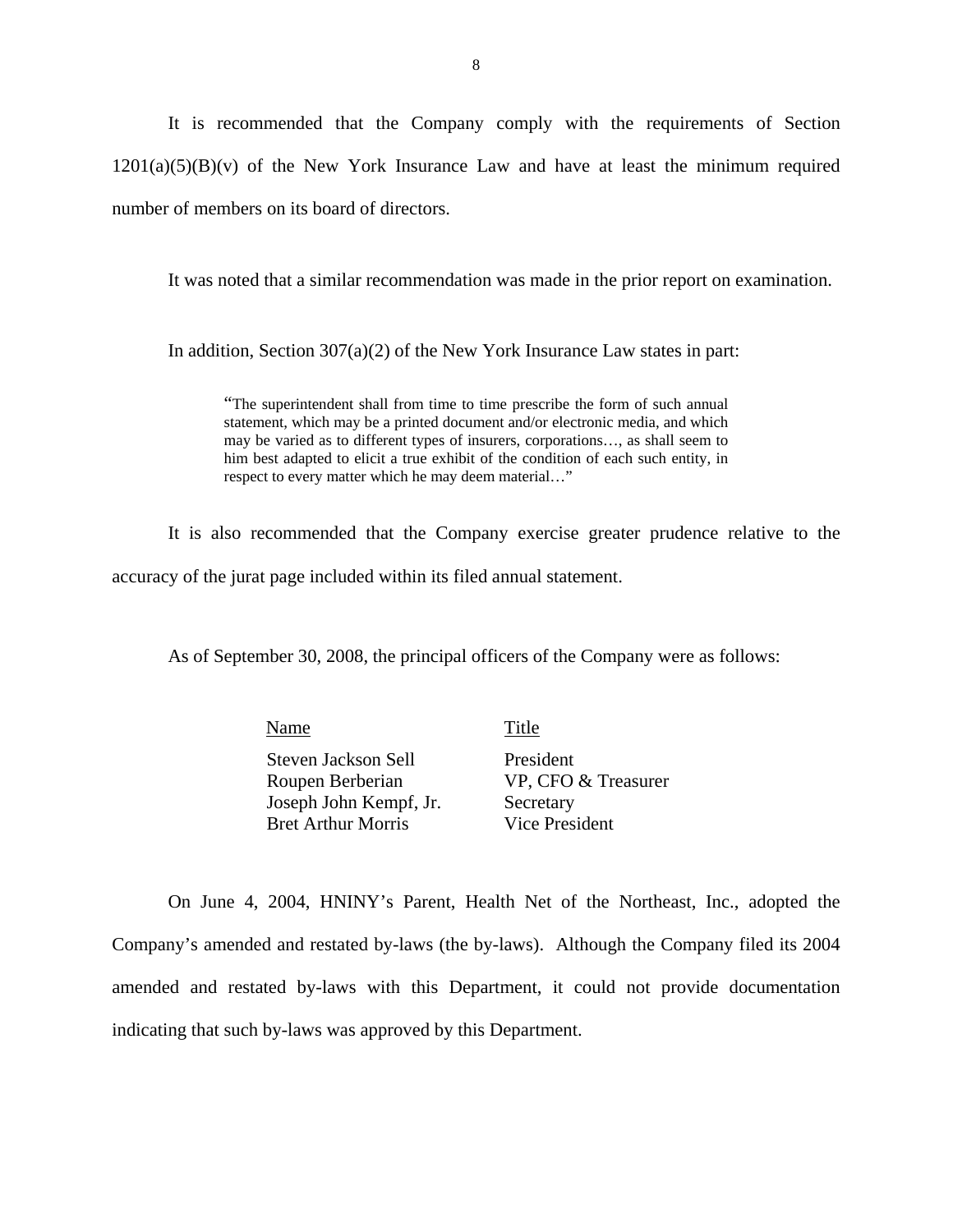It is noted that the Company subsequently re–filed its 2004 amended and restated by-laws to this Department for approval. As of the date of the report, the Company is redrafting the bylaws pursuant to recommendations made by this Department.

It is recommended that the Company obtain approval from this Department prior to the implementation of its by-law amendments.

The examination review indicated that the Company included a conflict of interest statement policy in its employment manual. The Company also answered "yes" to the general interrogatories in the annual statements filed during the examination period that asked whether the Company had an established procedure for annual disclosure to its board of directors of any material interest and affiliation on the part of any of its officers and directors. However, the Company did not obtain signed conflict of interest statements from its directors, officers and responsible employees since 2005, due to the fact that the directors are all Health Net of the Northeast, Inc.'s (HNNE), its Parent, and/or Health Net Inc.'s (HNI), its ultimate Parent's, employees. The Company has a fiduciary responsibility to its policyholders to ensure that these individuals do not use their official positions to promote an interest which is in conflict with that of the Company. It is noted that HNNE and/or HNI employees are required to sign a conflict of interest statement as a condition of their initial employment.

It is recommended that all officers, directors and key employees of the Company submit signed conflict of interest statements during each calendar year and that the Company establish a procedure for enforcing such policy.

9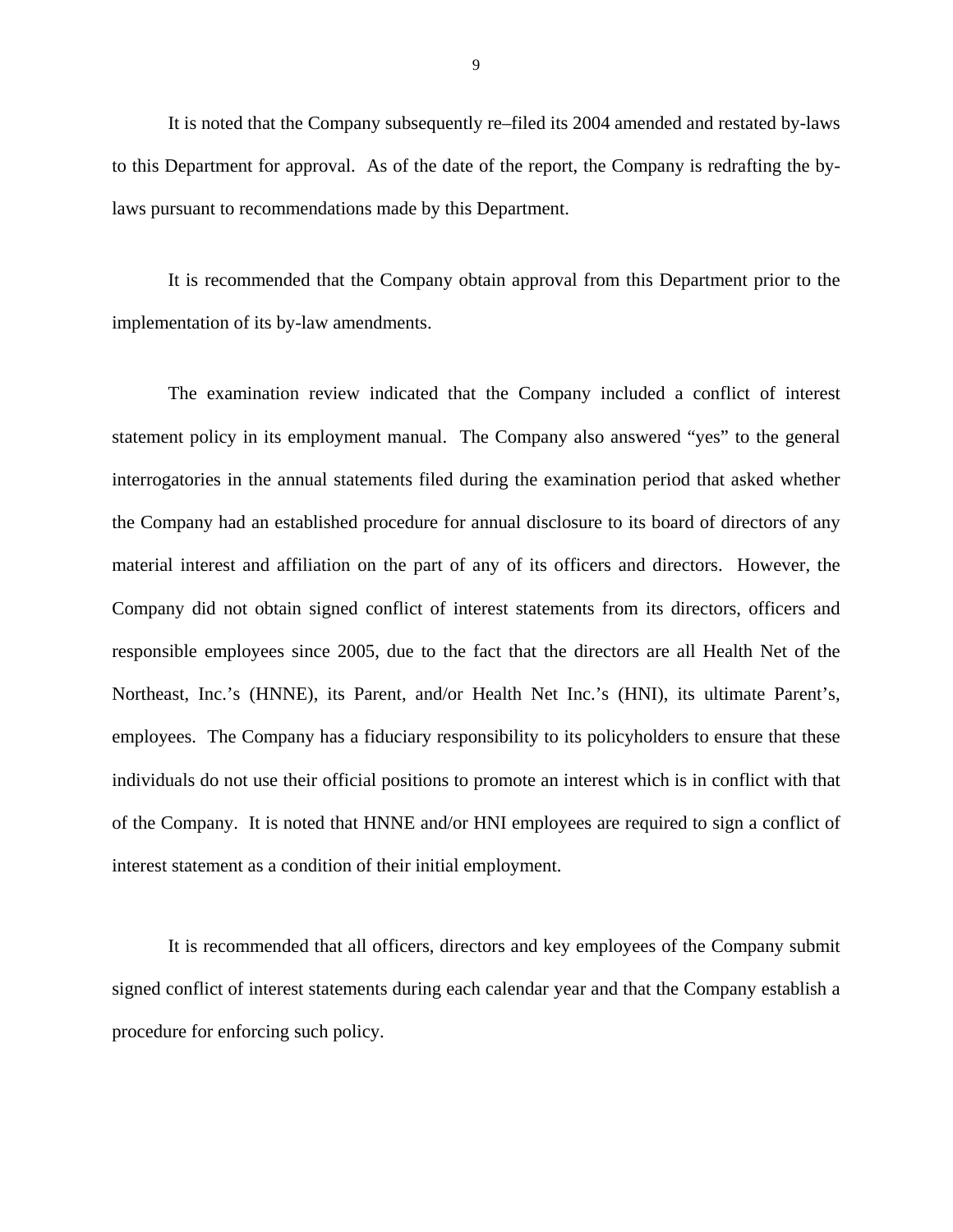It is also recommended that the Company exercise greater care in providing correct responses to the general interrogatories in its filed annual statements.

#### B. Territory and Plan of Operation

The Company is licensed in New York to write accident and health insurance as defined by Section 1113(a)(3)(i) of the New York Insurance Law.

HNINY offers accident and health insurance products via two general methods: (i) as an out-of-network companion coverage offered as part of a single point-of-service (POS) product offered in conjunction with its HMO affiliate, Health Net of New York, Inc.; and (ii) as a standalone preferred provider organization (PPO) group contract and exclusive provider organization (EPO) product.

In addition, the Company began offering a Medicare Part D Prescription Drug benefit product (Med. Part D product) in 2006 and a Medicare Advantage Private Fee-for-Service (PFFS) product in New York in 2007.

The following schedule shows direct premiums written and enrollment in the State of New York for the examination period:

| Year    | <b>Direct Premiums Written</b> | Enrollment |
|---------|--------------------------------|------------|
| 2003    | \$211,569,076                  | 59,180     |
| 2004    | 220,502,967                    | 50,854     |
| 2005    | 171,308,469                    | 36,067     |
| 2006    | 288,695,114                    | 114,015    |
| 2007    | 467,223,200                    | 147,746    |
| 9/30/08 | 467,223,199                    | 170,713    |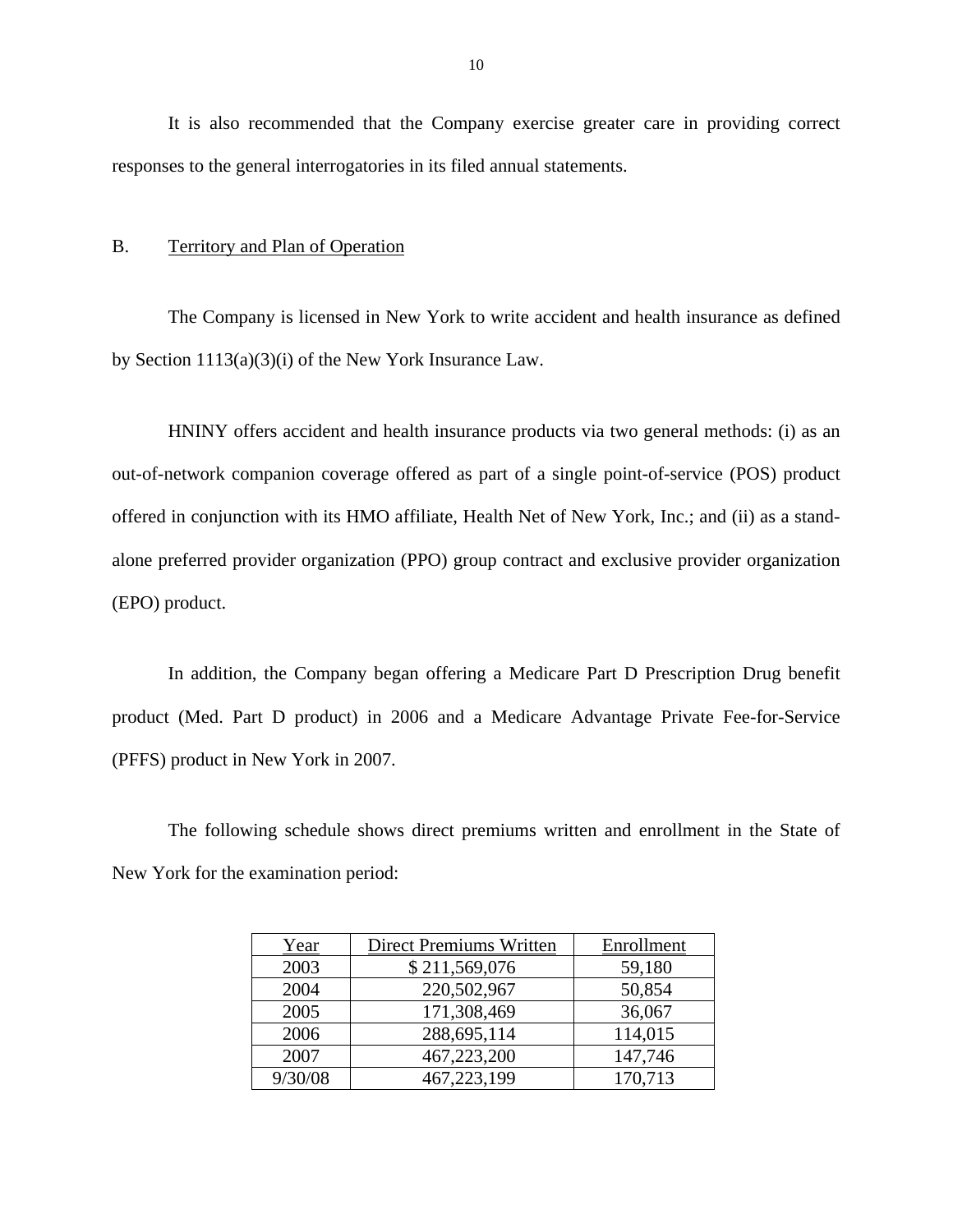<span id="page-12-0"></span>The Company experienced a rapid growth in membership during 2006 through 2008. Such growth was primarily due to increased membership in community rated small groups, Medicare Part D and Medicare Advantage PFFS business.

#### C. Reinsurance

The Company did not maintain stop-loss insurance coverage as of September 30, 2008.

#### i. Guardian Agreements

Prior to May 31, 2007, the Company and its HMO affiliate, Health Net of New York, Inc. (HNNY), were participants in marketing and reinsurance agreements with the Guardian Life Insurance Company of America (Guardian). Under the terms of the agreements, certain HMO, PPO, POS and EPO products were jointly developed and sold to small groups within the Company's and HNNY's service area. These products were distributed through the brokerage community in an integrated marketing effort, under the trade name "Healthcare Solutions".

Under the terms of the agreements, the Company wrote 100% of the PPO and EPO business and ceded 50% to Guardian. Guardian wrote 100% of the out-of-network benefits for the POS business and ceded 50% to Health Net Services (Bermuda) Ltd., the Company's affiliate.

Effective June 1, 2007, the Company and HNNY acquired Guardian's 50% interest in Healthcare Solutions for cash considerations.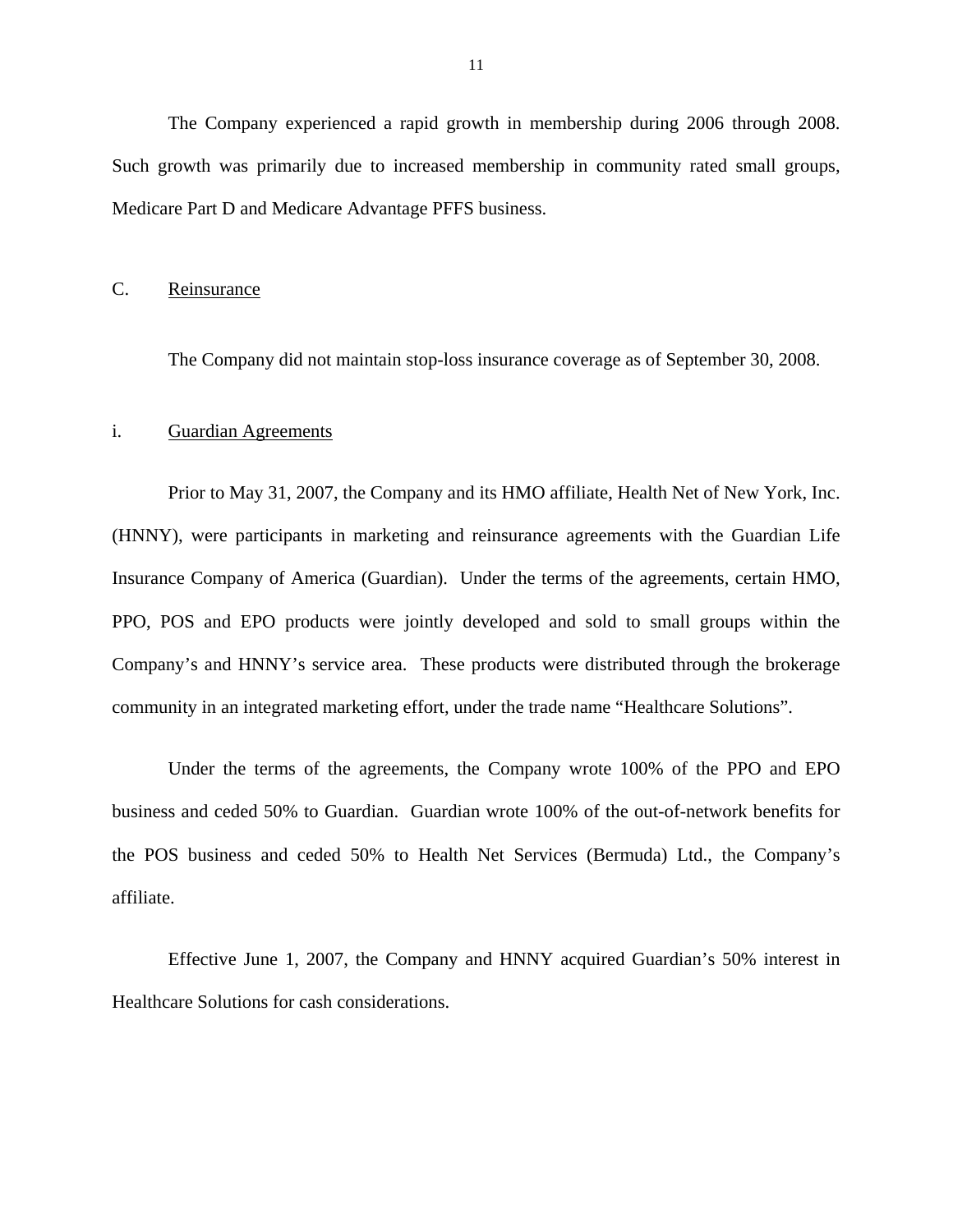<span id="page-13-0"></span>The Company then entered into a new 100% quota share agreement with Guardian effective June 1, 2007, for the purpose of assuming the existing out-of-network benefits of the Healthcare Solution POS business written on Guardian's paper.

#### ii. Health Net Services (Bermuda), Ltd. Agreement

Effective June 1, 2007, the Company entered into a 50% quota share reinsurance agreement with its affiliate, Health Net Services (Bermuda) Ltd. (HNSB), an unauthorized reinsurer. Under the terms of the agreement, HNINY cedes 50% of the following product risks to HNSB: small group Exclusive Provider Organization (EPO), direct and assumed POS business, Medicare Prescription Drug Plan (PDP) and Medicare Private Fee for Service (PFFS).

The agreement was approved by the Department on May 23, 2007.

#### D. Holding Company System

As of the examination date, the Company is a wholly-owned subsidiary of Health Net of the Northeast, Inc. (Parent). The Parent is a wholly-owned subsidiary of Health Net, Inc., (ultimate Parent). The following is a chart of the Company's holding company system as of September 30, 2008: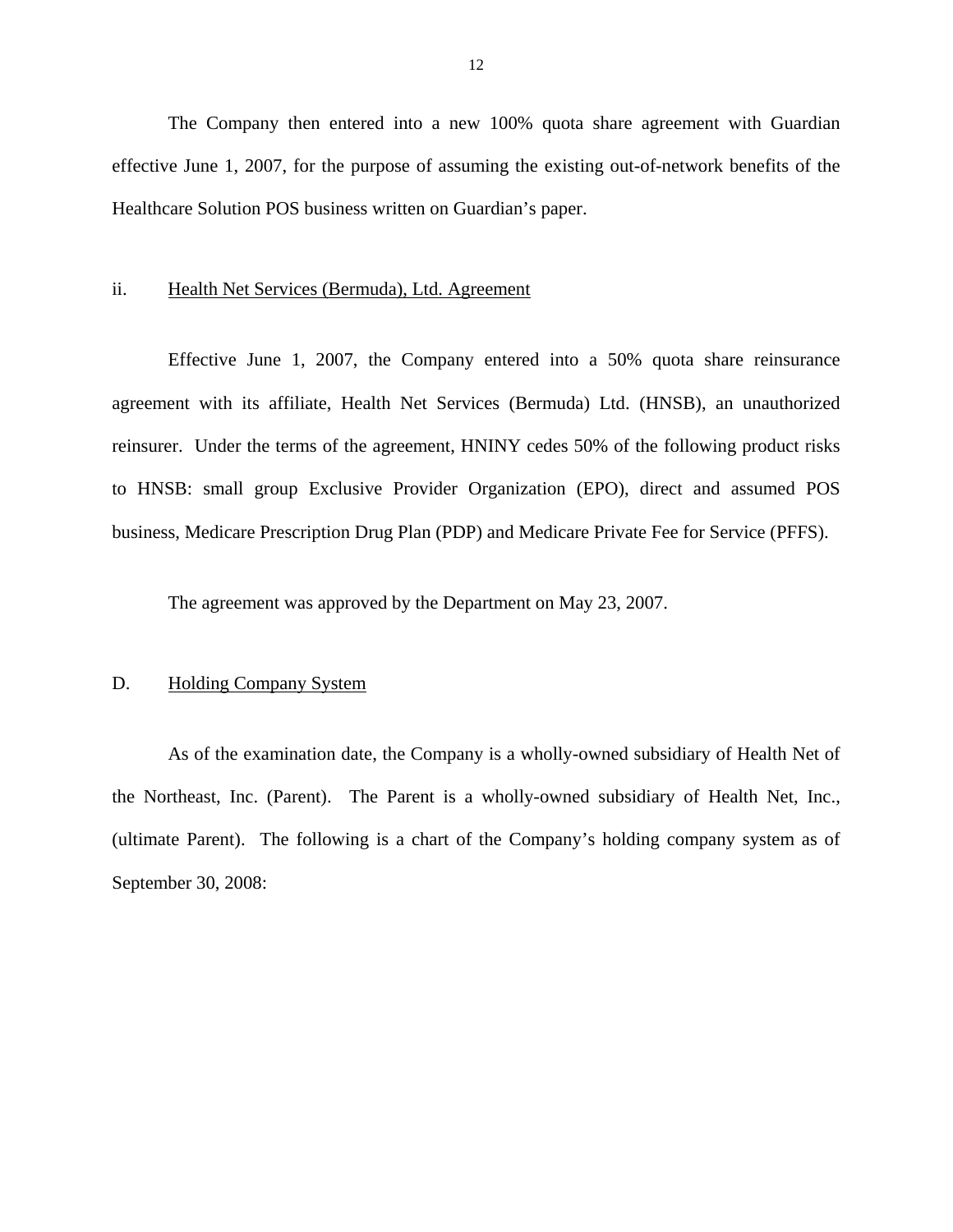

2. FH Surgery Centers, Inc. owns general and limited partnership units representing slightly over 50% of the total equity of Greater Sacramento Surgery Center Limited Partnership (which specific percentage fluctuates from

3. Health Net Foundation, Inc. is a nonprofit, nonstock corporation exempt from federal income tax under section 501(c)(3) of the Internal Revenue Code.

4. Health Net Managing Partners, LLC -75% common interest is owned by Health Net, Inc. and 25% common interest is held by Health Net One Payment Services, Inc.

5. Health Net Financing, L.P. - 100% general partnership interest is held by Health Net Funding, Inc., 100% of the Class A limited partnership interest is held by Lougemore Holdings, Inc. and 100% of the Class B limited pa

13

**As of 9/30/08**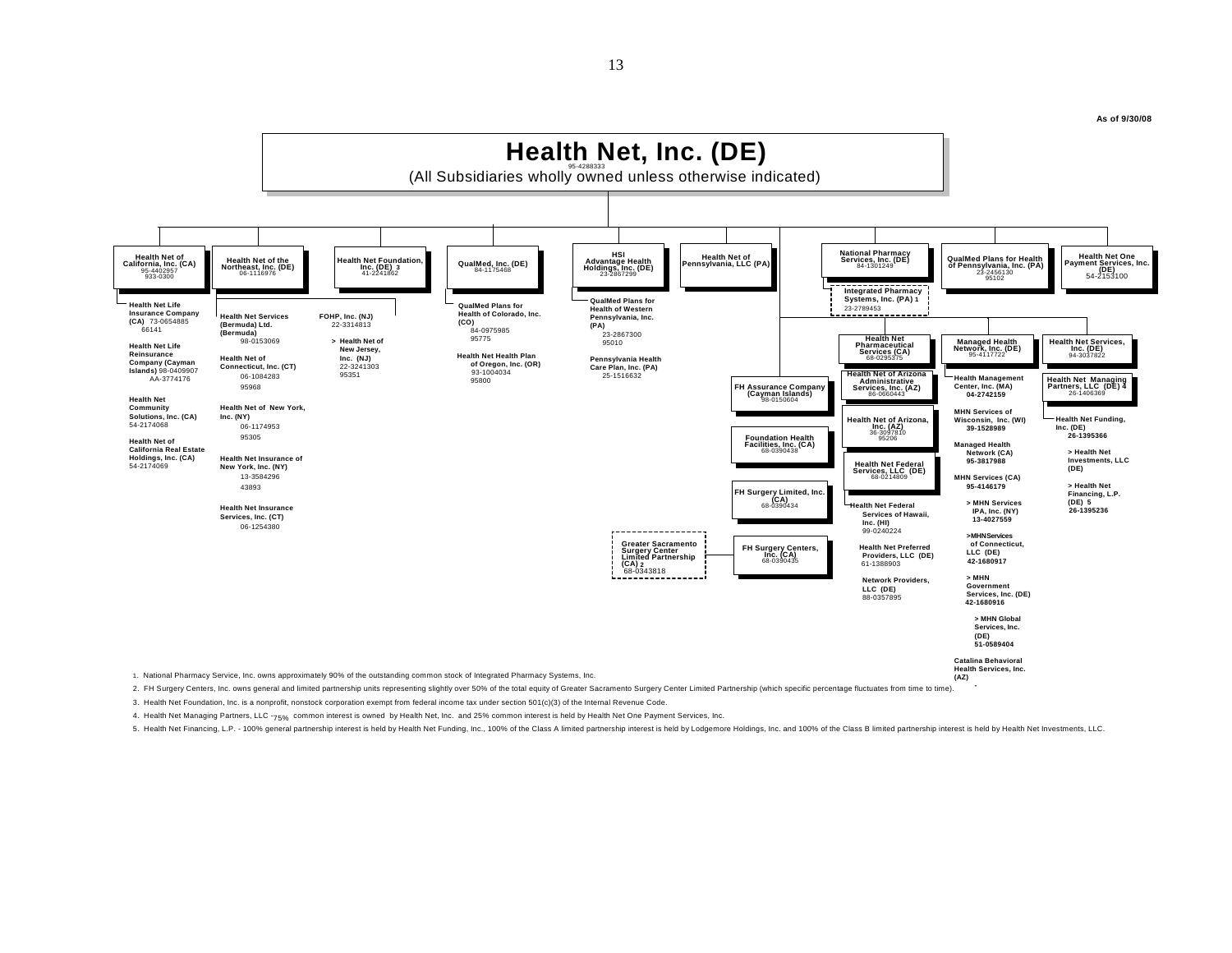Section 1505(c) of the New York Insurance Law states:

 transactions between a domestic controlled insurer and any person in its holding "The superintendent's prior approval shall be required for the following company system: sales, purchases, exchanges, loans or extensions of credit, or investments, involving five percent or more of the insurer's admitted assets at last year-end."

During the examination period, the Company operated under separate administrative service agreements with its Parent company, Health Net of the Northeast, Inc. and its ultimate Parent, Health Net, Inc.

During the period of October 31, 2003 to January 31, 2004, the Company utilized an agreement (effective January 1, 2001) with Health Net of the Northeast, Inc. (HNNE), its Parent. HNINY did obtain the prior approval of this Department for this agreement as required by Section 1505(c) of the New York Insurance Law.

During the period February 1, 2004 to December 31, 2008, the Company utilized an agreement (the 2003 administrative service agreement) that was entered into with both its immediate Parent and ultimate Parent, with an effective date of February 1, 2004. This agreement was submitted to the Department in December 2003. After several revisions were made to such agreement, pursuant to recommendations made by this Department, this agreement was approved by this Department on January 5, 2006.

Later during the examination period, the Company entered into a Staffing Support Services Agreement (effective January 1, 2007) with its Parent. This agreement was submitted to this Department on April 9, 2007, and was approved by it on March 4, 2008.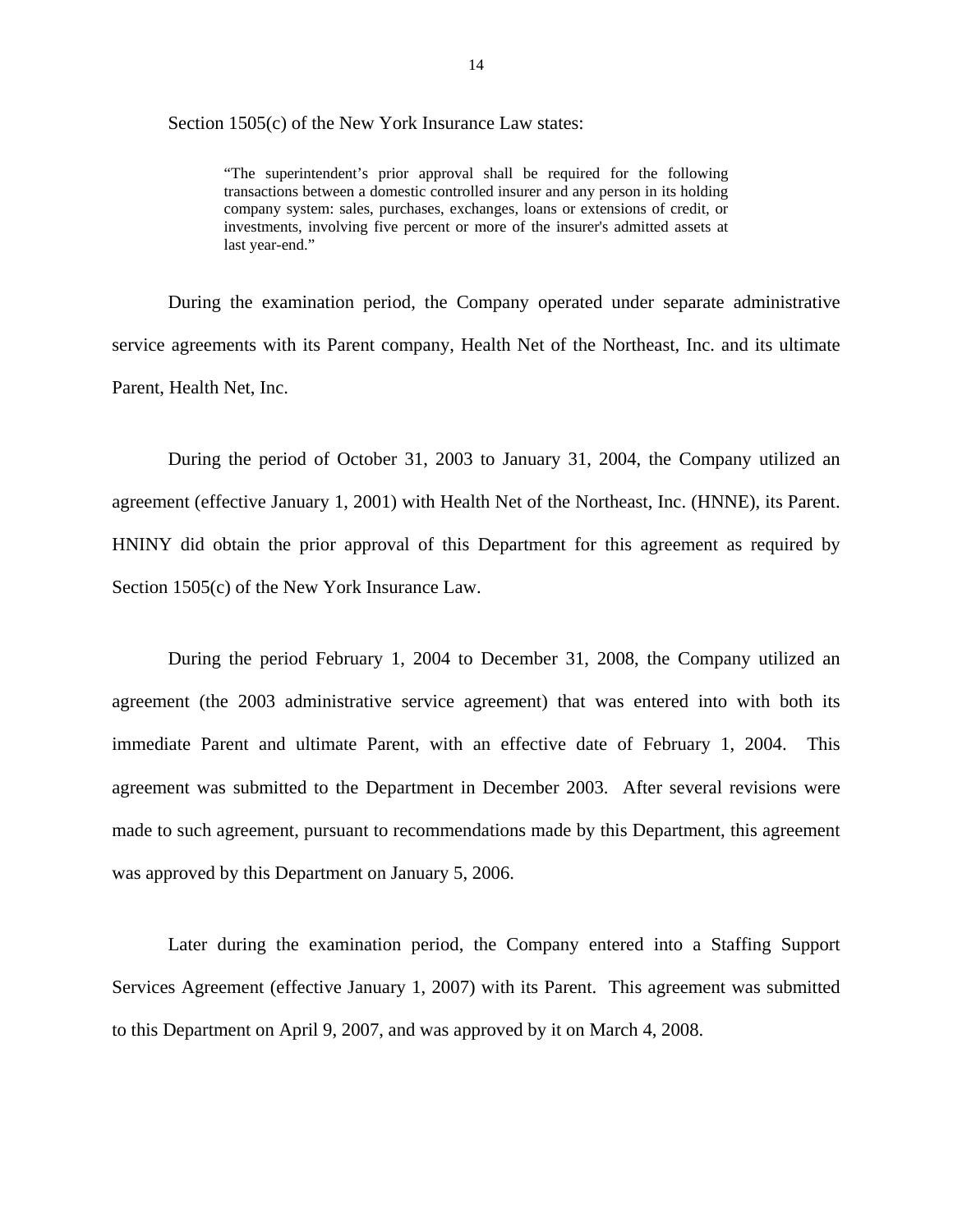The Company violated Section 1505(c) of the New York Insurance Law by failing to obtain the Superintendent of Insurance's prior approval before implementing the agreements.

Additionally, it was noted that for all the years covered by the examination, the costs associated with such administrative services agreements exceeded five percent of the Company's admitted assets at the prior year-end.

It is recommended that the Company comply with the provisions of Section 1505(c) of the New York Insurance Law by obtaining the Superintendent's prior approval for all of the administrative services agreements that the Company enters into with other members of its holding company system that involve five percent or more of its prior year-end admitted assets.

#### E. Underwriting Ratios

The underwriting ratios presented below are on an earned/incurred basis and encompass the five-year period covered by this examination:

| Claims expenses            | \$1,088,049,770 | 81.08%  |
|----------------------------|-----------------|---------|
| Claims adjustment expenses | 39,591,433      | 2.95    |
| Administrative expenses    | 184,857,858     | 13.78   |
| Net underwriting gain      | 29,466,613      | 2.19    |
| Premiums earned            | \$1,341,965,674 | 100.00% |

#### F. Accounts and Records

During the course of the examination, it was noted that the Company's treatment of certain items was not in accordance with statutory accounting principles or annual statement instructions. A description of such items is as follows: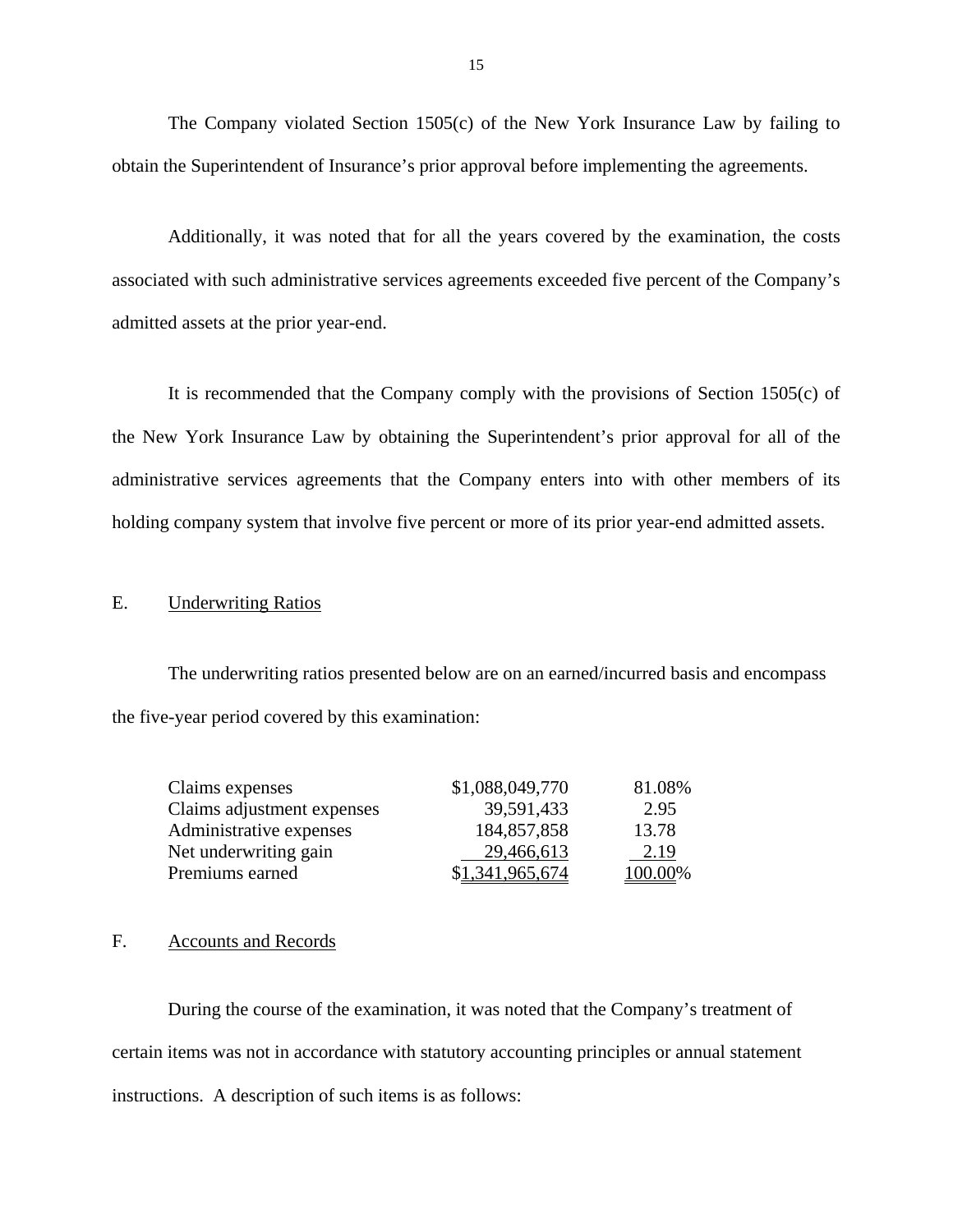1. A review of the Company's investment transactions, the minutes of meetings and written consent of the Board indicated that there was no supporting evidential material to indicate that actions taken by the Company's management in regard to investments were authorized or approved by the board of directors as required by Section 1411(a) of the New York Insurance Law. In addition, the Company answered "yes" to General Interrogatories in all its filed Annual Statements for the period under examination as to whether the Company's purchase and sale of all investments are passed upon by either its board of directors or a subordinate committee thereof.

Section 1411(a) of the New York Insurance Law states:

 in subsection (h) hereof, unless authorized or approved by its board of directors "(a) No domestic insurer shall make any loan or investment, except as provided or a committee thereof responsible for supervising or making such investment or loan. The committee's minutes shall be recorded and a report submitted to the board of directors at its next meeting."

It is recommended that the Company's board of directors authorize and approve the Company's investment transactions in accordance with the requirements of Section 1411(a) of the New York Insurance Law and that documentation supporting its actions be appended to the minutes of its meetings.

A similar recommendation was made in the prior report on examination.

The Company maintains several custodial accounts with the Bank of New York and the Bank of America. A review of the custodial agreements revealed that the agreements lacked the following safeguards and controls as set forth by the New York Insurance Department and in the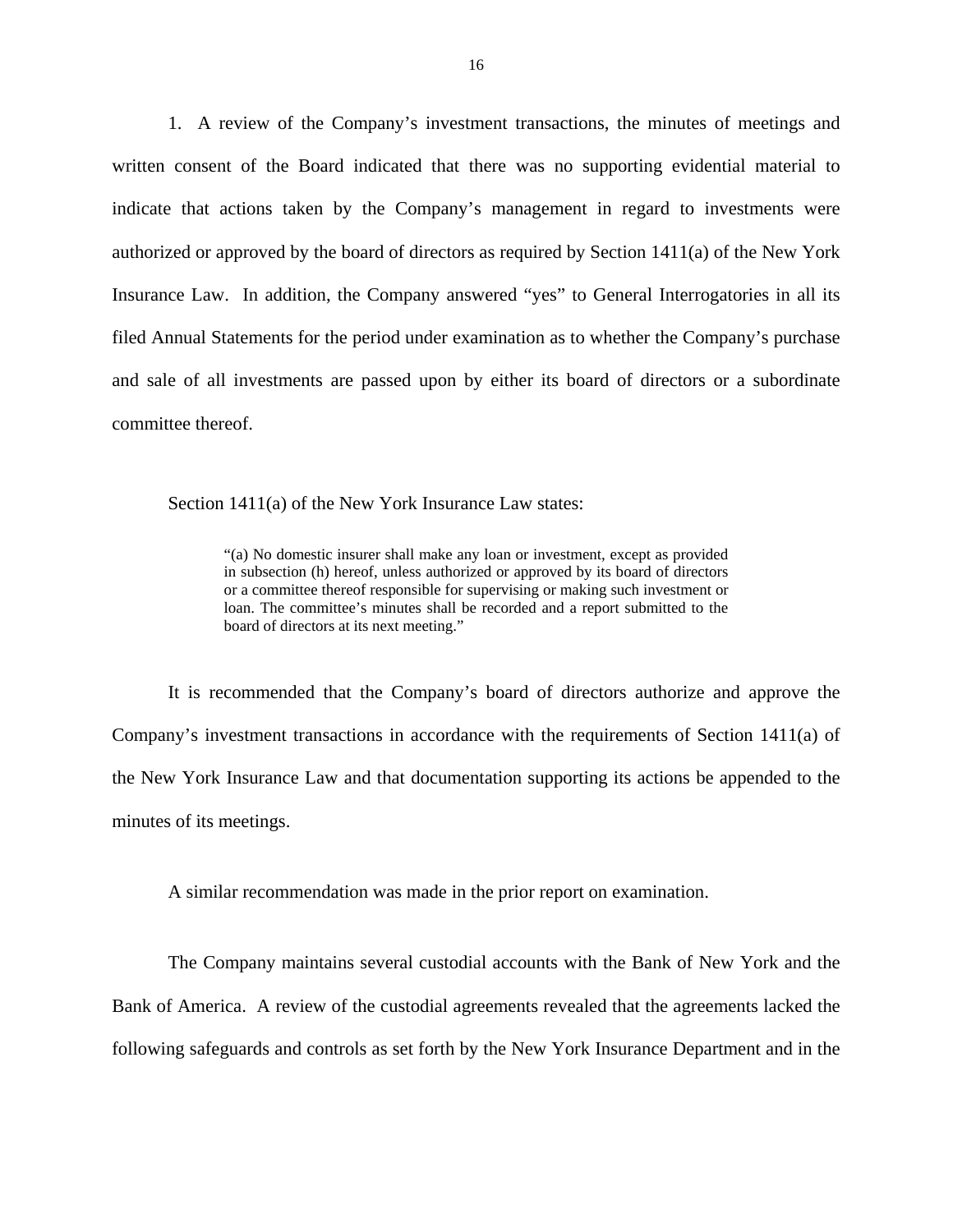#### guidelines of the *Financial Condition Examiners Handbook of the National Association of*

*Insurance Commissioners*:

- "(1) If domiciliary state law, regulation or administrative action requires a strict standard of liability for custodians of insurance company securities than that set forth in Section 2.a., then such stricter standard shall apply. An example of a stricter standard that may be used is that the custodian is obligated to indemnify the insurance company for any loss of securities of the insurance company in the custodian's custody occasioned by the negligence or dishonesty of the custodian's officers or employees, or burglary, robbery, holdup, theft, or mysterious disappearance, including loss by damage or destruction;
- (2) In the event of a loss of the securities for which the custodian is obligated to indemnify the insurance company, the securities shall be promptly replaced or the value of the securities and the value of any loss of rights or privileges resulting from said loss of securities shall be promptly replaced;
- (3) If the custodial agreement has been terminated or if 100 percent of the account assets In any one custody account have been withdrawn, the custodian shall provide written notification, within three business days of termination or withdrawal, to the insurer's domiciliary commissioner;
- (4) During regular business hours, and upon reasonable notice, an officer or employee of the insurance company, an independent accountant selected by the insurance company and a representative of an appropriate regulatory body shall be entitled to examine, on the premises of the custodian, its records relating to securities, if the custodian is given written instructions to that effect from an authorized officer of the insurance company;
- (5) The custodian and its agents, upon reasonable request, shall be required to send all reports which they receive from a clearing corporation which the clearing corporation permits to be redistributed including reports prepared by the custodian's outside auditors, to the insurance company on their respective systems of internal control;
- (6) To the extent that certain information maintained by the custodian is relied upon by the insurance company in preparation of its annual statement and supporting schedules, the custodian agrees to maintain records sufficient to determine and verify such information;
- (7) The custodian shall provide, upon written request from a regulator or an authorized officer of the insurance company, the appropriate affidavits, with respect to the insurance company's securities held by the custodian; and
- (8) The custodian shall secure and maintain insurance protection in an adequate amount."

It is recommended that the Company amend its custodial agreements with the Bank of New York and the Bank of America to include the requisite safeguards as set forth in the Department's Rules and in the guidelines of the *Financial Condition Examiners Handbook of the National Association of Insurance Commissioners*.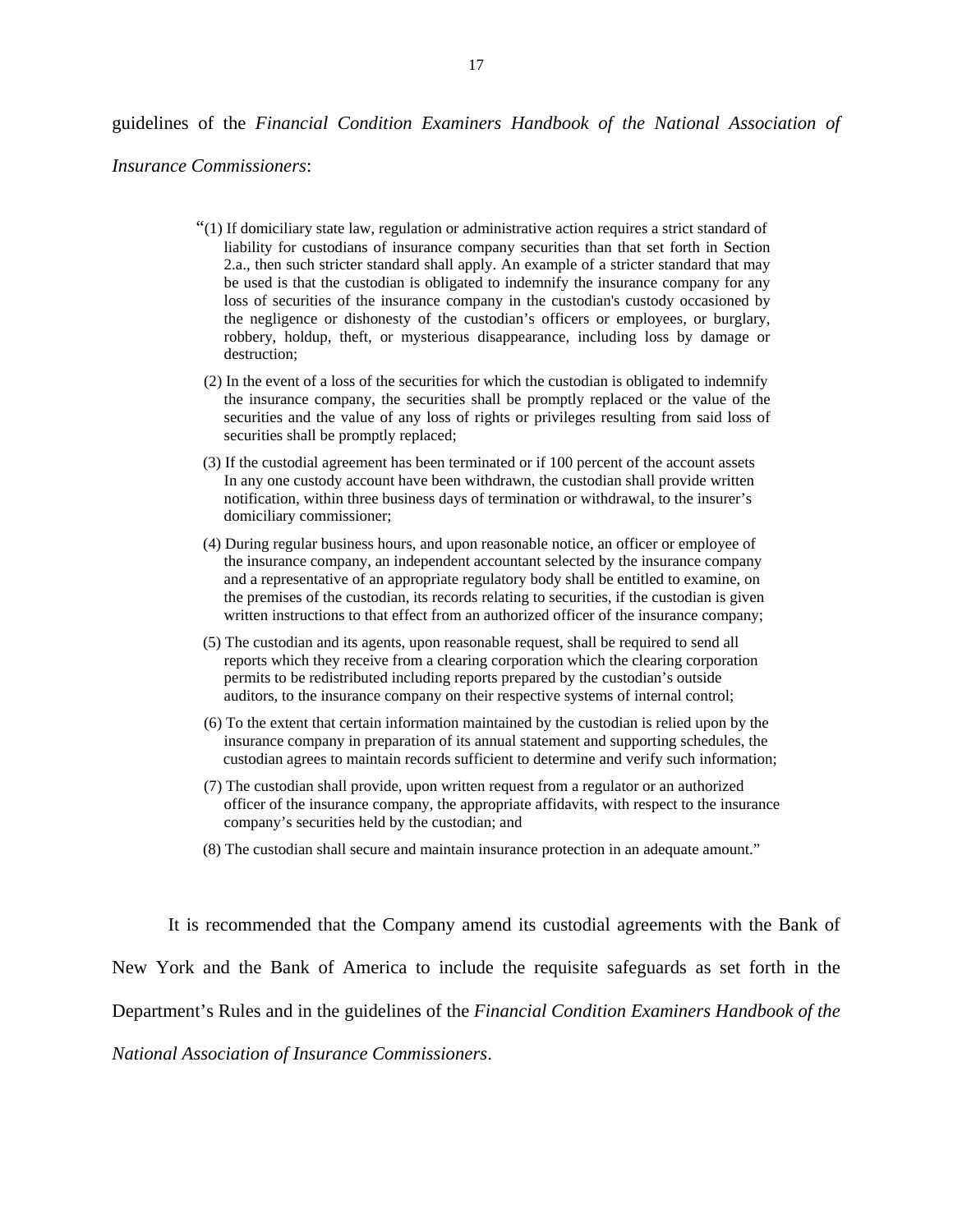*Handbook of the National Association of Insurance Commissioners.* It is noted that the Company amended its custodial agreements with the Bank of New York and with the Bank of America in March 2009 and April 2009, respectively, to include the requisite safeguards, in accordance with the guidelines of the *Financial Condition Examiners* 

2. Paragraph 9 of the Statements of Statutory Accounting Principles No. 70 (SSAP No.

70) of the NAIC Accounting Practices and Procedures Manual states in part:

"…Expenses that relate solely to the operations of a reporting entity, such as personnel costs associated with the adjusting and paying of claims, must be borne solely by the reporting entity and are not to be apportioned to other entities within a group."

Section 1505(a) of the New York Insurance Law states:

"Transactions within a holding company system to which a controlled insurer is a party shall be subject to the following:

(1) the terms shall be fair and equitable;

(2) charges or fees for services performed shall be reasonable; and

(3) expenses incurred and payments received shall be allocated to the insurer on an equitable basis in conformity with customary insurance accounting practices consistently applied."

During the examination period, Health Net of the Northeast, Inc. (HNNE) and Health Net, Inc. (HNI) provided administrative services to HNINY in accordance with the administrative service agreements made between these affiliates and HNINY.

Pursuant to the terms of the agreements, all selling, general and administrative expenses, except broker and agent fees, compensation, taxes and regulatory assessments, incurred by HNNE and HNI on behalf of the Health Net affiliated insurance entities domiciled in Connecticut, New York, New Jersey, Bermuda, and Pennsylvania and those incurred by one affiliated company on behalf of another affiliate were allocated based on a set of prescribed cost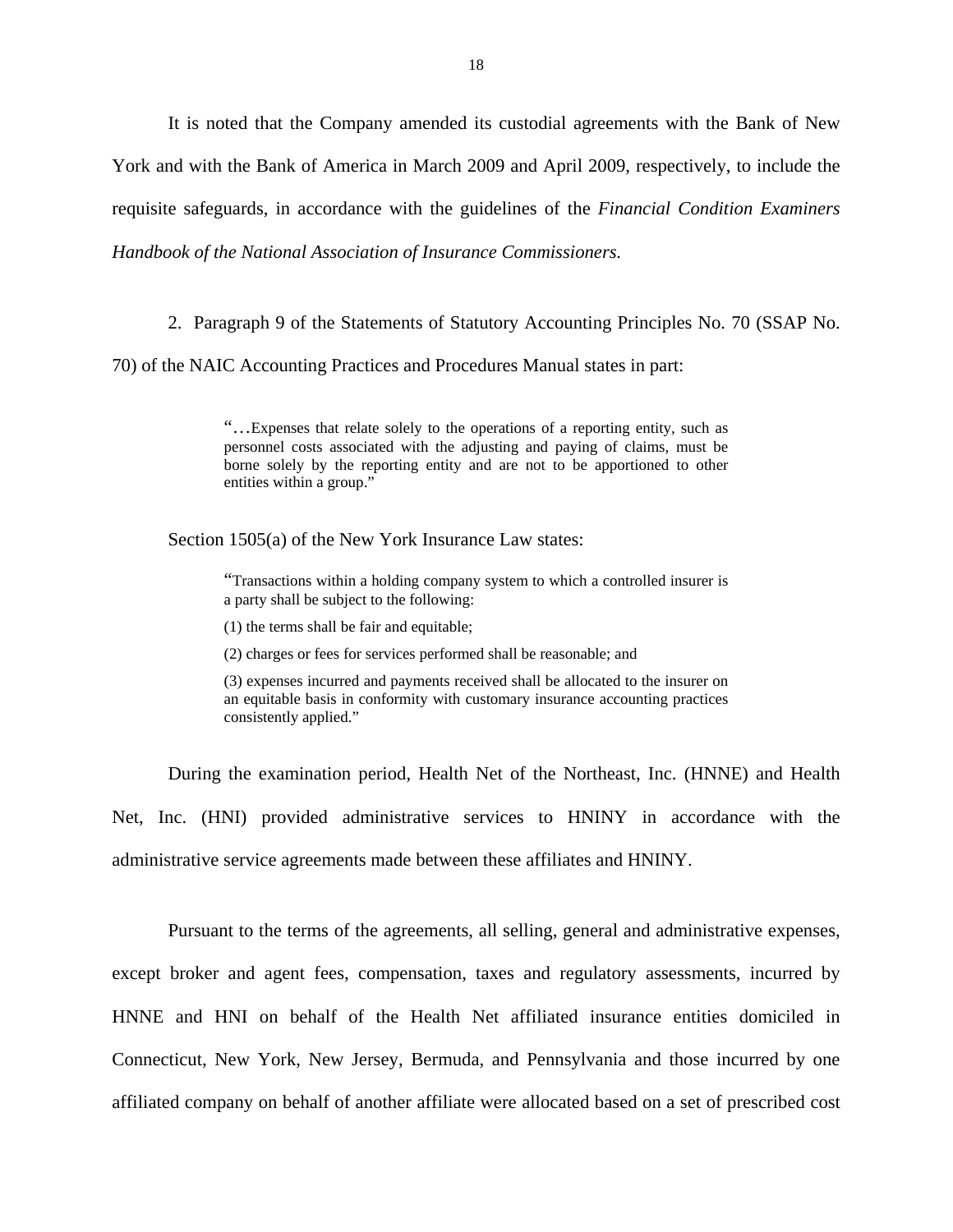drivers. These expenses were accumulated in separate cost centers maintained by HNI and HNNE and were then allocated among each participating entity on a monthly basis.

It was noted that the expense allocation methodology HNNE and HNI used during the examination period failed to recognize the direct expenses on the individual invoice level. Direct expenses relating to only one or two entities in the region were included in cost centers which were then allocated to all of the entities within a region. The following are some of the examples the examiner reviewed:

- Direct media marketing expenses for Health Net Insurance of Connecticut, Inc. were included within cost center 36108 which were allocated among all Health Net tristate affiliates based on weighted membership.
- Direct sponsorship expenses and direct small group marketing expenses for Health Net of New York, Inc. and Health Net Insurance of New York, Inc. were included within cost centers 36074 and 36103, respectively, which were allocated among all Health Net affiliates in the tri-state area based on weighted membership.

It is recommended that HNINY record direct expenses in accordance with Paragraph 9 of SSAP No. 70 of the NAIC Accounting Practices and Procedures Manual.

It is also recommended that expenses incurred be allocated to the Company on an equitable basis in accordance with the requirements of Section 1505(a) of the New York Insurance Law.

The Company reported that as result of its 2009 review, beginning in January 2010, cost center 36108 is being fully allocated to the Connecticut entity.

It is recommended that HNNE and HNINY continue to review and refine the allocation

methodologies used to distribute expenses across cost centers.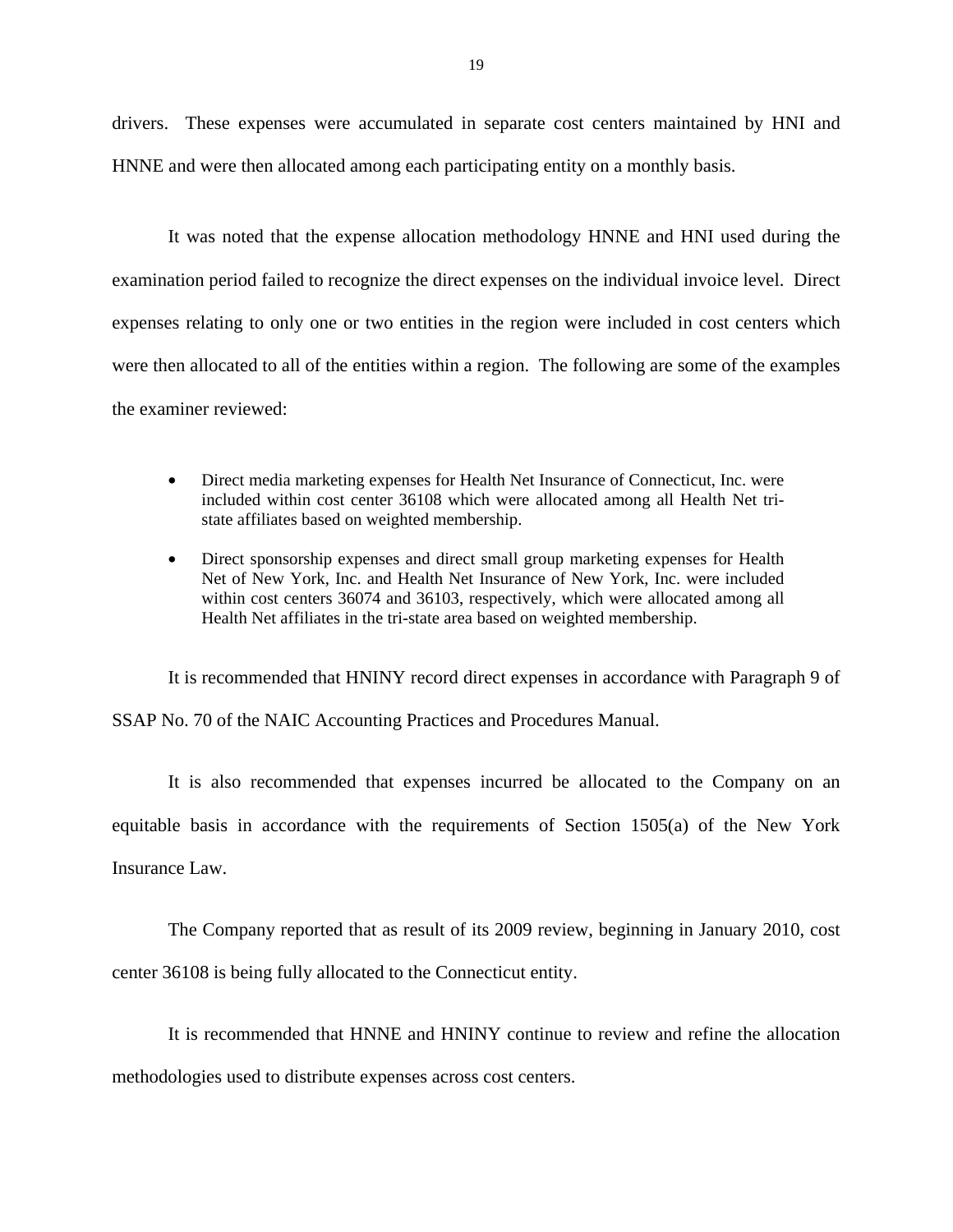3. Paragraph 12(b) of the Statements of Statutory Accounting Principles No. 47 (SSAP No. 47) of NAIC Accounting Practices and Procedures Manual states in part:

"12. The statutory financial statements shall provide the following…

(b) Information with regard to the profitability to the administrator of all ASC plans and the uninsured portions of partially insured plans for which the reporting entity serves as an ASC administrator;

For the total and each category separately provided: **(**i) gross reimbursement for medical cost incurred, (ii) gross administrative fees accrued, (iii) other income or expense (including interest paid to or received from plans), (iv) gross expenses incurred (claims and administrative), and (v) total net gain or loss from operations."

The Company failed to disclose the required financial information regarding the gross reimbursement for medical costs incurred for its Administrative Service Contracts (ASC) plans in the "Notes to the Financial Statements" section of its filed annual statements during the examination period, in accordance with Paragraph 12(b) of SSAP No. 47 of the NAIC Accounting Practices and Procedures Manual.

It is recommended that HNINY comply with Paragraph 12(b) of SSAP No. 47 of the NAIC Accounting Practices and Procedures Manual by disclosing all required financial information relative to its ASC business, including the gross reimbursement for medical costs incurred relative to its ASC business, within the "Notes to the Financial Statements" section of its annual statement filings.

4. A review of five of HNINY's premium receivable accounts with credit balances indicated that the Company failed to issue refunds to two (COBRA) members who were terminated more than a year ago. In addition, the Company failed to resolve an account credit aged over 120 days for one group account. These were exceptions to the Company's policy which requires that refunds be issued and credits be resolved in a timely manner.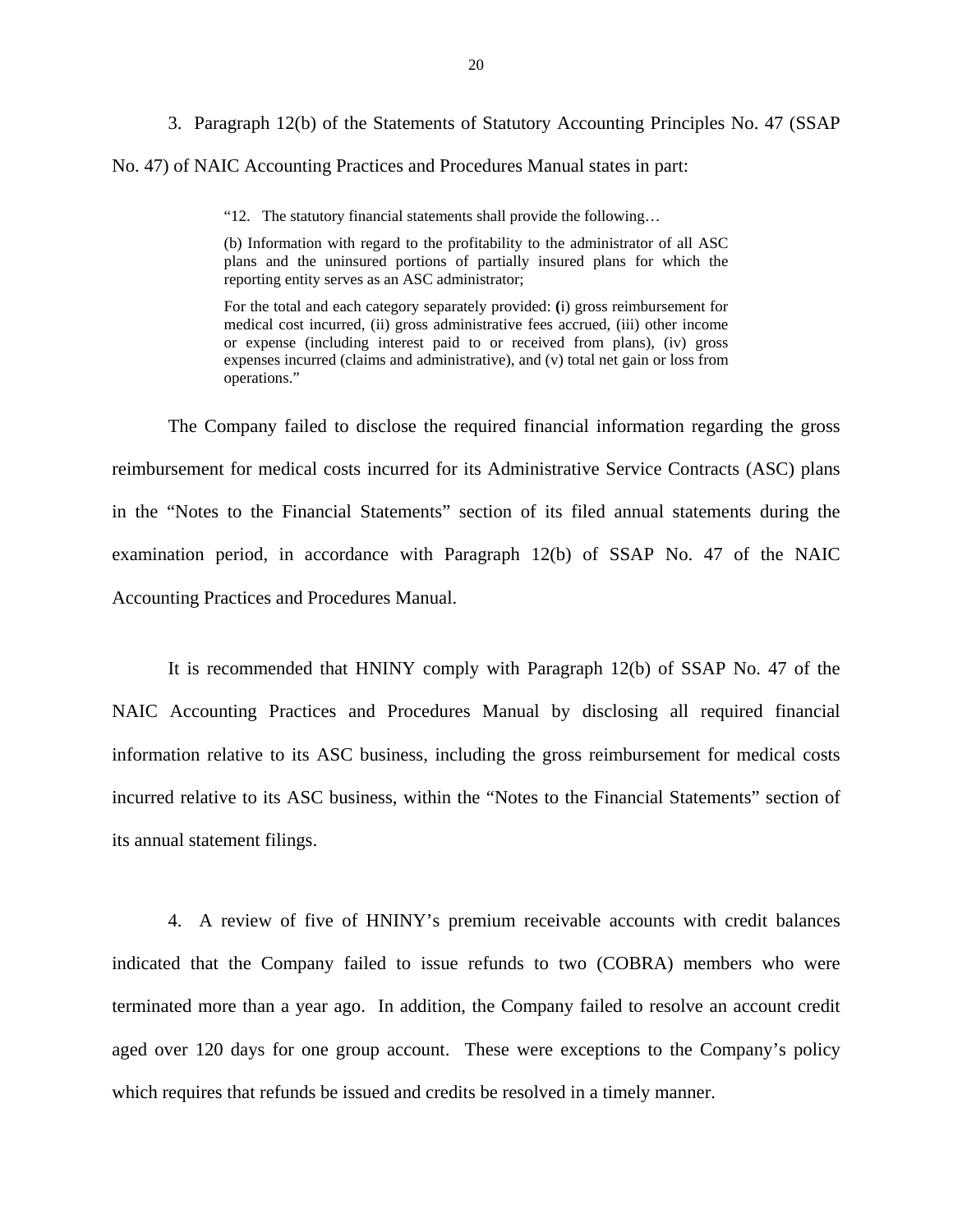<span id="page-22-0"></span>It is recommended that HNINY comply with its own policy by issuing premium refunds and resolving credits for its premium receivable accounts within specified timeframes.

It is also recommended that the Company review its premium receivable accounts and refund all monies owed plus any accrued interest thereon.

#### G. Department Regulation No. 164

Part 101.4(c) of Department Regulation No. 164 (11 NYCRR 101.4(c)) states in part:

"An insurer who uses a capitation arrangement to transfer all or part of its financial risk to a health care provider must do so by means of a contract approved by the Superintendent…"

Part 101.3(c) of Department Regulation No. 164 (11 NYCRR 101.3(c)) states:

"The term 'financial risk transfer' shall mean the contractual assumption of liability by health care provider by means of a capitation arrangement for the delivery of specified health care services to subscribers of the insurer."

CareCore National, LLC (CCN) had a risk transfer agreement with the Company whereby it provided capitated radiology services to HNINY's members and performed administrative services for HNINY's claims.

The Company indicated that there was no written agreement between HNINY and CCN.

CCN provided services to HNINY in accordance with the agreement CCN had with Health Net of New York, Inc., the Company's affiliate.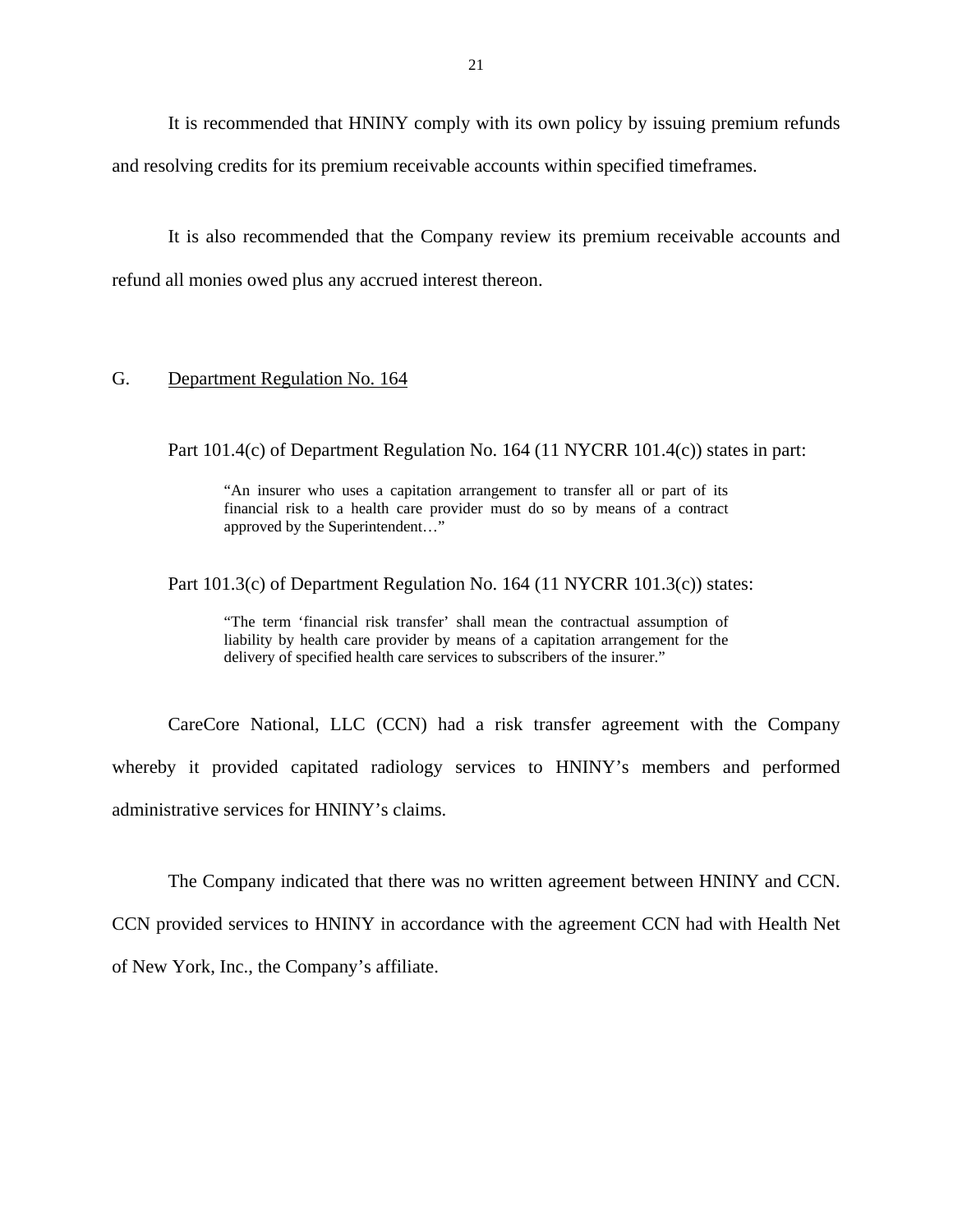<span id="page-23-0"></span>The Company also indicated that there were no written policies in place to ensure that contracts were being reviewed and approved by the Company before obtaining services from its vendors.

It is recommended that HNINY comply with Part 101.4(c) of Department Regulation No. 164 (11 NYCRR 101.4(c)) by signing a written agreement with CCN and filing the agreement with the Department for approval.

It is also recommended that HNINY implement procedures to ensure that contracts are reviewed and approved before obtaining services from its vendors.

#### H. Abandoned Property Law

Section 1316(3) of the New York Abandoned Property Law states:

 cause to be published a list of such abandoned property in the same manner as that prescribed for life insurance companies by section seven hundred two of "Within thirty days following the filing of the report of abandoned property with the comptroller pursuant to subdivision two of this section, the insurer shall this chapter."

The Company is required by Section 1316(3) of the New York Abandoned Property Law to annually publish a list of names and last known addresses of persons appearing to be entitled to abandoned property and to file proof of such publication with the Office of the State Comptroller.

Section 1315(1-a) of the New York Abandoned Property Law states:

 nineteen hundred seventy-four in payment for goods or for services, and owing "Any amount representing outstanding checks issued on and after July first, in this state, or held by any corporation (other than a public corporation), joint stock company, individual, association of two or more individuals, committee or business trust in this state, and which has remained unclaimed by the owner of such amount for three years, shall be deemed abandoned property."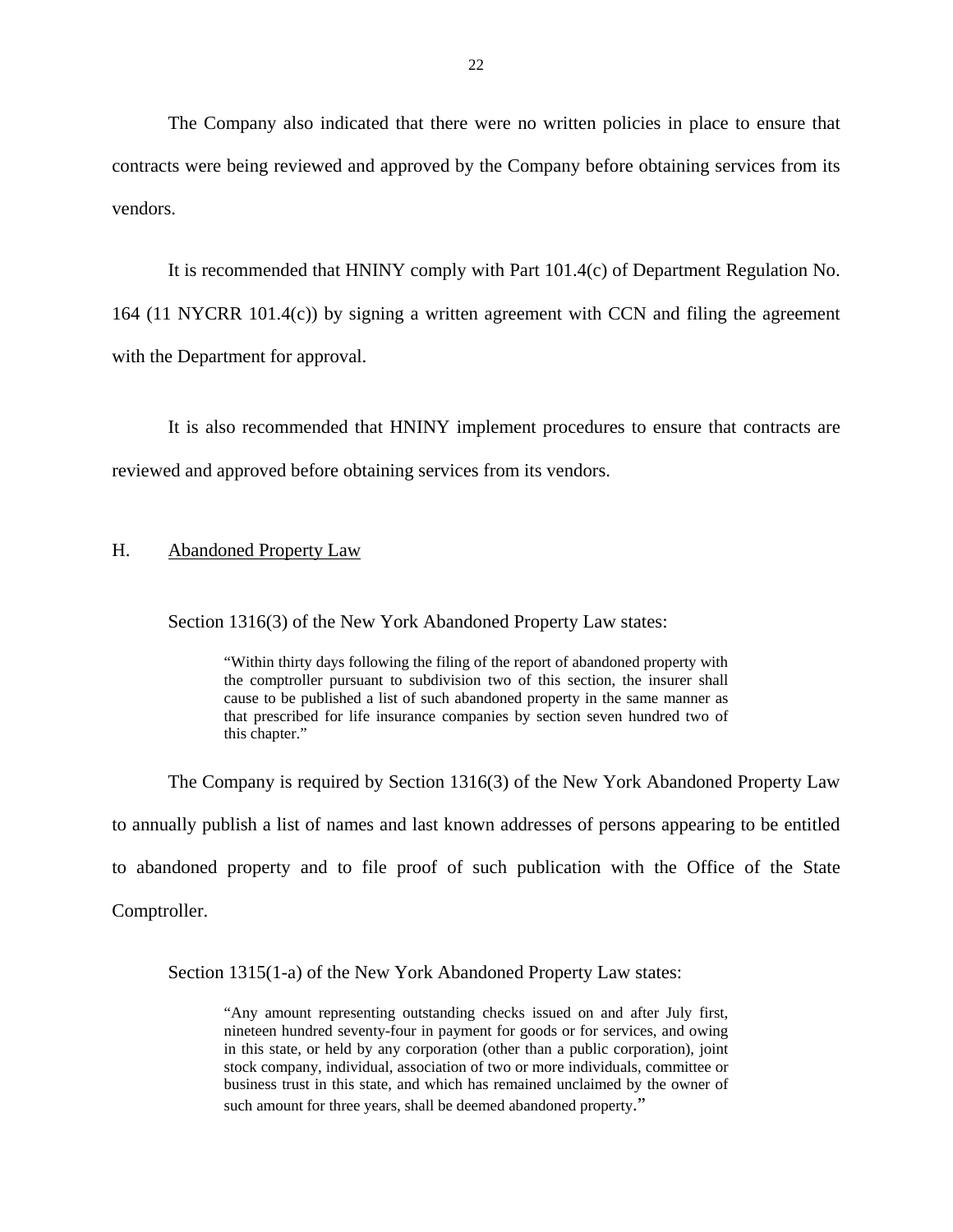Section 1315(1-a) of the New York Abandoned Property Law requires that certain unclaimed vendor payments, outstanding checks and escrow amounts, or gift certificates which are unclaimed for more than three (3) years be reported to the Office of the State Comptroller of the State of New York by March  $10<sup>th</sup>$  of each year. Such reports shall comprise all abandoned property held by the Company at the close of business on December  $31<sup>st</sup>$ , each year.

An examination review of the Company's filed Abandoned Property Reports indicated that HNINY failed to file a separate report for miscellaneous unclaimed property, in compliance with the provisions of Section 1315(1-a) of the New York Abandoned Property Law for the period 2003 to 2005.

Furthermore, the Company failed to provide documentation that it annually published a list of names and last known address of persons appearing to be entitled to abandoned cash amounts, in compliance with the provisions of Section 1316(3) of the New York Abandoned Property Law for the years ended 2003 and 2004.

It is recommended that the Company comply with the requirements of Section 1315(1-a) of the New York Abandoned Property Law by filing a separate report for miscellaneous unclaimed property.

It is also recommended that the Company maintain documentation showing that it published the information required by Section 1316(3) of the New York Abandoned Property Law.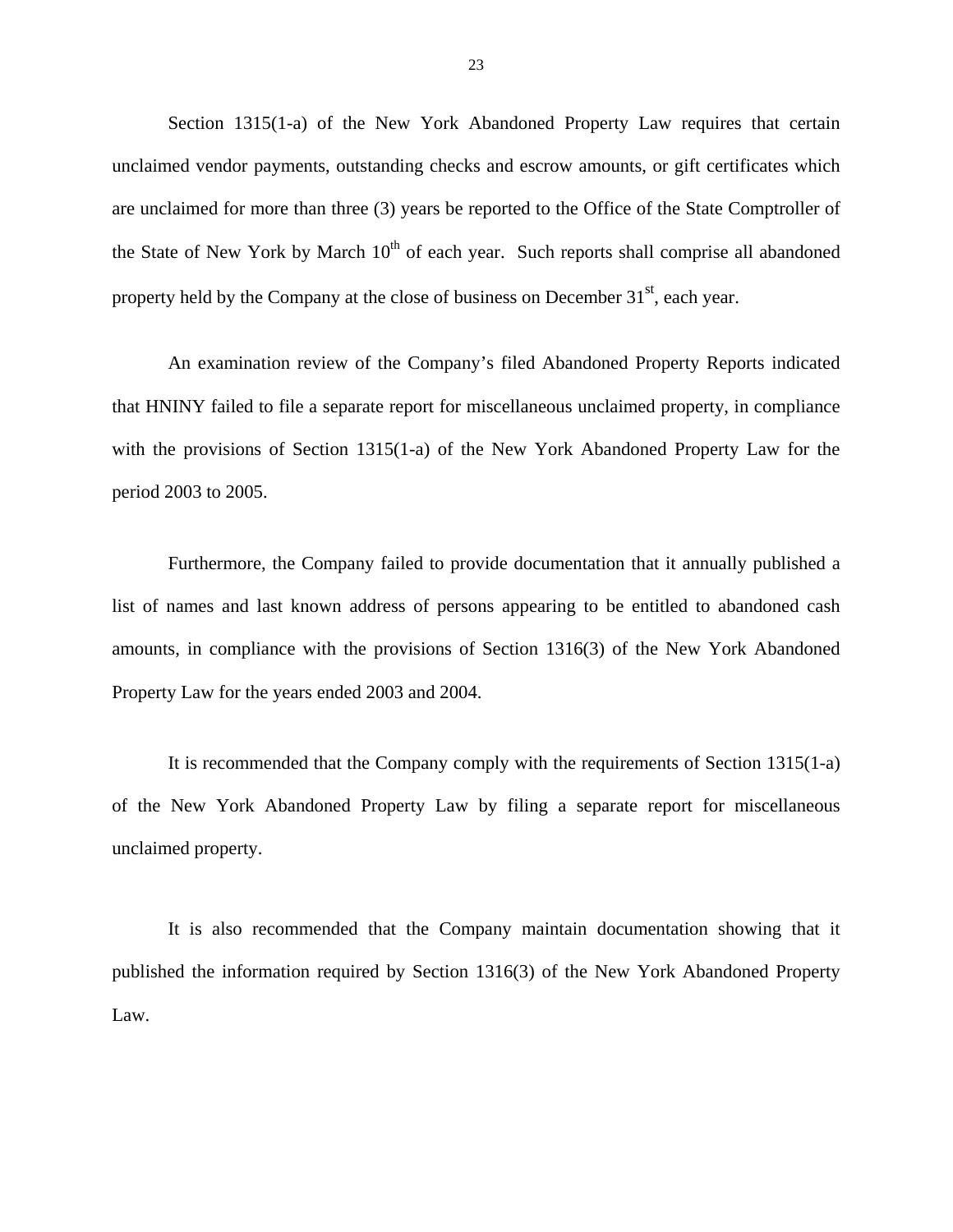Section 1316(2) of the New York Abandoned Property Law states:

 "Such abandoned property shall be reported to the comptroller annually on or before the first day of April. Such report shall be in such form and manner as the comptroller may prescribe."

Although HNINY was able to provide a copy of a cancelled check as evidence of its filing of the 2003 Abandoned Property Report, it was not able to provide a copy of the actual Preliminary Report for 2003.

It is recommended that HNINY maintain copies of its filed Reports, as evidence of its compliance with Section 1316(2) of the New York Abandoned Property Law.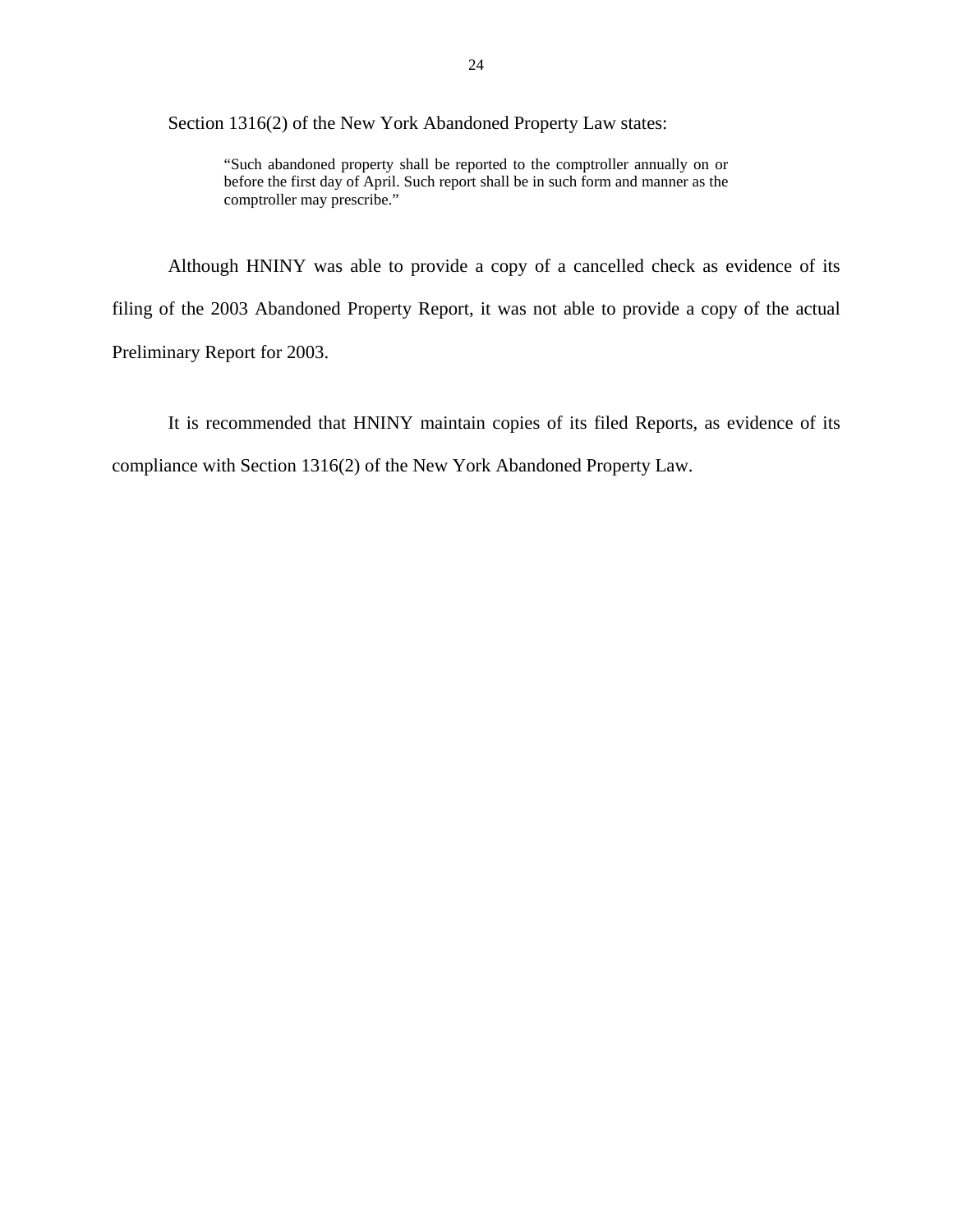# **4**. **FINANCIAL STATEMENTS**

# A. Balance Sheet

The following compares the assets, liabilities and capital and surplus as determined by this examination, with that reported by the Company as of September 30, 2008:

| <b>Assets</b>                                           | Examination  | <b>Company</b> | Surplus<br>Increase<br>(Decrease) |
|---------------------------------------------------------|--------------|----------------|-----------------------------------|
| <b>Bonds</b>                                            | \$57,787,887 | \$57,787,887   |                                   |
| Common stocks                                           | 17,621,150   | 17,621,150     |                                   |
| Cash, cash equivalents and short-term<br>investments    | 41,821,092   | 41,821,092     |                                   |
| Receivables for securities                              | 918,284      | 918,284        |                                   |
| Aggregate write-ins for invested assets                 | 10,424,284   | 10,424,284     |                                   |
| Investment income due and accrued                       | 655,087      | 655,087        |                                   |
| Premiums and considerations                             | 23,579,748   | 23,579,748     |                                   |
| Amounts receivable relating to uninsured<br>plans       | 9,847,875    | 9,847,875      |                                   |
| Current federal and foreign income tax                  |              |                |                                   |
| recoverable and interest thereon                        | 1,764,427    | 1,764,427      |                                   |
| Net deferred tax asset                                  | 1,284,413    | 1,284,413      |                                   |
| Receivables from parent, subsidiaries and<br>affiliates | 2,451,616    | 2,451,616      |                                   |
| Health care and other amounts receivable                | 13,385,866   | 13,385,866     |                                   |
| Total assets                                            | 181,541,729  | 181.541.729    |                                   |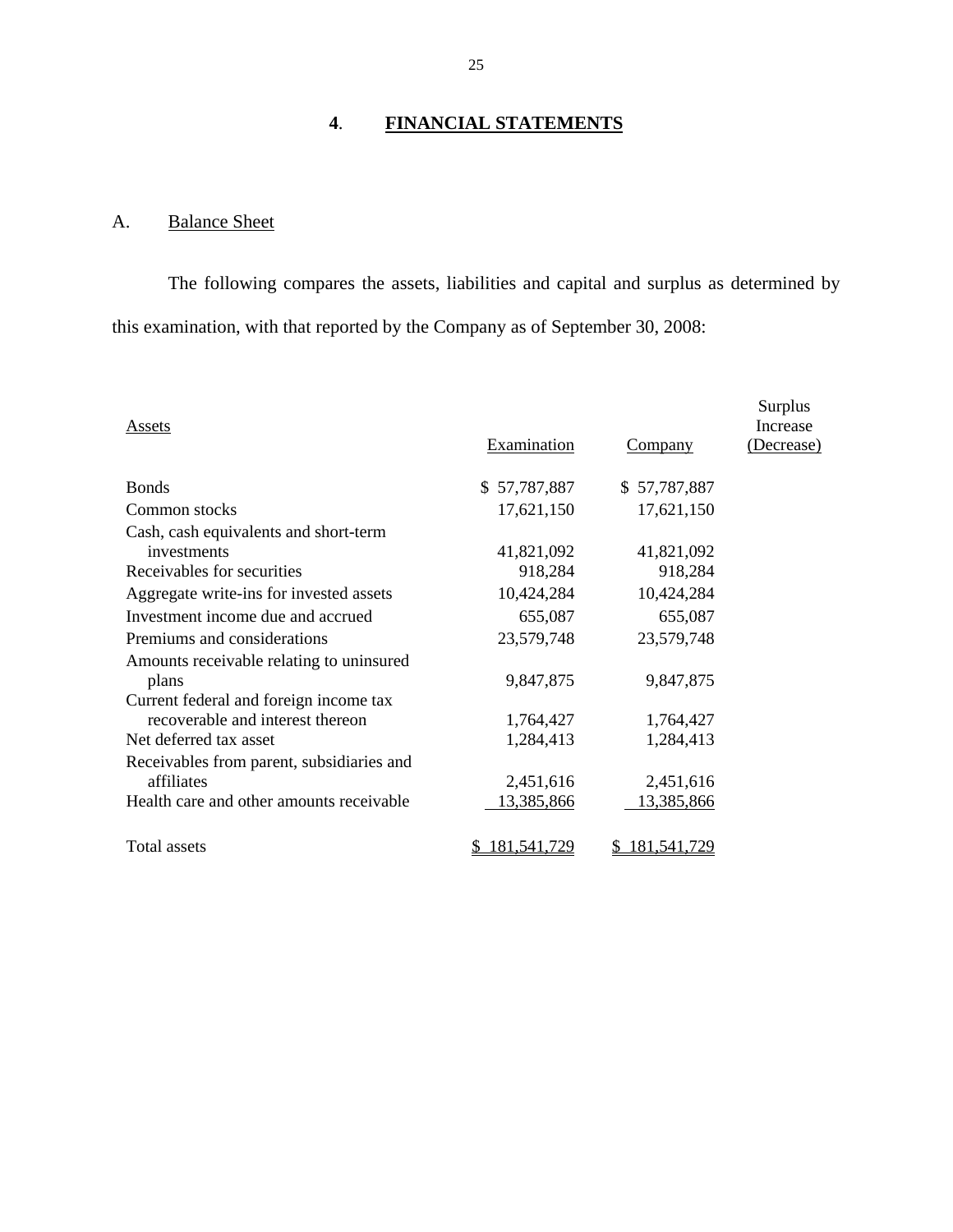#### Liabilities

| Liabilities                               | Examination     | <u>Company</u>   | Surplus<br>Increase<br>(Decrease) |
|-------------------------------------------|-----------------|------------------|-----------------------------------|
| Claims unpaid                             | \$44,521,540    | \$38,624,222     | \$ (5,897,318)                    |
| Aggregate health policy reserves          | 9,900,000       | $\Omega$         | (9,900,000)                       |
| Unpaid claims adjustment expenses         | 817,805         | 817,805          |                                   |
| Premiums received in advance              | 8,732,866       | 8,732,866        |                                   |
| General expenses due or accrued           | 2,088,860       | 2,088,860        |                                   |
| Remittances and items not allocated       | 1,619,495       | 1,619,495        |                                   |
| Amounts due to parent, subsidiaries and   |                 |                  |                                   |
| affiliates                                | 9,284,809       | 9,284,809        |                                   |
| Payable for securities                    | 994,010         | 994,010          |                                   |
| Aggregate write-ins for other liabilities | 12,845,581      | 12,845,581       |                                   |
| <b>Total liabilities</b>                  | \$ 90,804,966   | 75,007,648<br>\$ | \$ (15,797,318)                   |
| <b>Capital and Surplus</b>                |                 |                  |                                   |
| Common capital stock                      | \$<br>1,000,000 | \$<br>1,000,000  |                                   |
| Gross paid-in and contributed surplus     | 18,486,594      | 18,486,594       |                                   |
| Surplus notes                             | 26,321,000      | 26,321,000       |                                   |
| Unassigned funds                          | 44,929,169      | 60,726,487       | (15,797,318)                      |
| Total capital and surplus                 | 90,736,763      | 106,534,081      | (15,797,318)                      |
| Total liabilities, capital and surplus    | \$181,541,729   | \$181,541,729    |                                   |

 **Note:** The Internal Revenue Service completed its audits of the consolidated income tax returns filed on behalf of and no liability has been established herein relative to such contingency. the Company for tax years 2003 to 2005. All material adjustments, if any, made subsequent to the date of the audit and arising from said audits, are reflected in the financial statements included in this report. In addition, the IRS has completed its audit for tax years 2006 and 2007. Adjustments, arising from such IRS audit, were made to the 2007 consolidated tax return which resulted in a refund of \$696,290. No potential liabilities were reported. The examiner is unaware of any potential exposure of the Company to any further tax assessment

Surplus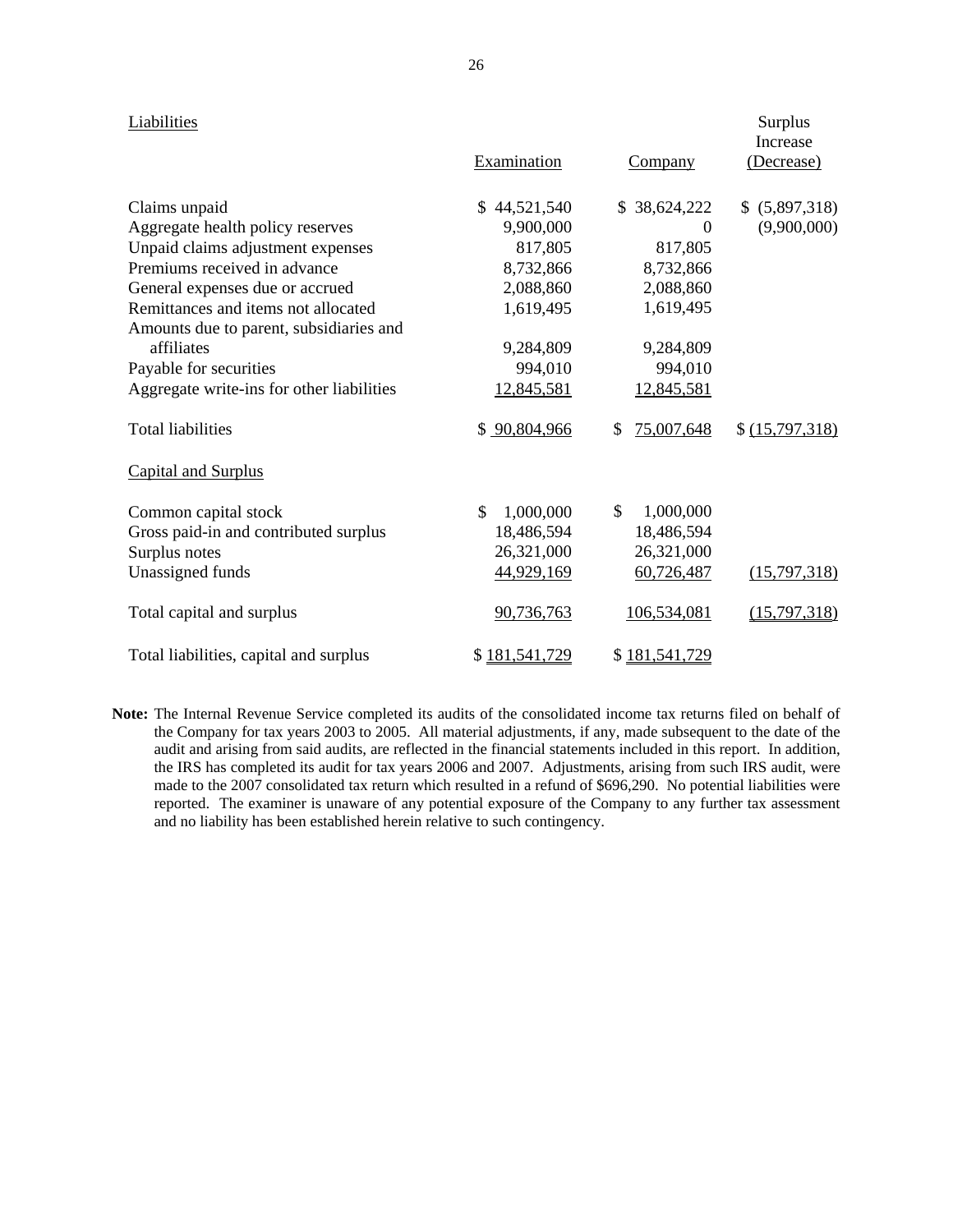# B. Statement of Revenue, Expenses and Capital and Surplus

Capital and surplus increased \$39,672,922 during the five-year examination period, October 1, 2003 through September 30, 2008, detailed as follows:

## Revenue

| Net premium income<br>Net investment income<br>Change in unearned premium reserves<br>Total revenue                                                                                                                                               |                                                      | \$1,341,965,674<br>14,904,066<br>5,356,978                                                 | \$<br>1,362,226,718      |
|---------------------------------------------------------------------------------------------------------------------------------------------------------------------------------------------------------------------------------------------------|------------------------------------------------------|--------------------------------------------------------------------------------------------|--------------------------|
| <b>Expenses</b>                                                                                                                                                                                                                                   |                                                      |                                                                                            |                          |
| Medical and hospital<br>Reinsurance expenses net of recoveries<br>Claims adjustment expenses<br>General administrative expenses<br>Increase in reserves for life and accident and<br>health contracts<br>Aggregate write-ins for other income and | S                                                    | 1,368,973,114<br>(260, 925, 416)<br>39,591,433<br>184,857,858<br>(4,200,610)<br>12,452,189 |                          |
| expenses<br>Total expenses                                                                                                                                                                                                                        |                                                      |                                                                                            | \$<br>1,340,748,568      |
| Net income before federal and foreign income<br>taxes<br>Federal and foreign taxes incurred                                                                                                                                                       |                                                      |                                                                                            | 37,275,468<br>16,316,082 |
| Net income                                                                                                                                                                                                                                        |                                                      |                                                                                            | \$<br>5,162,068          |
| Change in Capital and Surplus<br>Capital and surplus, per report on<br>examination as of September 30, 2003                                                                                                                                       | Gains in<br><b>Surplus</b>                           | Losses in<br><b>Surplus</b>                                                                | \$<br>51,063,841         |
| Net income<br>Change in net deferred income tax<br>Change in non-admitted assets<br>Change in surplus notes<br>Change in paid-in surplus                                                                                                          | \$5,162,068<br>5,339,166<br>26,321,000<br>15,685,971 | \$10,116,077                                                                               |                          |
| Dividends to stockholders<br>Aggregate write-ins for gains in                                                                                                                                                                                     |                                                      | 2,700,000                                                                                  |                          |
| surplus                                                                                                                                                                                                                                           |                                                      | 19,206                                                                                     |                          |
| Net increase in capital and surplus                                                                                                                                                                                                               |                                                      |                                                                                            | 39,672,922               |
| Capital and surplus, per report on<br>examination as of September 30, 2008                                                                                                                                                                        |                                                      |                                                                                            | \$<br>90,736,763         |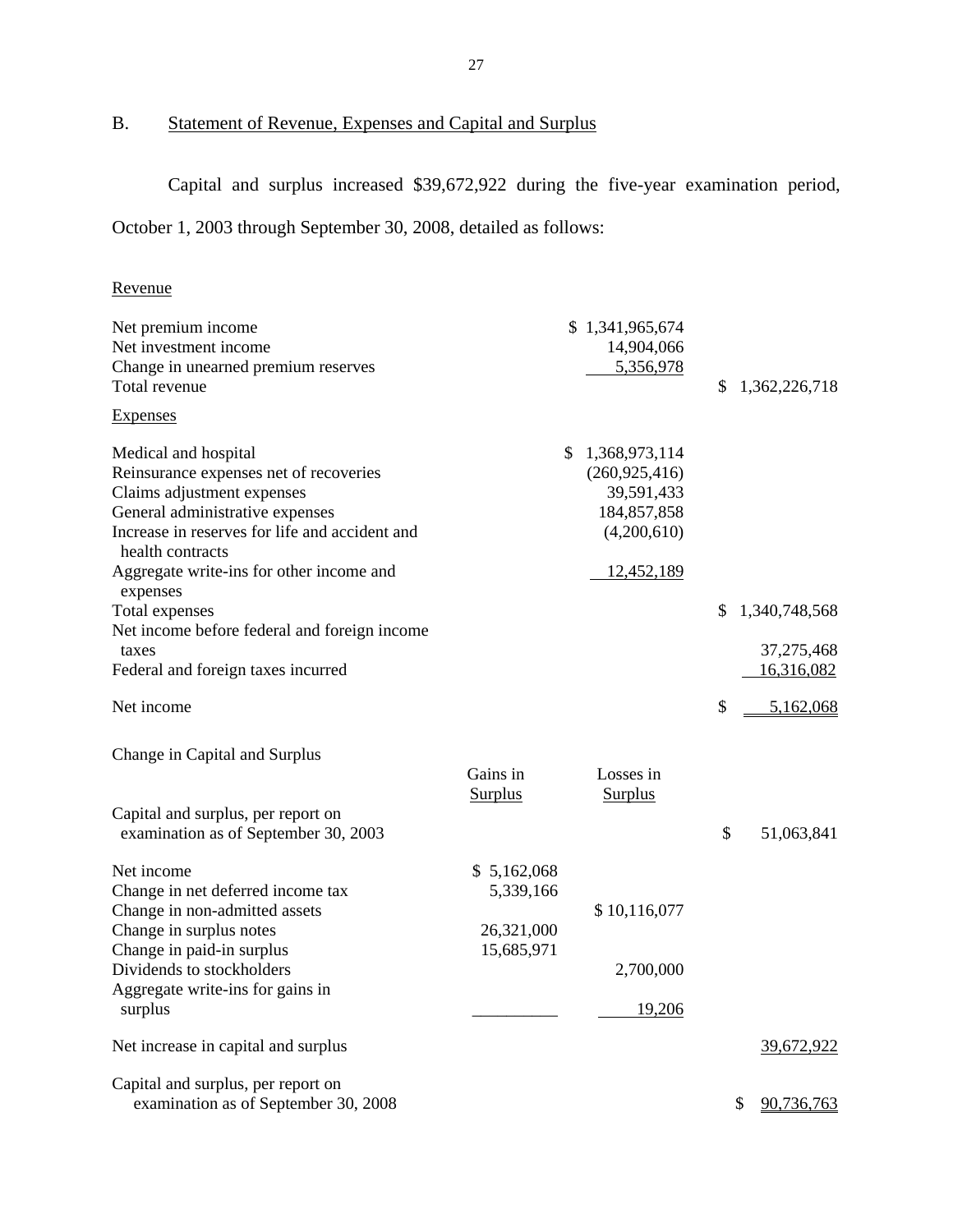#### **5. UNPAID CLAIMS**

<span id="page-29-0"></span>The examination liability of \$44,521,540 is \$5,897,318 more than \$38,624,222 reported by HNINY in its filed September 30, 2008 quarterly statement.

The examination analysis of the unpaid claims reserve was conducted in accordance with generally accepted actuarial principles and practices and was based on statistical information contained in the Company's internal records and its filed annual statements as verified during the examination. The examination reserve was based upon actual payments made through a point in time, plus an estimate for claims remaining unpaid at that date. Such estimate was calculated based on actuarial principles, which utilized the Company's experience in projecting the ultimate cost of claims incurred on or prior to September 30, 2008.

#### **6. PREMIUM DEFICIENCY RESERVE**

The Company reported no liability under this caption as of the examination date. This examination has established the captioned liability in the amount of \$9,900,000.

It was noted that the Company had incurred an underwriting loss of \$8.9 million as of September 30, 2008. As result, the above premium deficiency reserve was established in accordance with the provisions of Paragraph 18 of the Statements of Statutory Accounting Principles No. 54 (SSAP No. 54) of the NAIC Accounting Practices and Procedures Manual*,*  which states: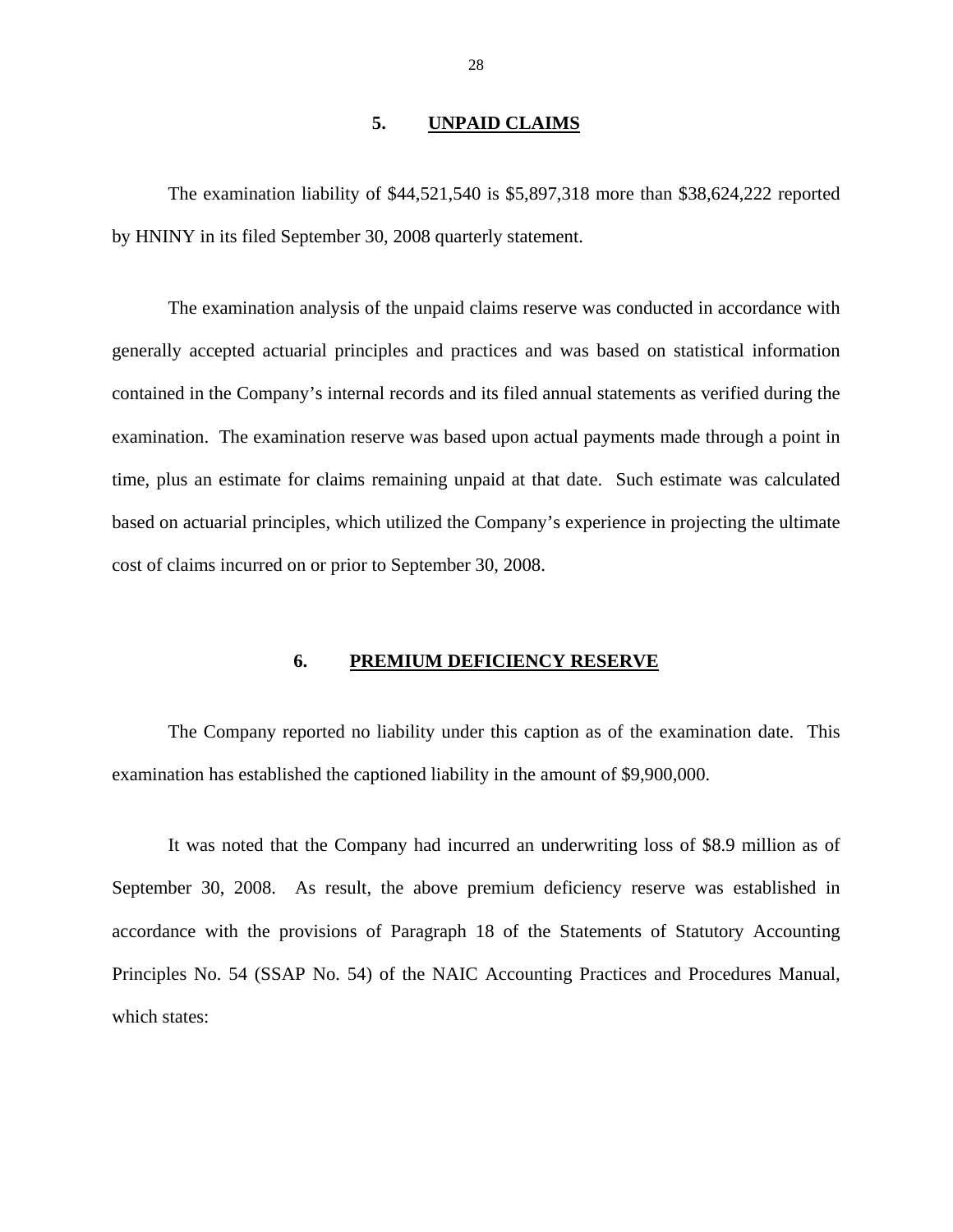<span id="page-30-0"></span> shall not be offset by anticipated profits in other policy groupings. Such accruals shall be "When the expected claims payments or incurred costs, claim adjustment expenses and administration costs exceed the premiums to be collected for the remainder of a contract period, a premium deficiency reserve shall be recognized by recording an additional liability for the deficiency, with a corresponding charge to operations. For purposes of determining if a premium deficiency exists, contracts shall be grouped in a manner consistent with how policies are marketed, serviced and measured. A liability shall be recognized for each grouping where a premium deficiency is indicated. Deficiencies made for any loss contracts, even if the contract period has not yet started."

It is recommended that HNINY comply with the provisions of Paragraph 18 of SSAP No. 54 of the NAIC Accounting Practices and Procedures Manual by establishing the requisite liability.

#### **7. MARKET CONDUCT ACTIVITIES**

In the course of this examination, a review was made of the manner in which the Company conducts its business and fulfills its contractual obligations to policyholders and claimants. The review was general in nature and is not to be construed to encompass the more precise scope of a market conduct examination. The review was directed at the practices of the Company in the following major areas:

- A. Prompt Pay Law
- B. Usual, customary and reasonable fees
- C. Explanation of benefits statements
- D. Utilization review
- E. Grievances
- F. Retro-termination of policies
- G. Disclosure of information
- H. Agents and brokers
- I. Schedule H Aging analysis of unpaid claims J. Department Circular Letter No. 9 (1999)
- 
- K. Out-of-network claims
- L. Record retention
- M. Passport contracts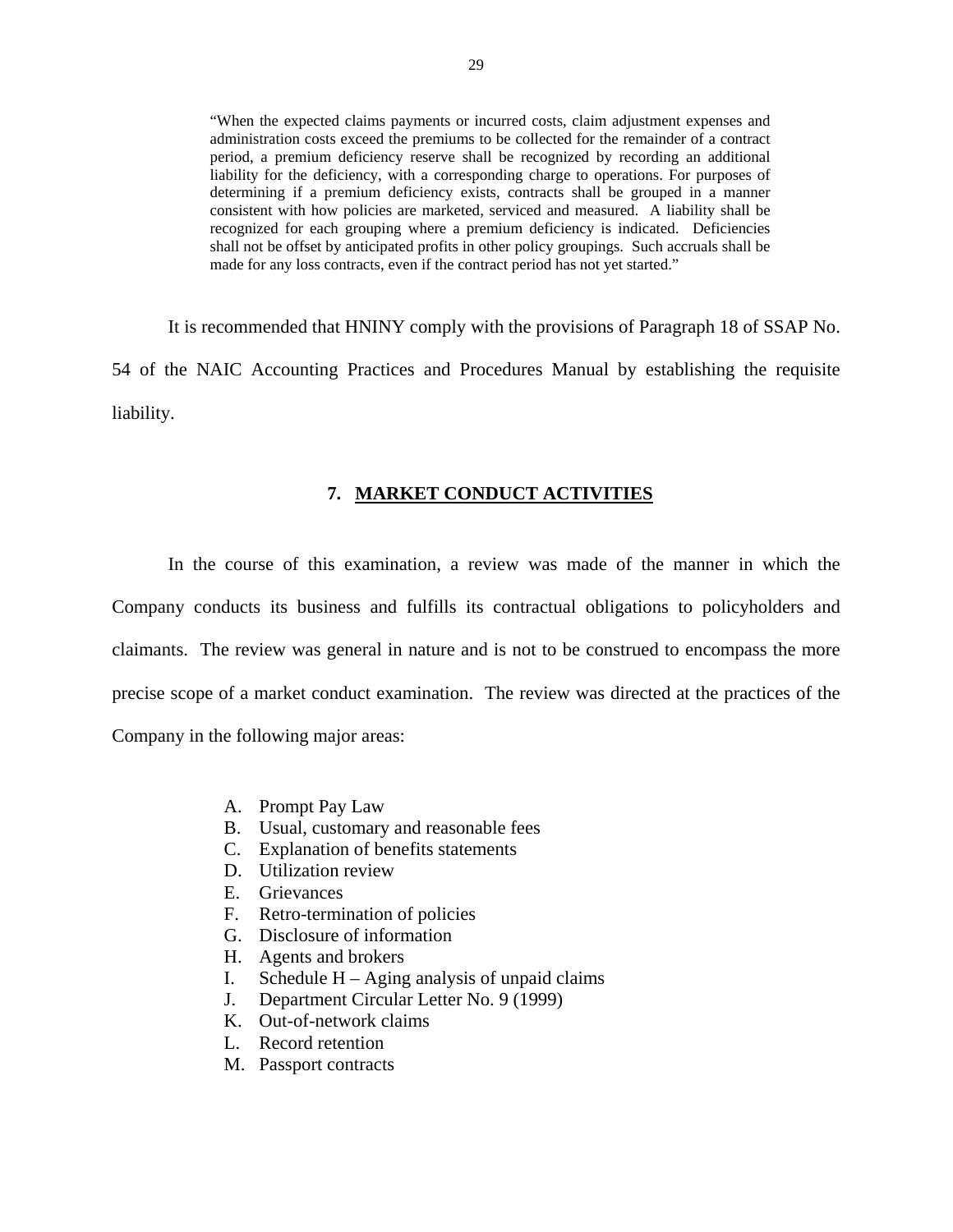<span id="page-31-0"></span>A. Prompt Pay Law

A review to test for compliance with the Prompt Pay Law was performed by using a statistical sampling methodology covering claims processed during the period January 1, 2008 to September 30, 2008.

The claim population for the Company was divided into medical and hospital claim segments. A random statistical sample was drawn from each segment. It should be noted for the purpose of this analysis, that medical costs characterized as Pharmacy, Medicare, Capitated Payments, and HCRA bulk payments were excluded. In addition, claims for non New York providers were excluded.

Section 3224-a of the New York Insurance Law, "Standards for prompt, fair and equitable settlement of claims for health care and payments for health care services" (Prompt Pay Law) requires all insurers to pay undisputed claims within forty-five days of receipt. If such undisputed claims are not paid within forty-five days of receipt, interest may be payable.

Section 3224-a(a) of the New York Insurance Law states in part:

"…such insurer or organization or corporation shall pay the claim to a policyholder or covered person or make a payment to a health care provider within forty-five days of receipt of a claim or bill for services rendered."

Section 3224-a(c) of the New York Insurance Law states in part:

 contained in this section shall be obligated to pay to the health care provider or person submitting the claim, in full settlement of the claim or bill for health care "…any insurer or organization or corporation that fails to adhere to the standards services, the amount of the claim or health care payment plus interest …When the amount of interest due on such a claim is less than two dollars, an insurer or organization or corporation shall not be required to pay interest on such claim."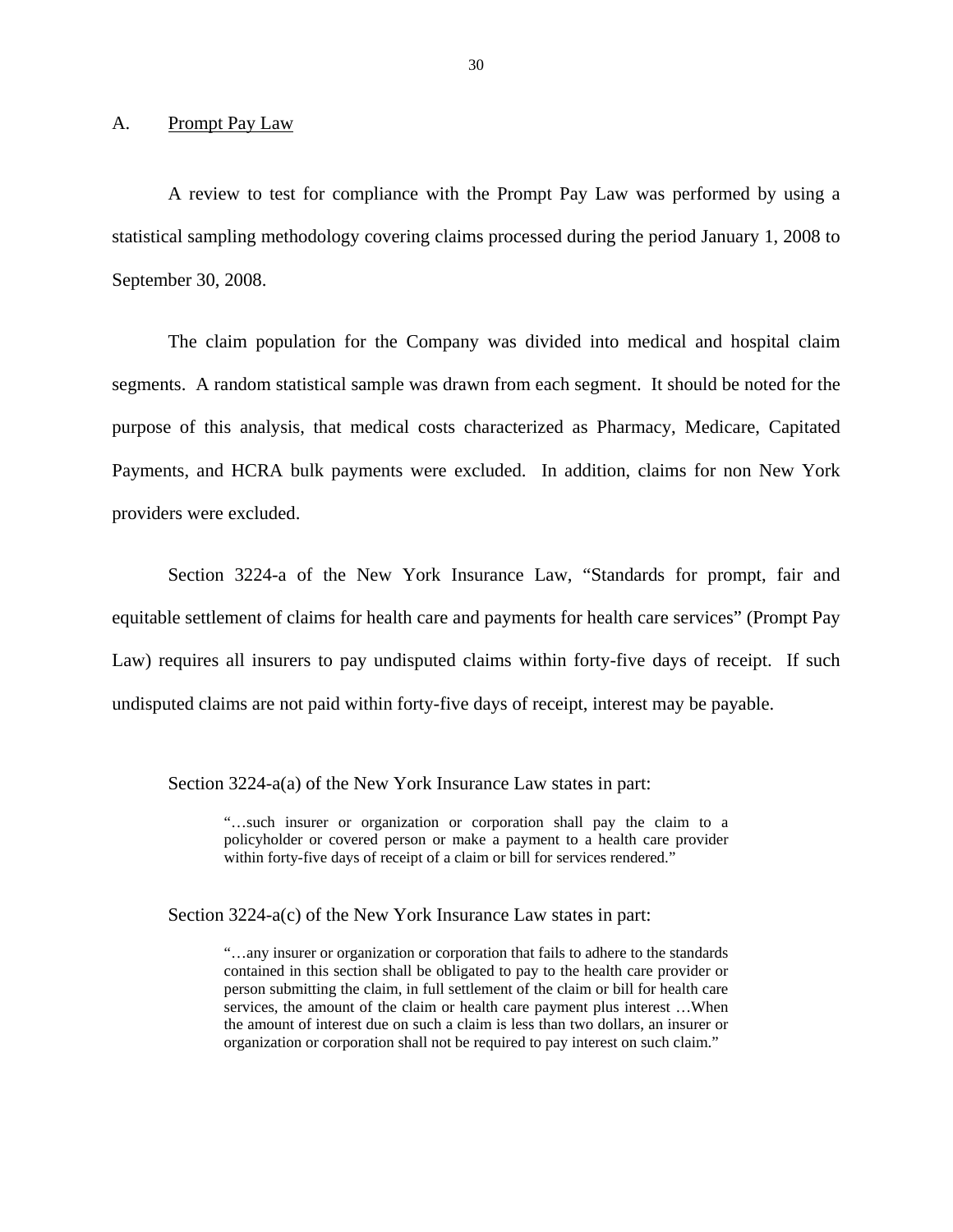Two statistical samples (one for medical and one for hospital) of claims not adjudicated within 45 days of receipt by HNINY were reviewed to determine whether payments were made in violation of the timeframe requirements of Section 3224-a(a) of the New York Insurance Law and if interest was appropriately paid pursuant to Section 3224-a(c) of the New York Insurance Law. Accordingly, all claims that were not adjudicated within 45 days, during the period January 1, 2008 through September 30, 2008, were segregated. A statistical sample of each population was then selected to determine whether the claims were subject to interest, and whether such interest was properly calculated, as required by statute.

The following charts illustrate Prompt Pay compliance as determined by this examination:

|                                              | Medical   | Hospital |
|----------------------------------------------|-----------|----------|
|                                              | Claims    | Claims   |
| Total population                             | 1,457,974 | 4,716    |
| Population of claim transactions adjudicated | 14,567    | 712      |
| past 45 days                                 |           |          |
| Sample size                                  | 167       | 167      |
| Number of claims with violations             | 104       | 71       |
| <b>Calculated violation rate</b>             | 62.28%    | 42.51%   |
| <b>Upper violation limit</b>                 | 69.63%    | 50.01%   |
| Lower violation limit                        | 54.92%    | 35.02%   |
| <b>Calculated claims in violation</b>        | 9,072     | 303      |
| Upper limit transactions in violation        | 10,143    | 356      |
| Lower limit transactions in violation        | 8,001     | 249      |

**Summary of Violations of Section 3224-a(a) of the New York Insurance Law** 

**Note**: The upper and lower violation limits represent the range of potential violations (e.g., if 100 samples were selected the rate of violations would fall between these limits 95 times).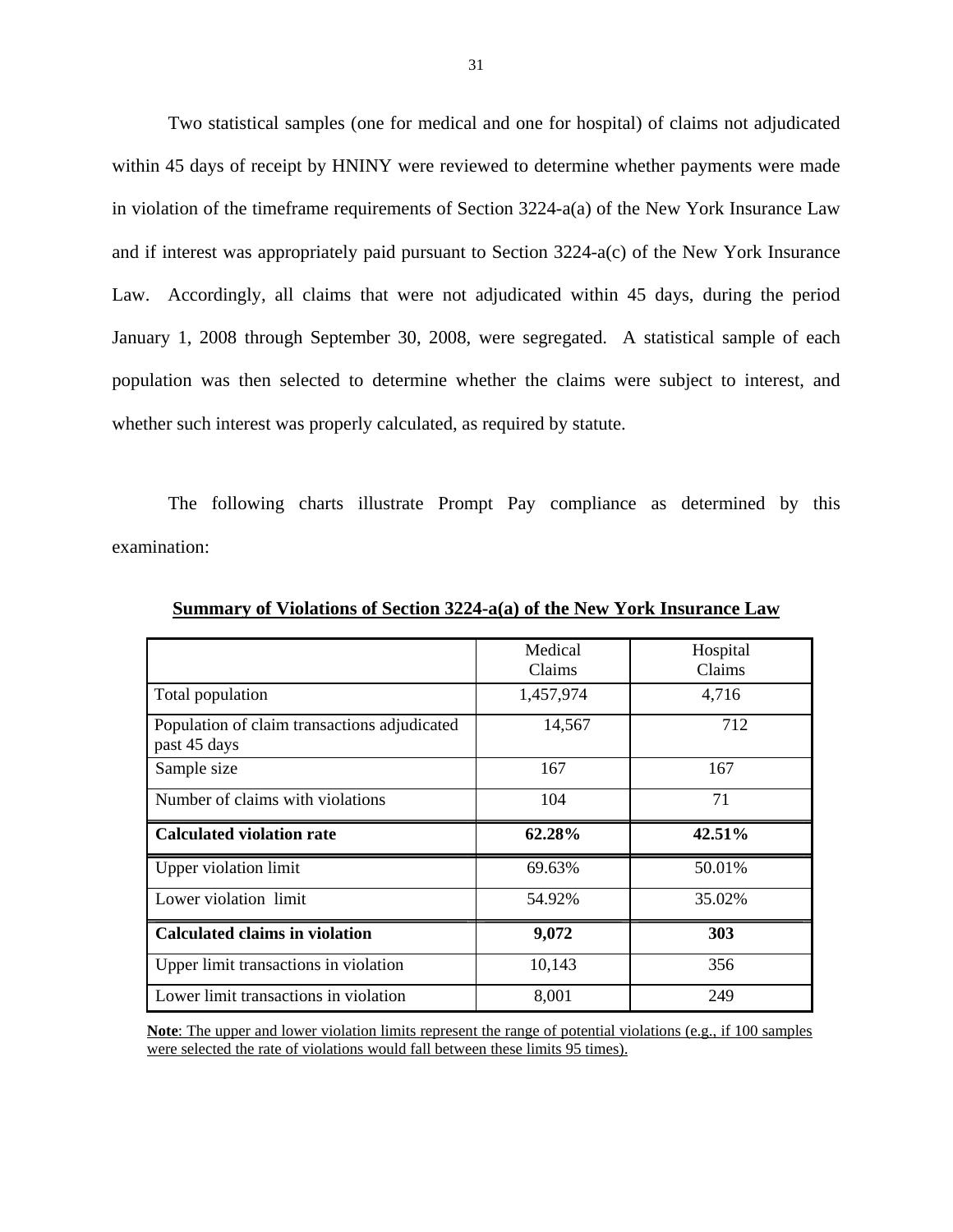|                                                              | Medical<br>Claims | Hospital<br>Claims |
|--------------------------------------------------------------|-------------------|--------------------|
| Total population                                             | 1,457,974         | 4,716              |
| Population of claim transactions adjudicated<br>past 45 days | 14,567            | 712                |
| Sample size                                                  | 167               | 167                |
| Number of claims with violations                             | 26                | 10                 |
| <b>Calculated violation rate</b>                             | 15.57%            | 5.99%              |
| <b>Upper violation limit</b>                                 | 21.07%            | 9.59%              |
| Lower violation limit                                        | 10.07%            | 2.39%              |
| <b>Calculated claims in violation</b>                        | 2,268             | 43                 |
| Upper limit transactions in violation                        | 3,069             | 68                 |
| Lower limit transactions in violation                        | 1,467             | 17                 |

**Summary of Violations of Section 3224-a(c) of the New York Insurance Law** 

**Note**: The upper and lower violation limits represent the range of potential violations (e.g., if 100 samples were selected the rate of violations would fall between these limits 95 times).

It is noted that the extrapolated number of violations relates to the population of claims used for the sample, which consisted of only those claims adjudicated over forty-five days from receipt and those claims which incurred two dollars or more of interest based upon the examiner's calculations, during the period January 1, 2008 through September 30, 2008.

The population of claims adjudicated over forty-five days from date of receipt for the Company consisted of 14,567 medical claims and 712 hospital claims out of 1,457,974 medical claims and 4,716 hospital claims processed, or 0.99% of the medical claims and 15.10% of the hospital claims processed during the period under review.

It is recommended that HNINY take the necessary steps to ensure compliance with Sections 3224-a(a) and (c) of the New York Insurance Law.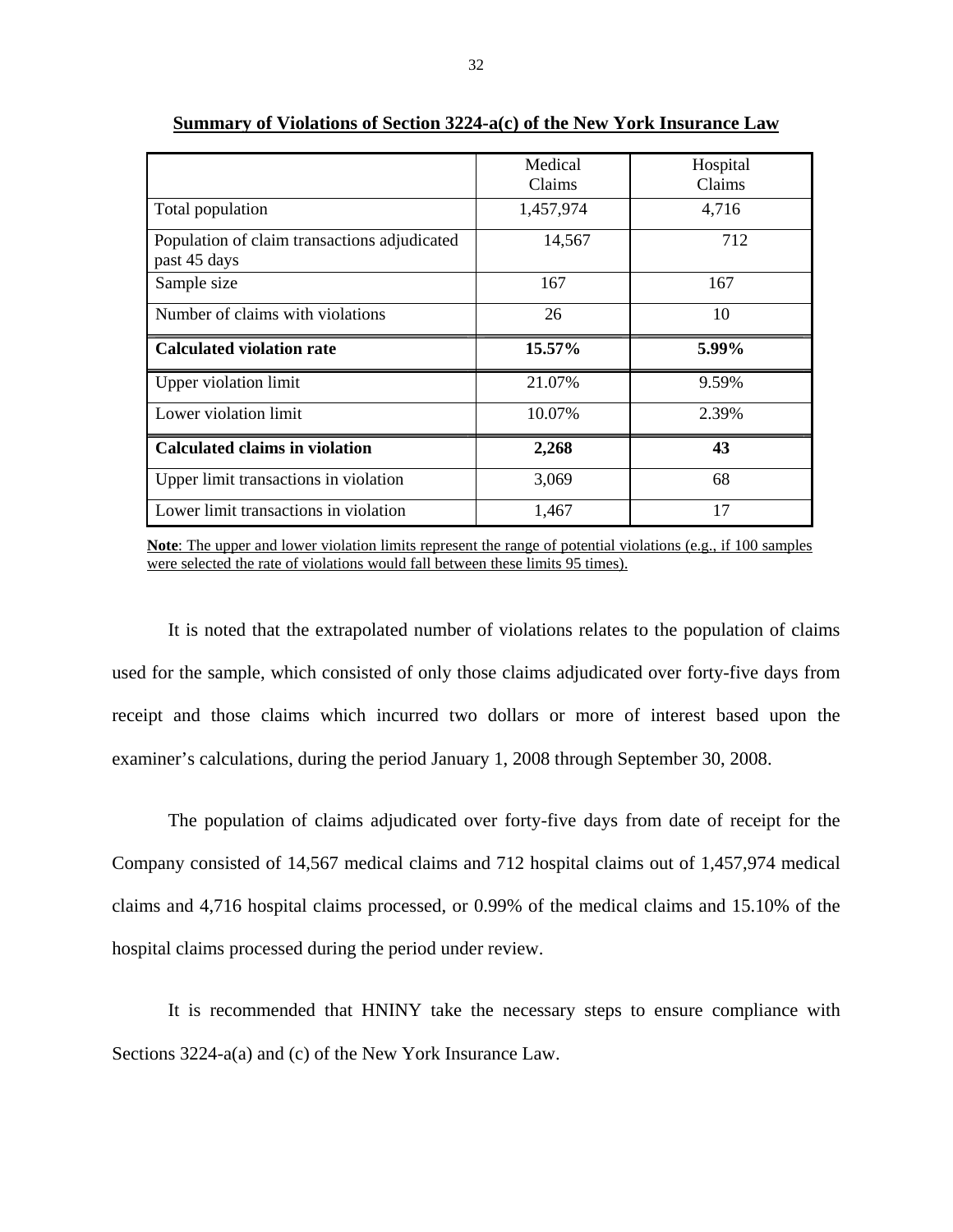Section 3224-a(b) of the New York Insurance Law states in part:

 licensed or certified pursuant to article forty-three of this chapter or article forty-"In a case where the obligation of an insurer or an organization or corporation four of the public health law to pay a claim or make a payment for health care services rendered is not reasonably clear due … an insurer or organization or corporation shall pay any undisputed portion of the claim in accordance with this subsection and notify the policyholder, covered person or health care provider in writing within thirty calendar days of the receipt of the claim."

Two statistical samples (one for medical and one for hospital) of claims not denied within 30 calendar days of receipt by HNINY were reviewed to determine whether the denial was made in violation of the timeframe requirements of Section 3224-a(b) of the New York Insurance Law. Accordingly, all denied claims that were not denied within 30 calendar days during the period January 1, 2008 through September 30, 2008, were segregated. A statistical sample of each population was then selected to determine whether the claims were adjudicated in accordance with Section 3224-a(b) of the New York Insurance Law.

The population of claims denied past thirty calendar days from date of receipt for the Company consisted of 6,164 medical claims and 10 hospital claims out of 1,457,974 medical claims and 4,716 hospital claims processed.

The following chart illustrates the Company's compliance with Section 3224-a(b) of the New York Insurance Law as determined by this examination: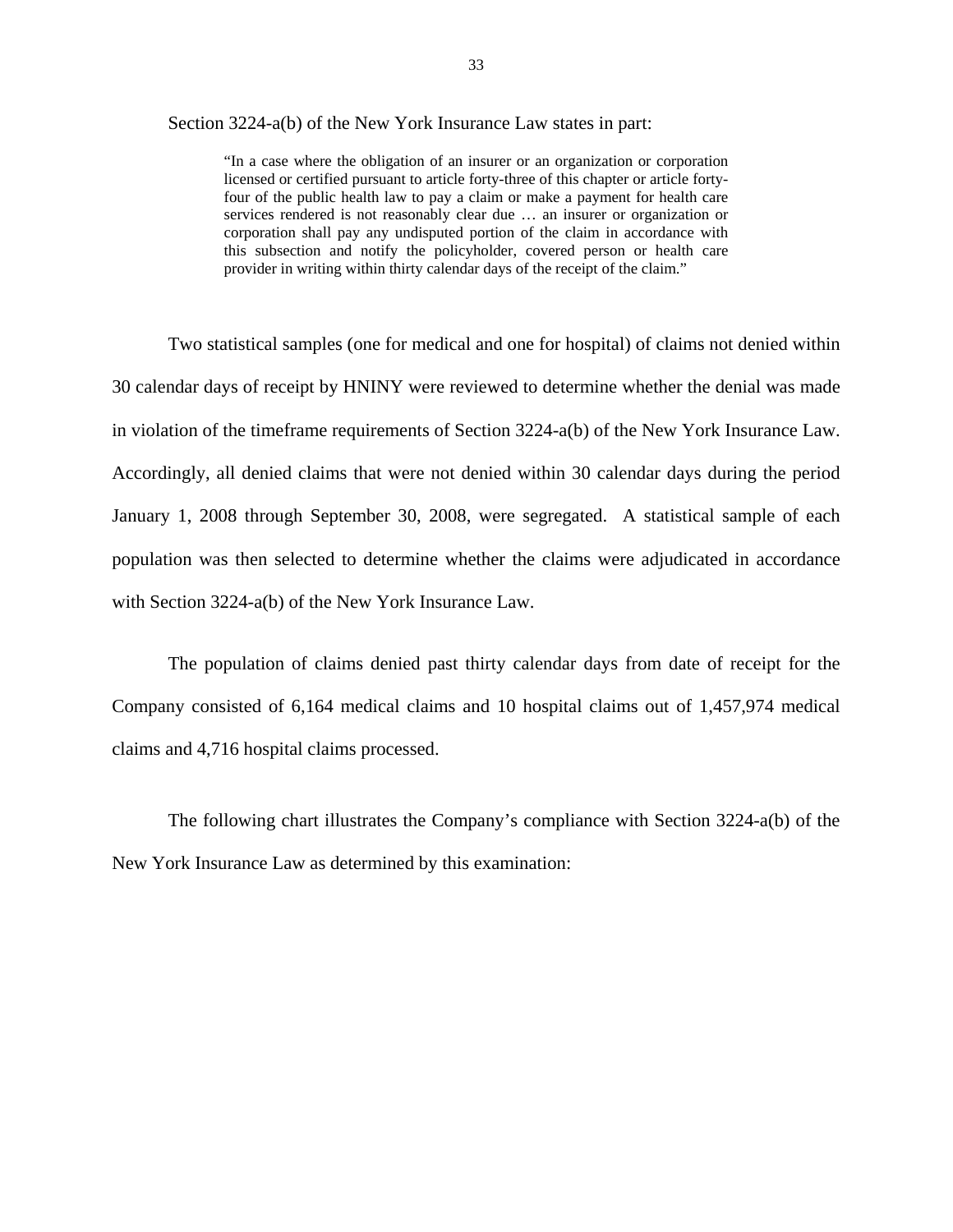|                                                           | Medical<br>Claims | Hospital<br>Claims |
|-----------------------------------------------------------|-------------------|--------------------|
| Total population                                          | 1,457,974         | 4,716              |
| Population of claim transactions denied<br>beyond 30 days | 6,164             | 10                 |
| Sample size                                               | 167               | 10                 |
| Number of claims with violations                          | 55                | 8                  |
| <b>Calculated violation rate</b>                          | 32.93%            | 80.00%             |
| <b>Upper violation limit</b>                              | 40.06%            | $N/A^*$            |
| Lower violation limit                                     | 25.81%            | $N/A^*$            |
| <b>Calculated claims in violation</b>                     | 2,030             | $N/A^*$            |
| Upper limit transactions in violation                     | 2,469             | $N/A^*$            |
| Lower limit transactions in violation                     | 1,591             | $N/A^*$            |

**Summary of Violations of Section 3224-a(b) of the New York Insurance Law** 

**Note**: The upper and lower violation limits represent the range of potential violations (e.g., if 100 samples were selected the rate of violations would fall between these limits 95 times).

It is noted that the extrapolated number of violations relates to the population of claims used for the sample, which consisted of only those claims denied past thirty calendar days from receipt, during the period January 1, 2008 through September 30, 2008.

It is recommended that HNINY take the necessary steps to ensure compliance with Section 3224-a(b) of the New York Insurance Law.

The Company was advised by this Department in a prior report on examination, as of December 31, 2001, that it should not deny claims for lack of authorization with regard to members with POS coverage, without considering the member's out-of-network benefits first. It was noted that although the Company reprocessed those claims identified in the prior market conduct examination, the examiners during this examination, noted claims which continued to be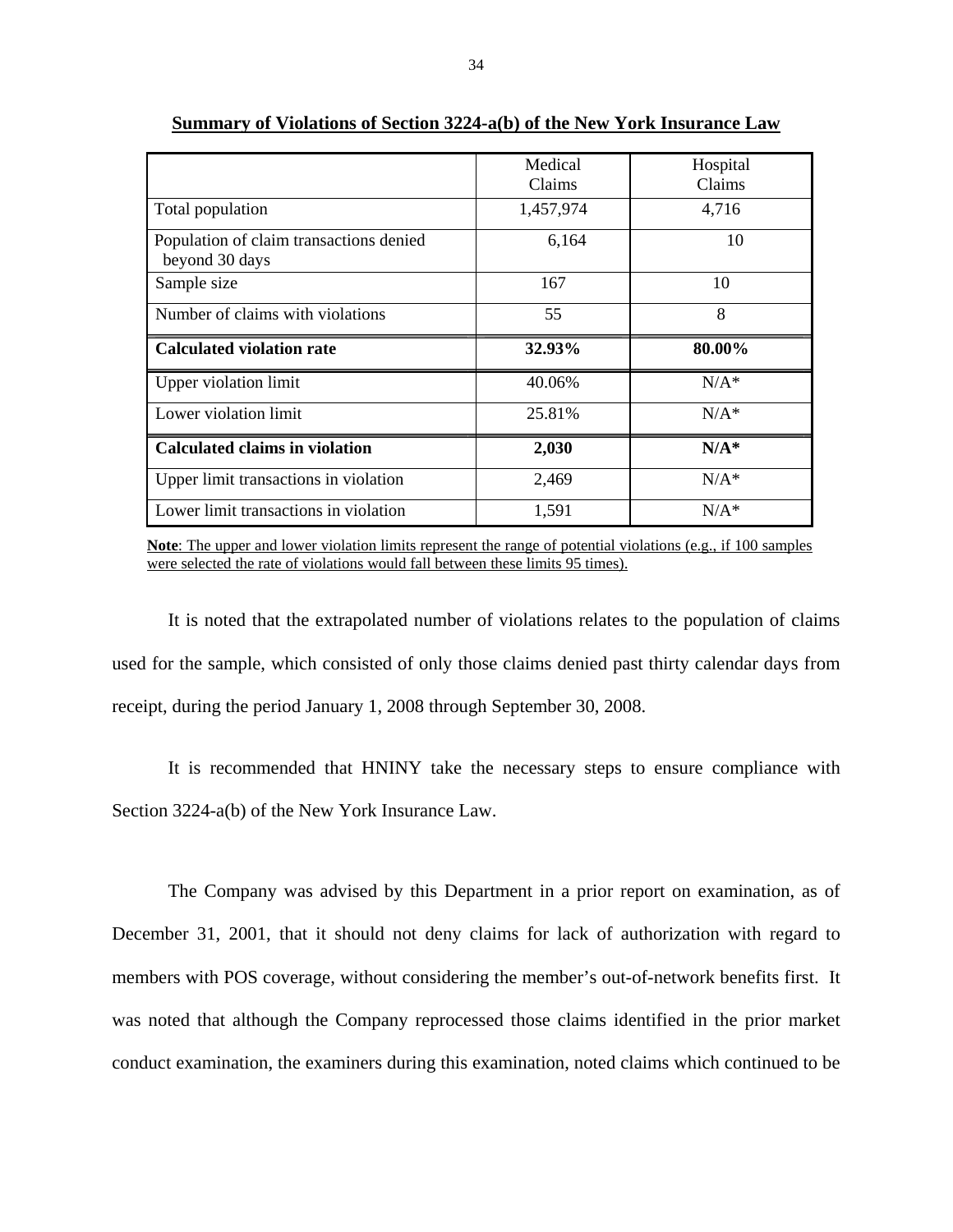<span id="page-36-0"></span>denied for lack of authorization without consideration of the member's POS out-of-network benefits.

It is recommended that HNINY refrain from denying POS claims for lack of authorization without consideration of the member's POS out-of-network benefits.

It is noted that HNINY performed a remediation of such affected claims in 2009, as result of its self-initiated investigation into this area.

#### B. Usual, Customary and Reasonable Fees

When a member with Point-of-Service coverage visits a non-participating provider, the amount that the member or his provider is reimbursed is established using an adopted Usual, Customary and Reasonable (UCR) fee formula.

The Company's Point-of-Service contract refers to the basis of Usual, Customary and Reasonable (UCR) fee formulas as follows:

> "UCR is based largely on data compiled and reviewed by outside agencies, which determine customary charges for services within a certain geographic location. The charges will vary by provider specialty and specific service(s) rendered."

The nationwide database which the Company used to establish its UCR fees is prepared by Ingenix Inc. (Ingenix). It is known as the Prevailing Healthcare Charges System (PHCS). Ingenix publishes amendments to its PHCS fee schedule on a semi-annual basis.

 these claims were priced accurately, in accordance with the group's benefits and fee schedules. A sample of sixty out-of-network claims was reviewed by the examiner to determine if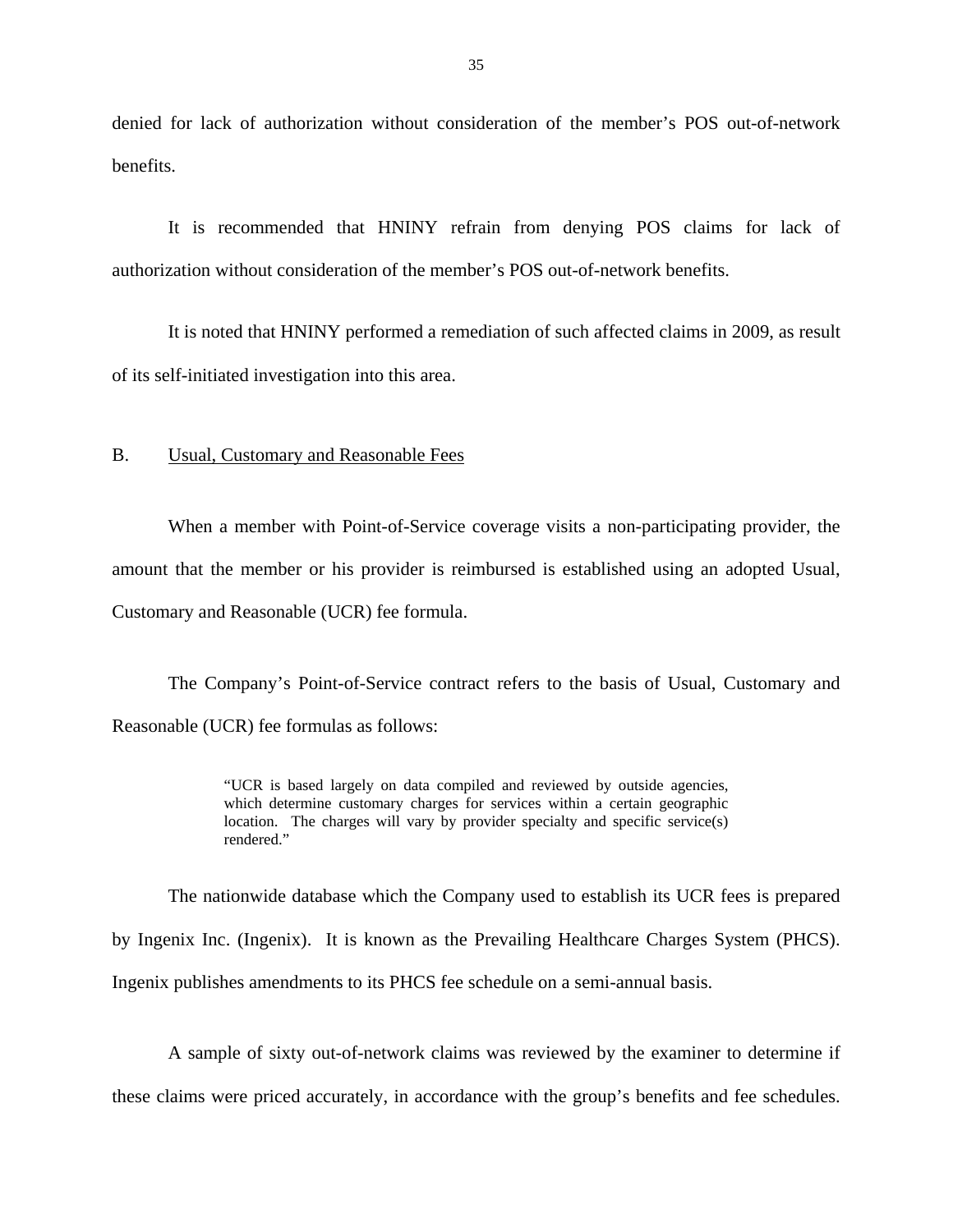The review indicated that three claims were paid at the  $70<sup>th</sup>$  percentile of PHCS, although the respective groups from which the claims originated had purchased contracts which stated that the UCR fees would be paid at the  $80<sup>th</sup>$  percentile of PHCS (at a higher amount).

Further inquiry revealed that there were numerous instances between January 1, 2005 and December 31, 2007, in which HNINY paid out-of-network claims at the 70<sup>th</sup> percentile of PHCS. though groups had contracts requiring the  $80<sup>th</sup>$  percentile. The Company identified this issue in late 2007. As a result, UCR benefits for 1,207 groups were not installed correctly. It is noted that approximately 15,000 out-of-network claims were filed by members of these 1,207 groups during the years in which such error occurred.

Part 216.6(a) of Department Regulation No. 64 (11 NYCRR 216.6(a)) states in part:

accordance with the policy provisions." "…it shall be the duty of every insurer to offer claimants, or their authorized representatives, amounts which are fair and reasonable as shown by its investigation of the claim, providing the amounts so offered are within policy limits and in

It is recommended that HNINY comply with Part 216.6(a) of Department Regulation No. 64 (11 NYCRR 216.6(a)) and process claims in accordance with contract provisions. The Company reported that it performed remediation of the affected claims in 2009.

In February 2008, the New York Attorney General's office conducted an industry-wide investigation into allegations that the Ingenix database intentionally skewed "usual and customary" rates downward, through faulty data collection, poor pooling procedures, and a lack of audits. In January 2009, as a result of the investigation, the Attorney General reached an agreement with UnitedHealth Group, Inc., which owns the Ingenix database. Under the terms of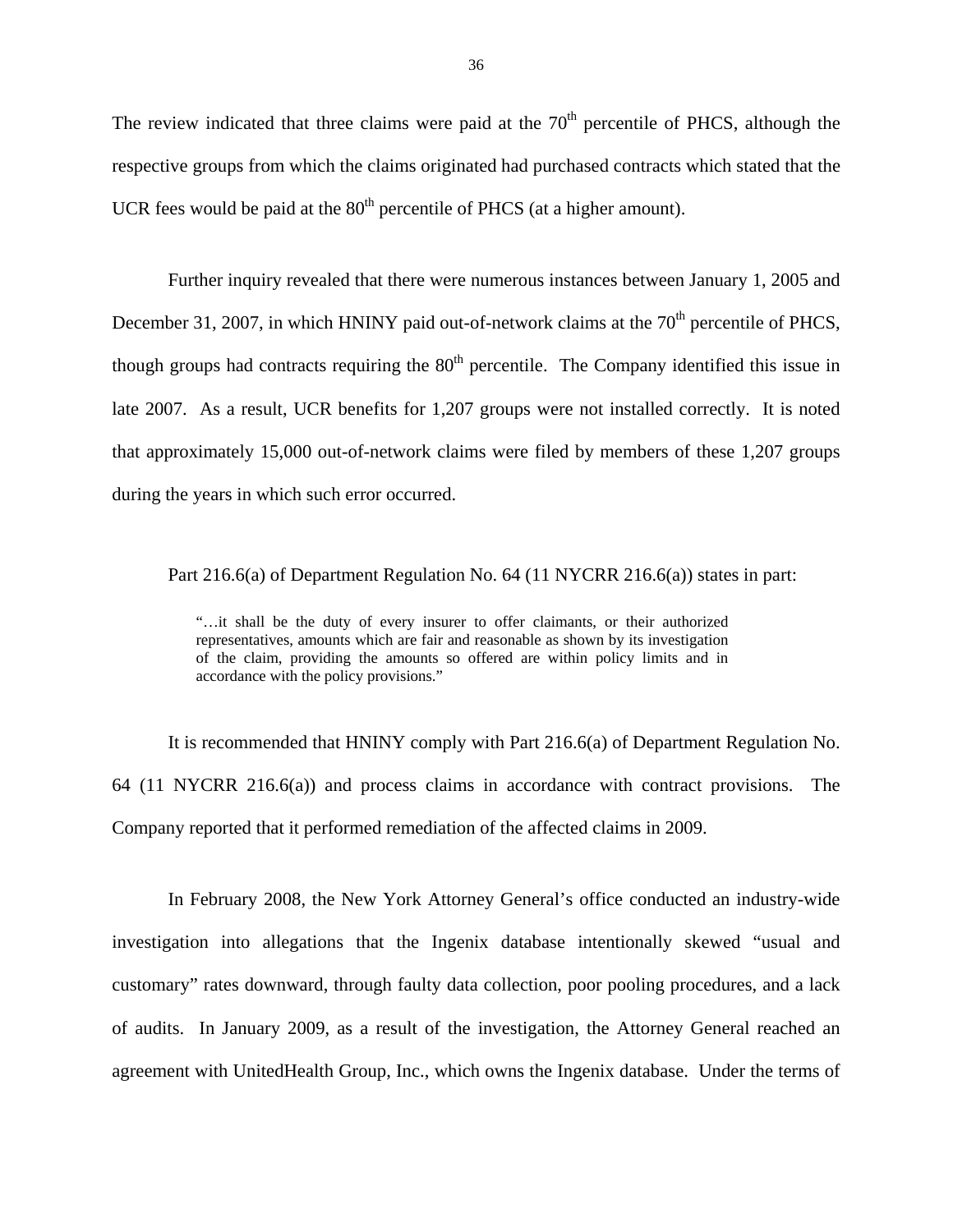<span id="page-38-0"></span>the agreement, the database of billing information operated by Ingenix will be closed. A qualified nonprofit organization will be created. The nonprofit organization will establish a new, independent database to help determine fair out-of-network reimbursement rates for consumers throughout the United States.

As part of a settlement with the New York Attorney General's office, the Company, agreed to stop using the Ingenix database to set its out-of-network reimbursement rates for physicians when a new database is established.

#### C. Explanation of Benefits Statements

As part of the review of HNINY's claims practices and procedures, an analysis of its Explanation of Benefits statements (EOBs) sent to subscribers was performed. An EOB is an important link between the subscriber and HNINY. It should clearly communicate to the subscriber that HNINY has processed a claim and how that claim was processed. It should correctly describe the charges submitted, the date the claim was received, amount allowed for the services rendered and show any balance owed the provider. It should also serve as the necessary documentation to recover any money from coordination of benefits with other insurance carriers.

#### Section 3234(b) of the New York Insurance Law states:

"The explanation of benefits form must include at least the following:

- (1) the name of the provider of service the admission or financial control number, if applicable;
- (2) the date of service;
- (3) an identification of the service for which the claim is made;
- (4) the provider's charge or rate;
- (5) the amount or percentage payable under the policy or certificate after deductibles, co-payments, and any other reduction of the amount claimed;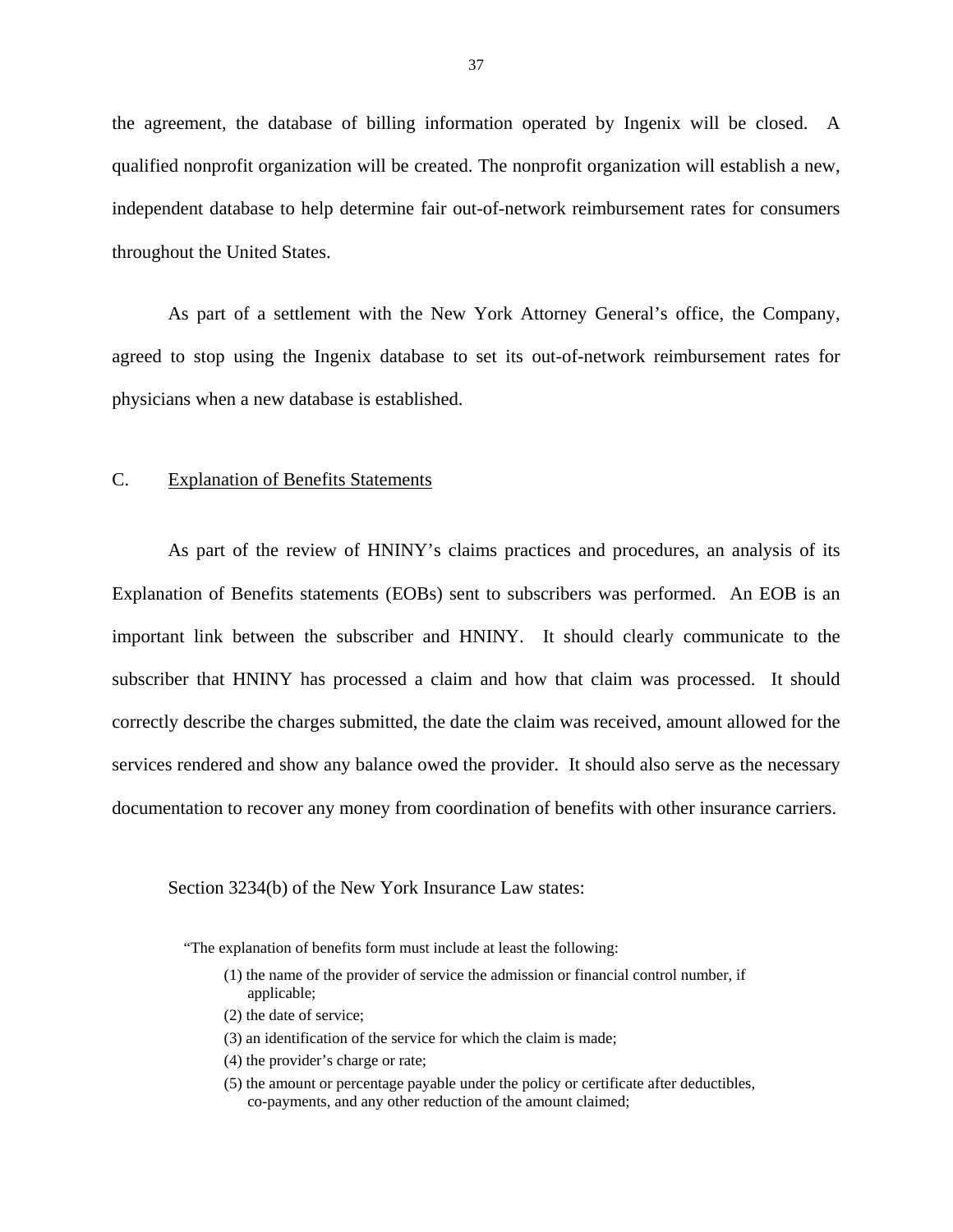- (6) a specific explanation of any denial, reduction, or other reason, including any other third-party payor coverage, for not providing full reimbursement for the amount claimed; and
- (7) a telephone number or address where an insured or subscriber may obtain clarification of the explanation of benefits, as well as a description of the time limit, place and manner in which an appeal of a denial of benefits must be brought under the policy or certificate and a notification that failure to comply with such requirements may lead to forfeiture of a consumer's right to challenge a denial or rejection, even when a request for clarification."

The Explanation of Benefits statements (EOBs) issued by HNINY during the examination period failed to properly identify the services for which the claim was made as required by Section 3234(b)(3) of the New York Insurance Law.

Effective November 17, 2008, the Company made changes to its EOBs to more clearly reflect the services performed.

Furthermore, it is noted that for emergency room claims, when the claims were paid at less than the billed amount, the Company did not specifically communicate this action or identify the member's responsibility in its explanation of benefits statements, in violation of Section 3234(b)(6) of the New York Insurance Law.

Section 3234(b)(7) of the New York Insurance Law requires EOBs to include a description of the time limit, place and manner in which an appeal of a denial of benefits must be brought, along with a notification that failure to comply with these requirements may lead to forfeiture of a consumer's right to challenge a claim denial.

Prior to September 2006, the Company's EOBs contained "forfeiture" wording, which appeared to mirror the requirements prescribed by Section 3234(b)(7) of the New York Insurance Law, however, the examiner questioned the specific wording contained in the EOB.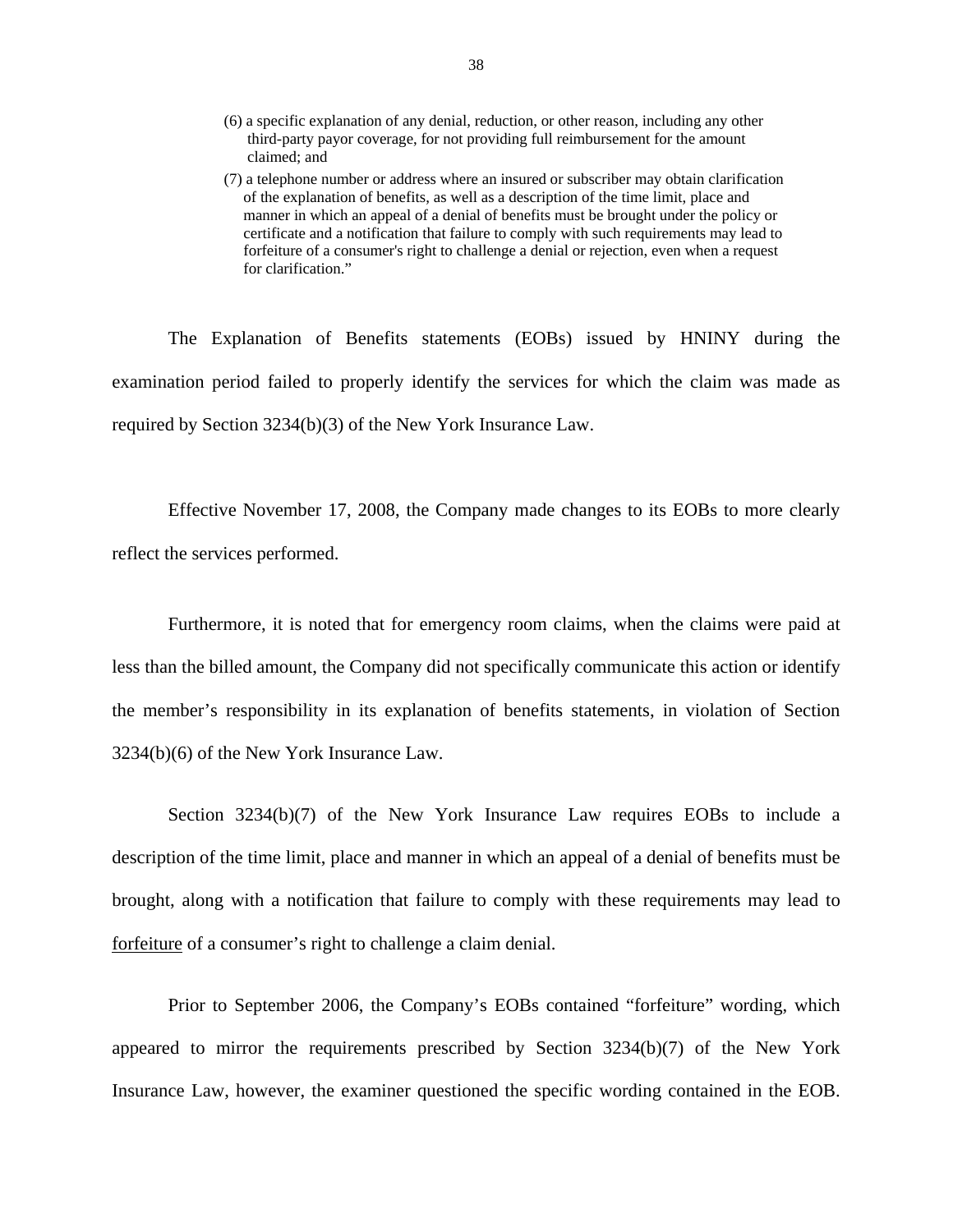<span id="page-40-0"></span>Subsequent to September 2006, HNINY revised its EOBs; however, the new versions of its EOBs failed to contain the specific forfeiture wording prescribed by Section 3234(b)(7) of the New York Insurance Law.

The Company reported that in August 2009, it reinserted wording, which it believed met the requirements of Section 3234(b)(7) of the New York Insurance Law.

It is recommended that HNINY issue EOBs that are in compliance with the requirements of Sections 3234(b)(3), (6) and (7) of the New York Insurance Law.

# **Utilization Review** D. Utilization Review<br>
(i) Prospective Reviews

Section 4903(b) of the New York Insurance Law states:

"A utilization review agent shall make a utilization review determination involving health care services which require pre-authorization and provide notice of a determination to the insured or insured's designee and the insured's health care provider by telephone and in writing within three business days of receipt of the necessary information."

A total of twenty (20) prospective utilization review files, which were performed by either the Company or its third party administrators, were selected and reviewed for compliance with Section 4903(b) of the New York Insurance Law. For one HNINY file, the Company failed to generate a letter after the determination was rendered as required by Section 4903(b) of the New York Insurance Law.

It is recommended that HNINY comply with the provisions of Section 4903(b) of the New York Insurance Law.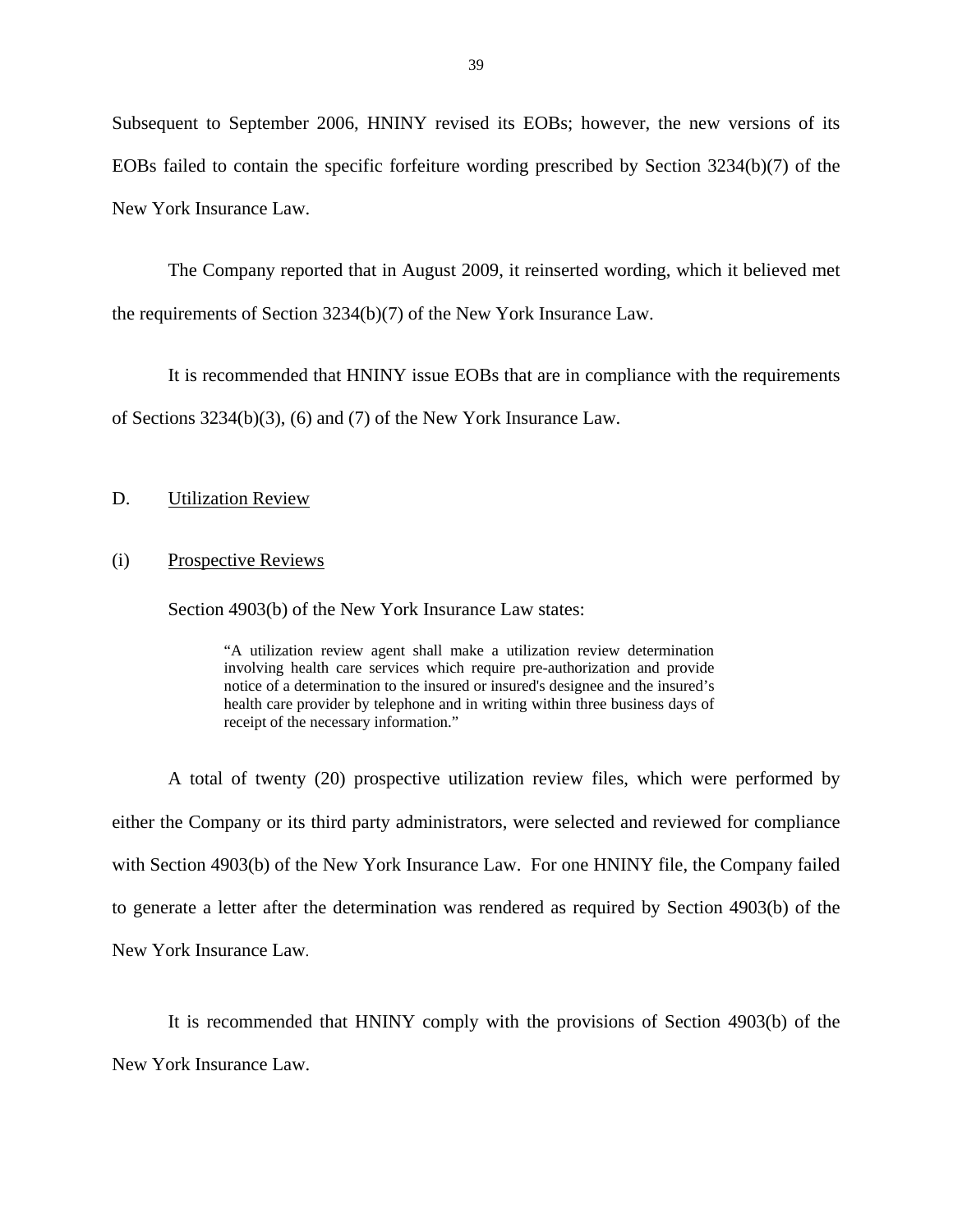(ii) Concurrent Reviews

A total of thirty-one (31) concurrent utilization review files, which were performed by either the Company or its third party administrators, were selected and reviewed for compliance with Section 4903(c) of the New York Insurance Law.

Out of the thirty-one files reviewed, nineteen (19) files were found to be in violation of Section 4903(b) of the New York Insurance Law. The following was also noted:

- For eighteen (18) files, the Company failed to provide verbal notification to the member after the determination was rendered.
- For five (5) files, the Company failed to provide written notification to the member after the determination was rendered.

In addition, HNINY's policy allows for an additional three (3) days to provide written notification for verbal notification, in addition to the three provided for such notice as required by Section 4903(c) of the New York Insurance Law.

It is recommended that HNINY update its policy on concurrent utilization reviews to effectuate compliance with Section  $4903(c)$  of the New York Insurance Law. It is also recommended that HNINY process its concurrent utilization reviews in accordance with Section 4903(c) of the New York Insurance Law.

(iii) Retrospective Appeals

Section 4904(a) of the New York Insurance Law states:

 "An insured, the insured's designee and, in connection with retrospective adverse determinations, an insured's health care provider, may appeal an adverse determination rendered by a utilization review agent."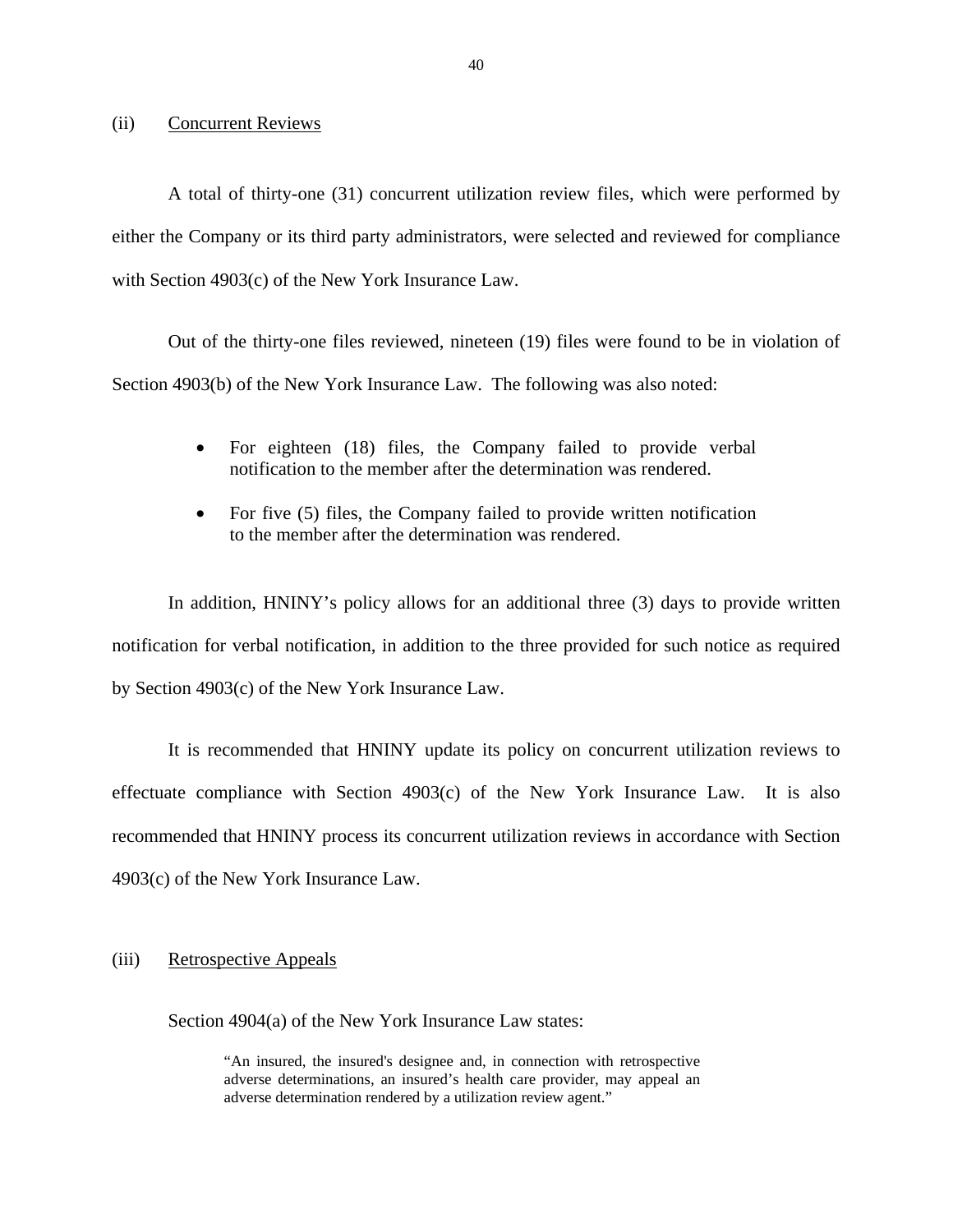<span id="page-42-0"></span>A total of ten (10) retrospective appeals, which were performed either by the Company or its third party administrators, were selected and reviewed for compliance with Section 4904(a) of the New York Insurance Law.

For two (2) HNINY files reviewed, in instances where the provider filed the appeal, HNINY required the member's consent. HNINY's policy requires the member's consent in order for the provider to proceed with the appeal process for the adverse determination on retrospective reviews. However, Section 4904(a) of the New York Insurance Law allows the provider to appeal adverse determinations without the member's consent for retrospective utilization reviews.

It is recommended that HNINY update its policy on retrospective appeals to effectuate compliance with Section 4904(a) of the New York Insurance Law.

#### E. Grievances

#### (i) Provider Grievances

The Company's Administrative and Clinical Appeals Process and Administrative Appeal (Grievance) process for New York providers indicates the following:

> "Health Net shall issue a final determination letter within 60 days of receipt of all of the information necessary to reach a determination."

A total of thirty-nine (39) provider grievance files were selected and reviewed for compliance with the Company's established policy and procedures. For eight (8) files, HNINY did not respond within 60 days of receipt of the grievance, as required by its own policy.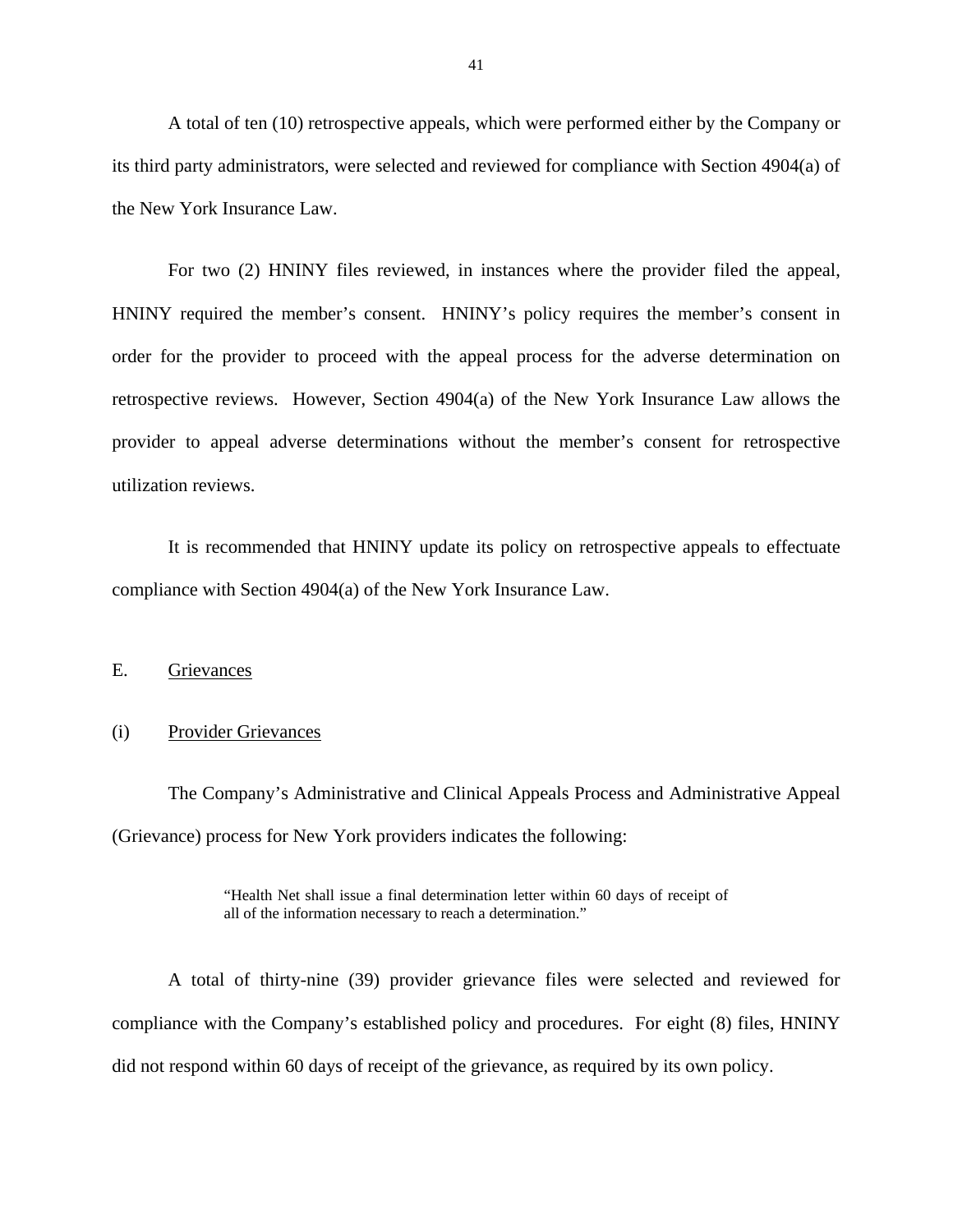<span id="page-43-0"></span>It is recommended that HNINY respond to grievance filings in a timely manner (60 days), in compliance with its own policy.

#### (ii) Member Grievances

The Company's Executive Response Unit (ERU), during the examination period, processed complaints or disputes regarding HNINY's policies and procedures in the areas of claim processing, customer service, provider service, quality of care or vendor related issues. The following was the Company's policy on Executive Response Unit Complaint Process:

#### "Turnaround time standard is thirty (30) days."

A total of ten (10) member grievances was selected and reviewed for compliance with HNINY's own policy and procedures. It was found that one (1) member's grievance filed with the Company's Executive Response Unit (ERU), was not resolved within 30 days of receipt of the grievance, in accordance with the Company's own policy and procedures.

It is recommended that HNINY comply with its own policy and procedures by responding to its ERU complaints in a timely manner (30 days).

#### F. Retro-termination of Policies

As mentioned previously in this report, effective June 1, 2007, the Company and its affiliate, HNNY, terminated their joint venture, Healthcare Solutions, with the Guardian Life Insurance Company of America (Guardian), by purchasing Guardian's 50% interest in Healthcare Solutions. As a result, premium payments for Healthcare Solutions products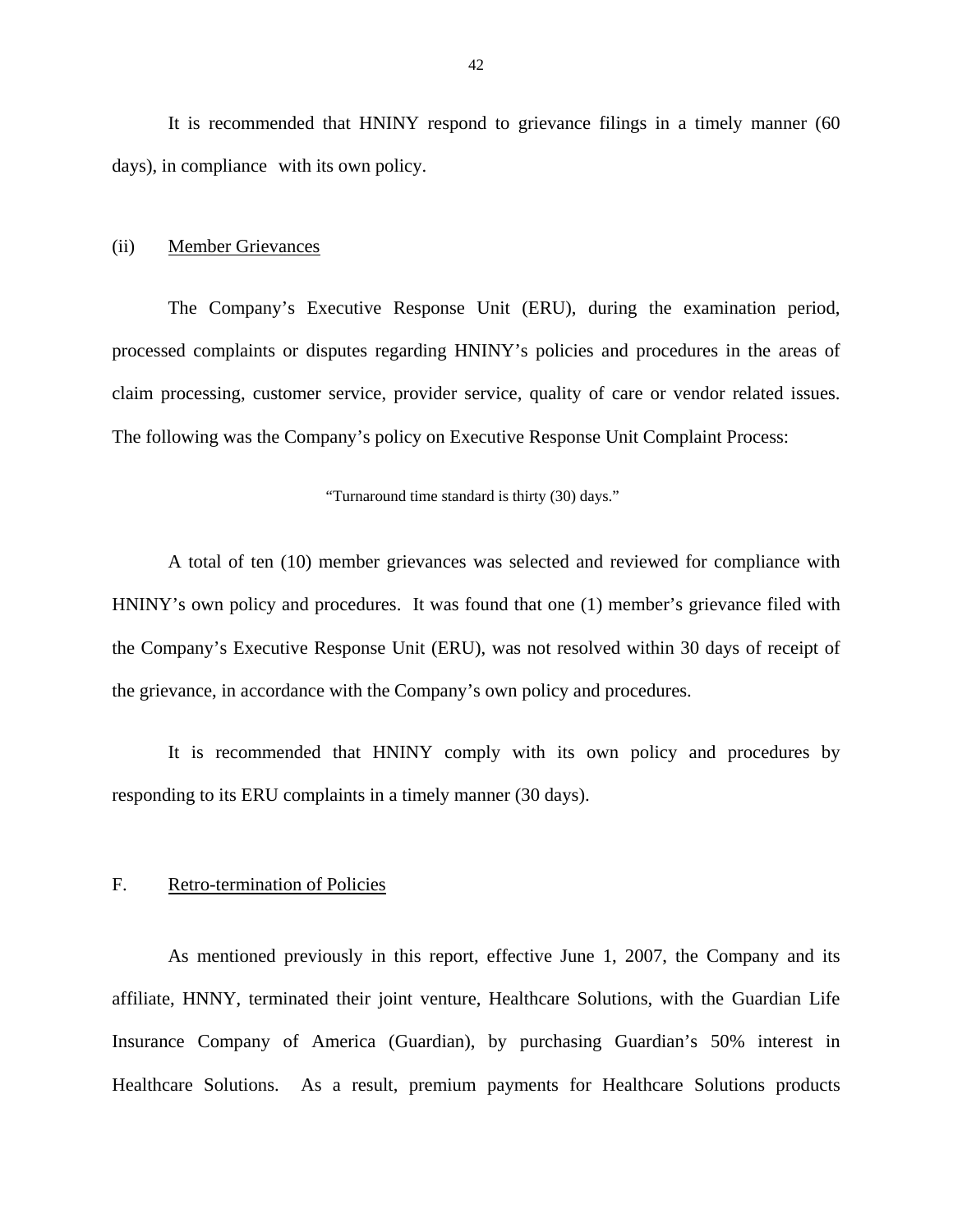erroneously mailed to Guardian were forwarded to the Company or its HMO affiliate, HNNY. It is the Company's policy to terminate insurance policies when premiums are not received within the grace period, which is 30 days after the due date.

A review of policyholder cancellations relative to the former Healthcare Solutions group members indicated that the Company failed to promptly cancel the Healthcare Solutions group policies when premiums were not received within the 30-day grace period, in accordance with its own policy and procedures. Instead, policies were "retro-terminated" up to 45 days or more back to the last day for which the premium was paid in full. The members were harmed by this since the Company stopped paying claims incurred during the retro-period.

The aforementioned action resulted in complaints to this Department's Consumer Services Bureau (CSB). Further inquiry by the CSB indicated that a total of 386 groups were not promptly retro-terminated in accordance with the Company's policy. The issue has been remediated by the Company, following CSB's recommendations. Claims affected by the improper retro-terminations were subsequently paid.

In addition, a review of policyholder terminations for five (5) direct-pay policies indicated that HNINY failed to promptly retro-terminate one (1) policy when the premium was not received during the 30-day grace period. The policy was retro-terminated 49 days, back to the last day for which the premium was paid in full.

It is recommended that HNINY promptly terminate policies when premiums are not received within the allowed grace period. In this regard, it is recommended that the Company review and pay all appropriate claims between the period premiums were paid and the date the policy was terminated.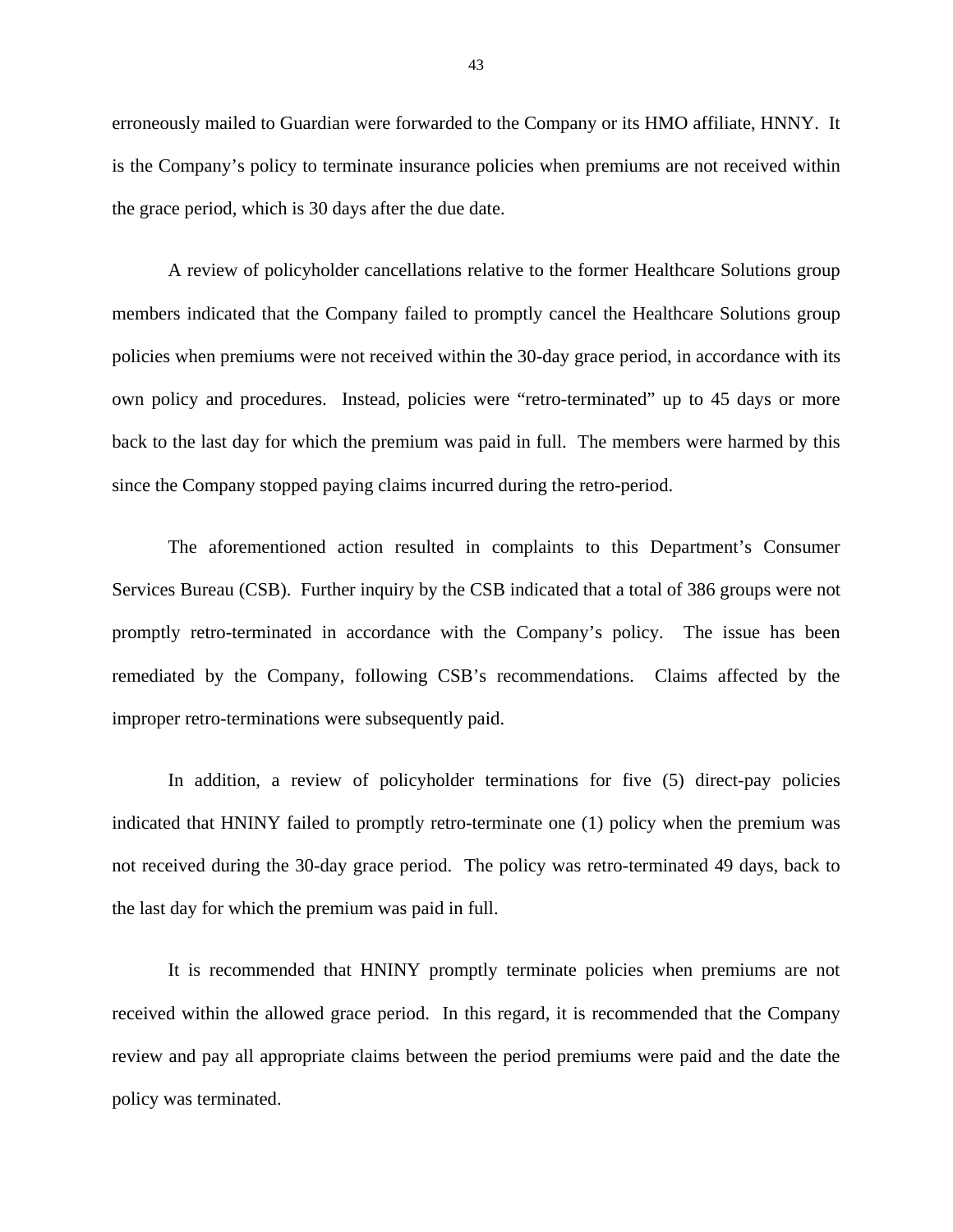#### <span id="page-45-0"></span>G. Disclosure of Information

Section 3217-a(a)(3)(D) of the New York Insurance Law states in part:

"... (3) a description of utilization review policies and procedures, used by the insurer including… (D) the right to reconsideration…"

A review of HNINY's POS and EPO Evidences of Coverage sent to members of its group policies indicated that the Company failed to comply with Section 3217-a(a)(3)(D) of the New York Insurance Law when its disclosure of information failed to include the member's right to reconsideration, in its description of its utilization review policy and procedures.

It is recommended that HNINY comply with Section  $3217-a(a)(3)(D)$  of the New York Insurance Law by including the member's right to reconsideration in the Company's description of its utilization review policy and procedures within its disclosure information.

#### H. Agents and Brokers

During the examination period, HNINY failed to file commission schedules with this Department for small group products in accordance with Section 4235(h)(1) of the New York Insurance Law.

Section  $4235(h)(1)$  of the New York Insurance Law states:

"Each domestic insurer and each foreign or alien insurer doing business in this state shall file with the superintendent its schedules of premium rates, rules and classification of risks for use in connection with the issuance of its policies of group accident, group health or group accident and health insurance, and of its rates of commissions, compensation or other fees or allowances to agents and brokers pertaining to the solicitation or sale of such insurance and of such fees or allowances, exclusive of amounts payable to persons who are in the regular employ of the insurer, other than as agent or broker to any individuals, firms or corporations pertaining to such class of business, whether transacted within or without the state."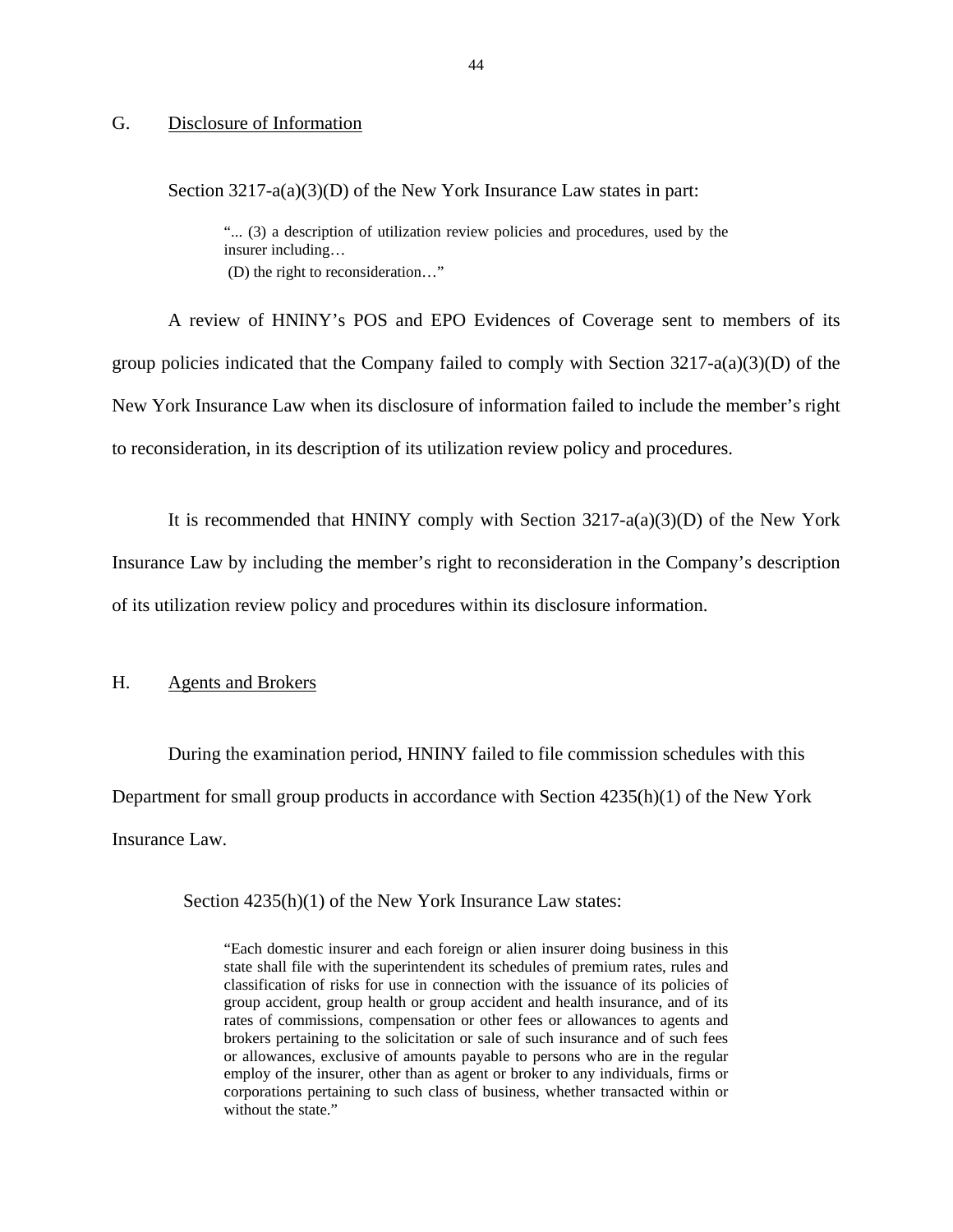<span id="page-46-0"></span>It is recommended that HNINY comply with Section 4235(h)(1) of the New York Insurance Law by filing its commission schedules with this Department.

#### I. Schedule H – Aging Analysis of Claims Unpaid

A review of the Company, its third party administrators (TPAs) and its independent practice associations (IPAs): Health Net Pharmaceutical Services, Inc., OrthoNet, Inc., Managed Health Network Services IPA, Inc., Landmark Healthcare IPA of NY, Inc. and CareCore National, LLC prompt pay claim data for 2007, and the reconciliation of such data to Schedule H, indicated that the following prompt pay violations were not reported in the Company's Schedules H during the examination period:

- Total number of late institutional claims and the total amount of interest paid for institutional claims.
- Total number of late TPA/IPA claims and the total amount of interest paid for the claims processed and paid by Health Net's TPAs and IPAs.

Department Circular Letter No. 12 (2000) states in part:

"The purpose of this Circular Letter is to remind HMOs and insurance companies that they are ultimately responsible for compliance with the prompt pay law, despite any contractual delegation of the claims payment process. This includes not only compensation to the provider for the delay in paying the claim (interest) but also any sum to be paid to this Department as penalty for late payments…"

Department Circular Letter No. 12 (2000) states that prompt pay violations incurred by the insurer's TPAs are the direct responsibility of the insurer and should be recorded as such in all filings and reports to this Department, regardless of who actually pays the interest or processes the claim.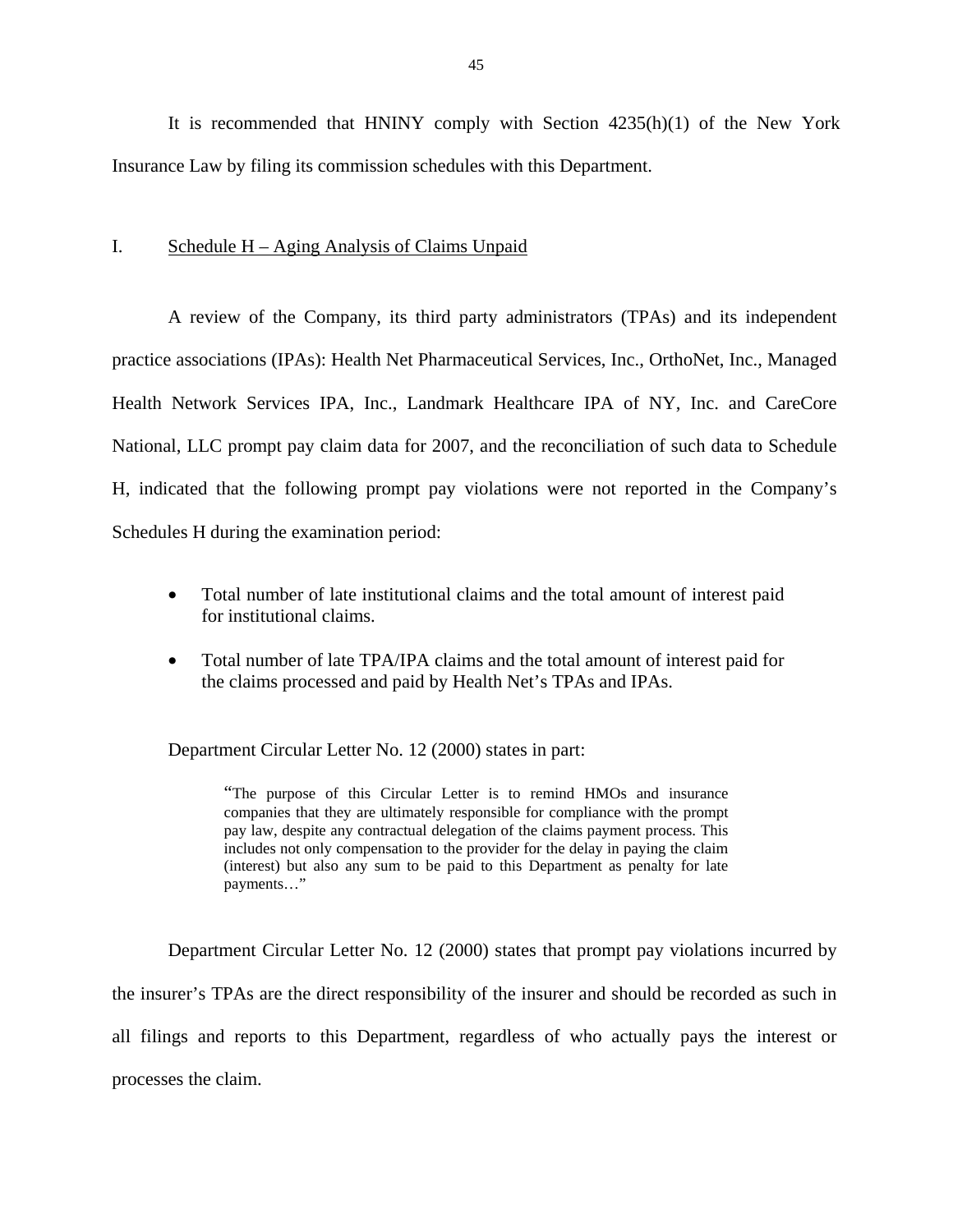<span id="page-47-0"></span>It is recommended that HNINY exercise due care to ensure that the information reported in its Schedule H is complete and accurate. It is also recommended that the Company comply with Department Circular Letter No. 12 (2000) by including applicable prompt pay violations for its TPA and IPA claims in its filed Schedule H.

#### J. Department Circular Letter No. 9 (1999)

Department Circular Letter No. 9 (1999) requires that:

"…the board obtain the following certifications annually: (i) from either the company's director of internal audit or independent CPA that the responsible officers have implemented the procedures adopted by the board, and (ii) from the company's general counsel a statement that the company's current claims adjudication procedures, including those set forth in the current claims manual, are in accordance with applicable statutes, rules and regulations."

The Company failed to obtain such certifications during the examination period.

It is recommended that HNINY obtain the annual certifications as required by Department Circular Letter No. 9 (1999).

#### K. Out-of-Network Claims

In 2007, the Office of the New York Attorney General (AG) received consumer complaints against HNINY, HNNY, and HNNE (collectively Health Net) and its practice of covering in-network facilities and providers under the out-of network benefits when a point-of service member was admitted by an out-of-network provider. These members were therefore responsible for higher coinsurance and deductible payments.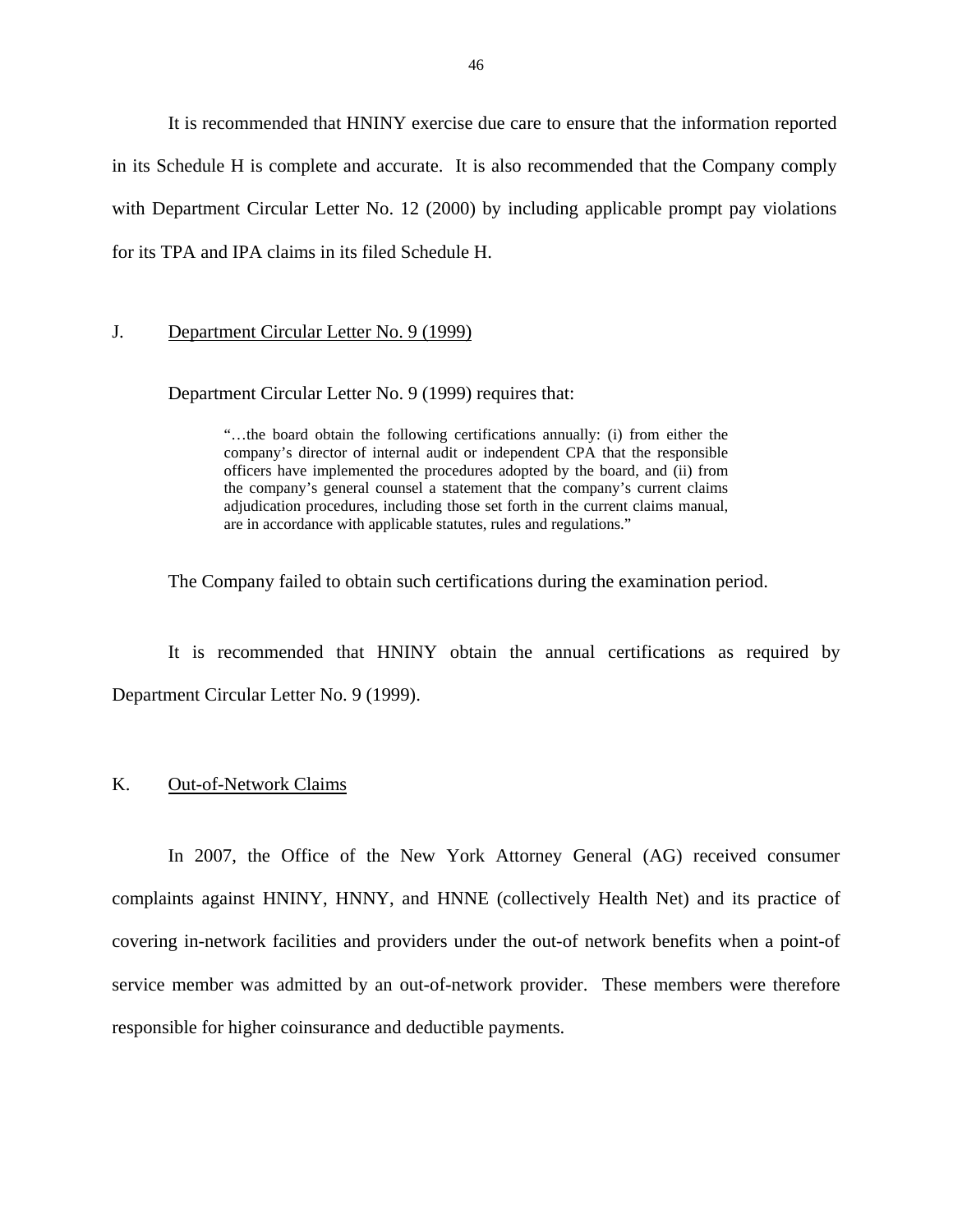Health Net made its determinations based on the following language in the member's Evidence of Coverage (EOC), which is the contract between the Company and the member:

> Platinum Specialty Provider or with Prior Authorization by us." "IMPORTANT NOTICE: Except in an emergency or a second medical opinion for cancer, all Covered Services outlined in this EOC must be provided and arranged by an Advantage Platinum Physician or Advantage

Section 2601(a) of New York Insurance Law states in part:

"No insurer doing business in this state shall engage in unfair claim settlement

practices..."<br>The AG initiated an investigation and concluded that Health Net's EOC for its Point-of-Service Products, failed to adequately disclose Health Net's practice of covering an in-network facility under the out-of-network benefits when the member is admitted to that facility by an outof-network provider. Thus, Health Net's EOCs for the Point-of-Service Product has the capacity to mislead consumers. The AG therefore found that Health Net was in violation of Section 63(12) of the New York Executive Law, Section 349(a) of the New York General Business Law and Section 2601(a) of the New York Insurance Law.

It is recommended that HNINY comply with Section 2601(a) of the New York Insurance Law by revising its policy and discontinuing its practice of covering in-network facilities under the out-of-network benefits when the service was arranged by an out-of-network provider.

It should be noted that Health Net executed an Assurance of Discontinuance with the New York AG on June 4, 2009, in which it agreed to revise its claim processing policy to adjudicate claims of in-network physicians through the member's in-network benefits, regardless of whether the facility at which the member is treated is in-network or out-of-network and perform claims' remediation.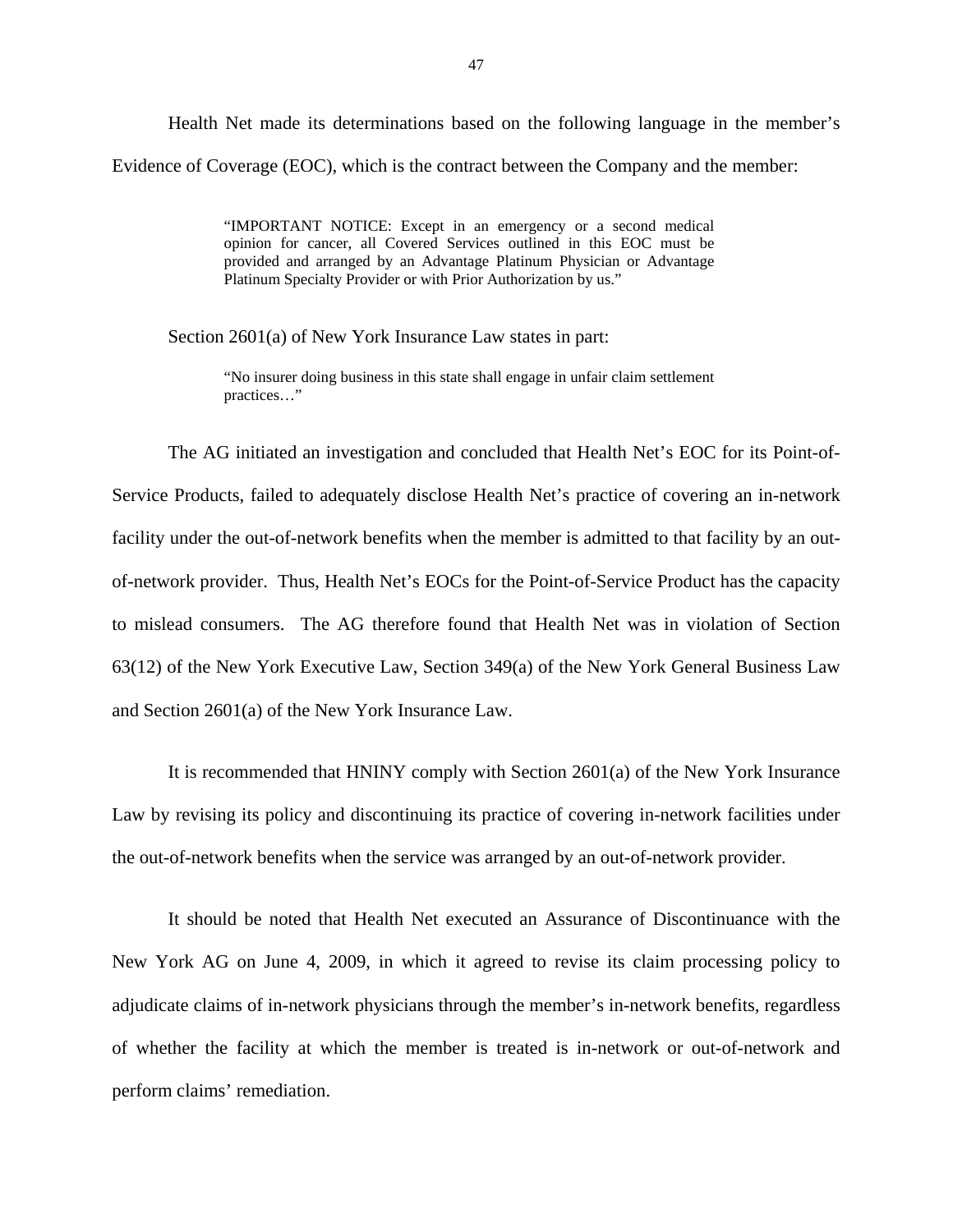<span id="page-49-0"></span>Health Net completed its remediation on all affected claims in September 2009.

#### L. Record Retention

Part 243.2(b)(8) of Department Regulation No. 152 (11 NYCRR 243) states:

 creation or until after the filing of a report on examination or the conclusion of "Any other-record for six calendar years from its creation or until after the filing of a report on examination or the conclusion of an investigation in which the record was subject to review. Any other-record for six calendar years from its an investigation in which the record was subject to review."

Part 243.3(a)(2) of Department Regulation No. 152 (11 NYCRR 243) states:

"Where the original record was not a paper document, an insurer shall be able to produce information or data which accurately represents a record of communications between a person or entity and the insurer or accurately reflects a transaction or event."

Part 243.2(b)(8) of Department Regulation No. 152 (11 NYCRR 243) requires that the

insurer keep its records for six calendar years from their creation or until after the filing of a

report on examination. Part 243.3(a)(2) of Department Regulation No. 152 also requires the

insurer to be able to produce documentation or data which accurately represents a record of

communication between a person or entity and the insurer or accurately reflects a transaction or

event. The following HNINY violations of Department Regulation No. 152 were noted:

- The Company failed to document that determination letters were sent to the members and/or providers within one business day of receipt of the necessary information for six (6) HNINY concurrent utilization files the examiner reviewed for compliance with Section 4903(c) of New York Insurance Law as noted in Section D of this report.
- The Company failed to provide to the examiner a copy of the complaint letter for one (1) member's grievance file.

It is recommended that the Company comply with Parts  $243.1(b)(8)$  and  $243.3(A)(2)$  of Department Regulation No. 152.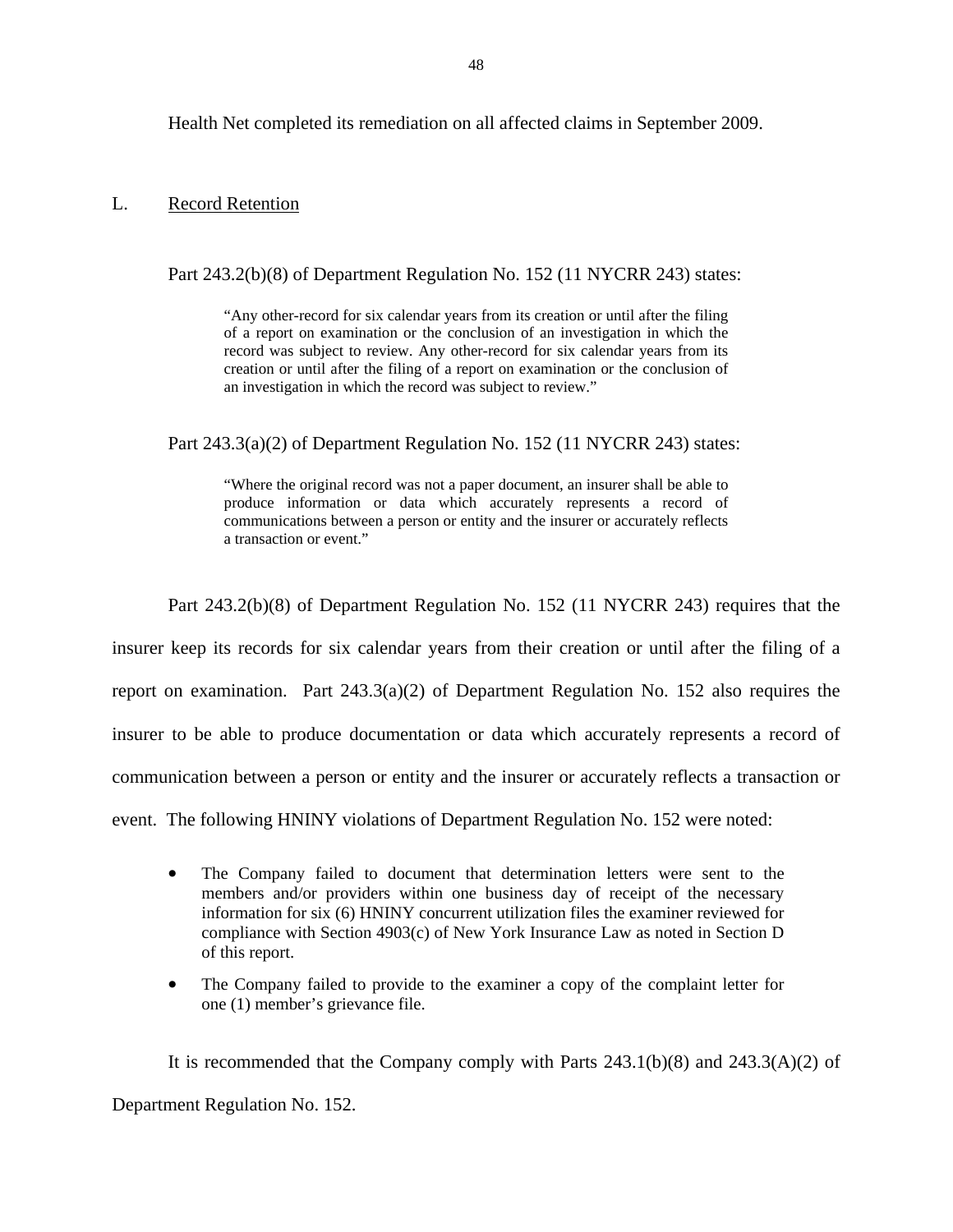#### <span id="page-50-0"></span>M. Passport Contracts

had been removed. This requirement, however, is still contained within the HNINY contract.<br>HNINY has an obligation to fully enact its contract requirements and submit revisions to its It was noted in the previous market conduct examination report that HNINY Passport contract requires that members obtain a referral to see any specialist other than an obstetrician or a gynecologist. This requirement was not enforced during calendar year 2001. On July  $1<sup>st</sup>$  of that year, the Company issued a directive to its claim adjudicators indicating that the requirement member contracts for approval by the Department.

The previous market conduct report recommended that HNINY eliminate unenforced contract provisions from its member contracts. It was noted the Company did not withdraw the unenforced contract provisions from its filing with this Department. Instead, the Company discontinued selling group referral plans in 2007. Currently there are only 917 members enrolled in the New York Passport Direct Pay and Individual Plan which continues to contain the aforementioned referral wording.

It is again recommended that HNINY eliminate unenforced contract provisions from its policy contracts.

#### **8. SUBSEQUENT EVENTS**

On July 20, 2009, Health Net, Inc. and UnitedHealth Group Incorporated entered into a Stock Purchase agreement to acquire the licensed subsidiaries of Health Net of the Northeast, Inc., which includes HNINY. This acquisition agreement was approved by the Department on December 11, 2009.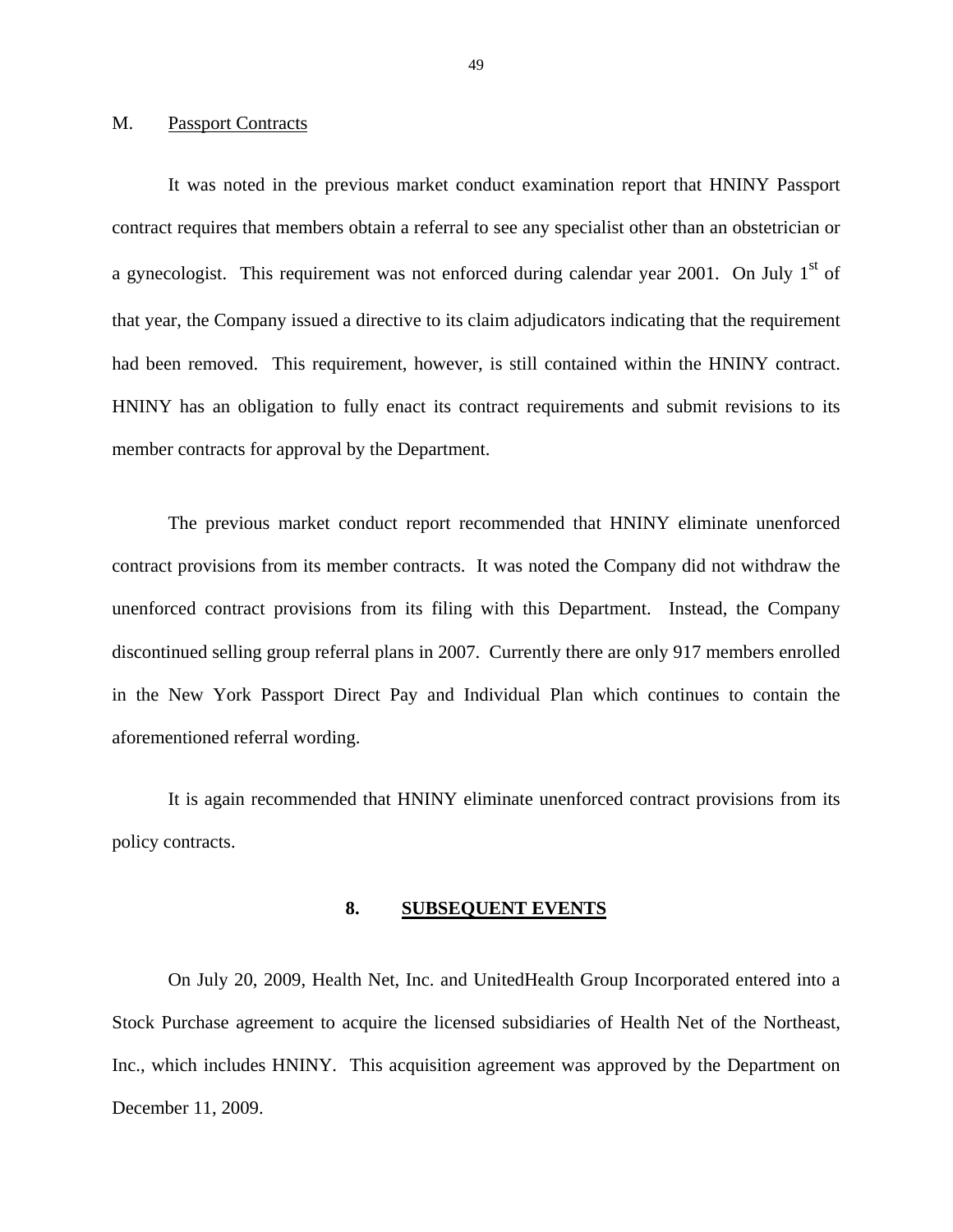#### **9. COMPLIANCE WITH PRIOR REPORTS ON EXAMINATION**

The prior market conduct report on examination, as of December 31, 2001, contained the following twenty-six (26) comments and recommendations (page numbers refer to the prior report on examination):

#### **ITEM NO. PAGE NO.**

### Circular Letter No. 9 (1999)

1. It is recommended that Health Net obtain the certifications suggested by Circular Letter No. 9 (1999) and obtain annual certifications (i) from either the Plan's director of internal audit or independent CPA that the responsible officers have implemented the procedures adopted by the board, and (ii) from the Plan's general counsel a statement that the Plan's current claims adjudication procedures, including those set forth in the current claims manual, are in accordance with the applicable statutes, rules and regulations.

5

7

*The Company has not complied with this recommendation. A similar recommendation is contained in this report.* 

2. It is recommended that the Plan prepare "report cards" for the New York entities outlining the timing and accuracy of claim processing. 6

*The Company has complied with this recommendation.* 

**Claim Receipt** 

3. It is recommended that paper claims inappropriately sent to Health Net instead of to the third party administrator ACS, be aged from the original received date instead of from the date the claim is received by ACS.

*The Company has complied with this recommendation.*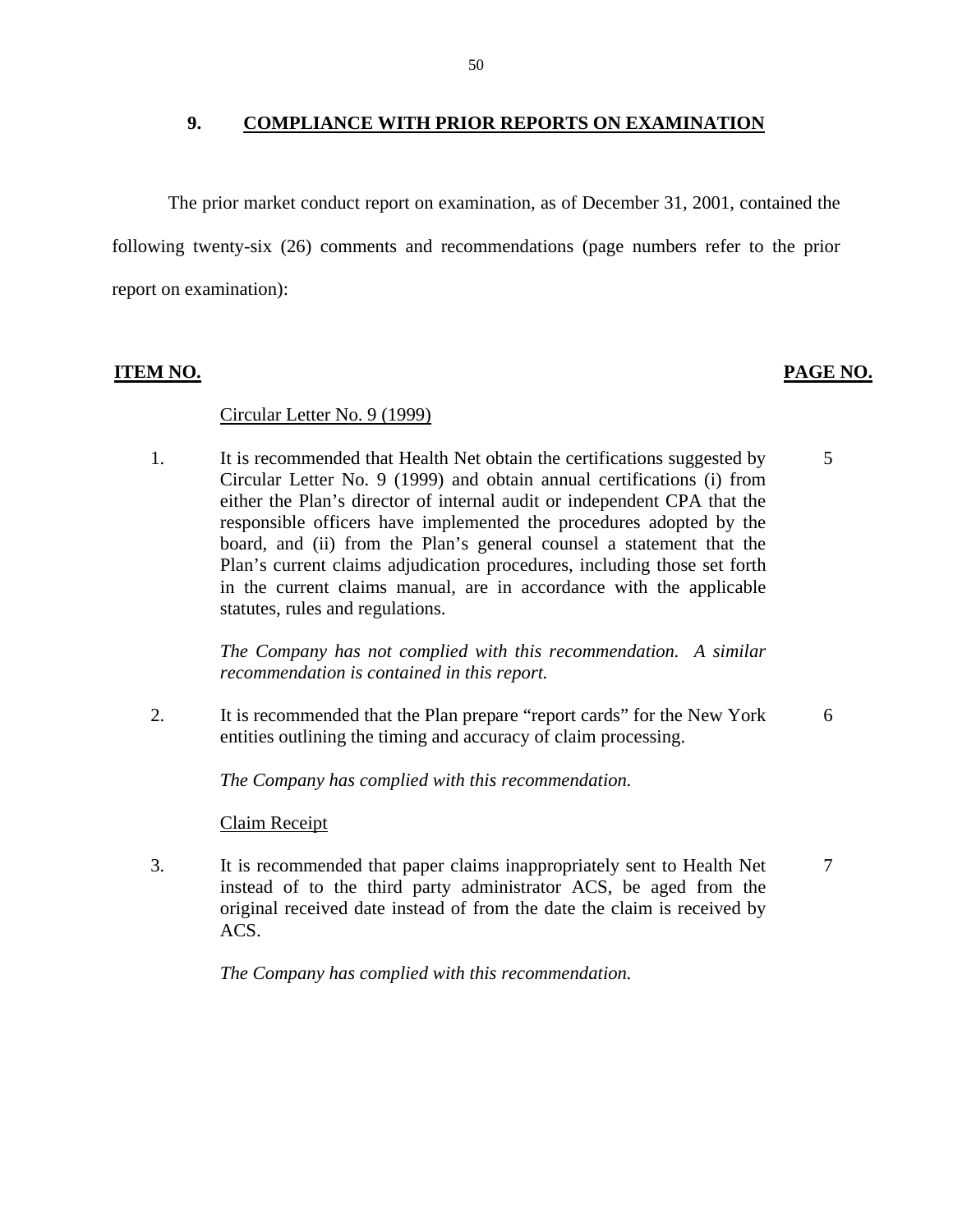### **Prompt Pay Compliance**

4. It is recommended that Health Net take steps to ensure it is in 10 compliance with all aspects of New York Insurance Law Section3224-a.

> *The Company has not complied with this recommendation. A similar recommendation is contained in this report.*

5. It is recommended that the Plan calculate and pay the appropriate 11 amount of interest only when it is due.

*The Company has complied with this recommendation.* 

#### Claim Processing

6. It is recommended that Health Net adjudicate all institutional claims on 16 a line by line basis, paying or requesting additional information, as appropriate.

*The Company has complied with this recommendation.* 

7. It is recommended that Health Net re-open all claims from members 16 with Point of Service coverage that were denied for a lack of authorization and reconsider those claims using the member's out-ofnetwork benefit. Further, where such claims are eligible for interest under New York's Prompt Pay law, such interest should be paid.

*The Company has not complied with this recommendation. A similar recommendation is contained in this report.* 

8. It is recommended that Health Net re-open all claims from clinics within 17 participating hospitals and re-adjudicate those claims without any restrictions on the place of service.

*The Company has complied with this recommendation.* 

9. It is recommended that Health Net retroactively pay all institutional 18 claims that were denied for untimely filing during the period prior to its uniform enforcement of those rules.

*The Company has not complied with this recommendation.*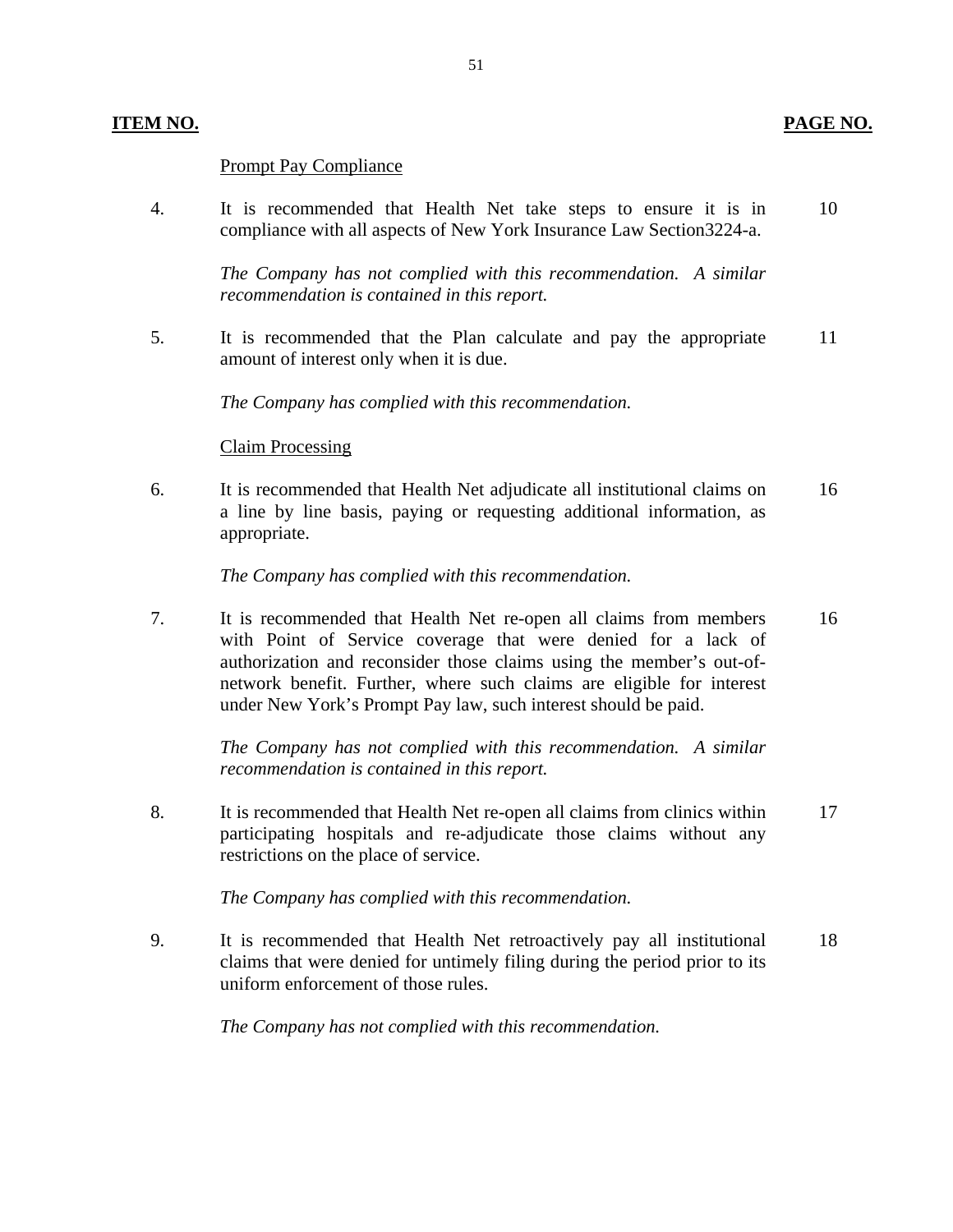| <b>ITEM NO.</b> |                                                                                                                                                                                                                                                                                                                                                                                                                                                                    | PAGE NO. |
|-----------------|--------------------------------------------------------------------------------------------------------------------------------------------------------------------------------------------------------------------------------------------------------------------------------------------------------------------------------------------------------------------------------------------------------------------------------------------------------------------|----------|
| 10.             | It is recommended that Health Net uniformly apply its policy regarding<br>the timeliness of claim submitted by non-institutional providers.                                                                                                                                                                                                                                                                                                                        | 19       |
|                 | The Company has complied with this recommendation.                                                                                                                                                                                                                                                                                                                                                                                                                 |          |
| 11.             | It is recommended that Health Net adjudicate identical claims filed<br>multiple times in the order of their receipt. In the event that an initial<br>filing lacks sufficient information to process a claim, and a secondary<br>submission is received prior to the adjudication of the original, then the<br>original submission should be denied with an explanation indicating that<br>that submission was incomplete, and referencing the claim that was paid. | 19       |
|                 | The Company has complied with this recommendation.                                                                                                                                                                                                                                                                                                                                                                                                                 |          |
| 12.             | It is recommended that Health Net eliminate unenforced contract<br>provisions from its member contracts.                                                                                                                                                                                                                                                                                                                                                           | 19       |
|                 | The Company has not complied with this recommendation. A similar<br>recommendation is contained in this report.                                                                                                                                                                                                                                                                                                                                                    |          |
| 13.             | It is recommended that Health Net reprocess claims denied as a result of<br>delays in updating a provider's file.                                                                                                                                                                                                                                                                                                                                                  | 19       |
|                 | The Company has complied with this recommendation.                                                                                                                                                                                                                                                                                                                                                                                                                 |          |
| 14.             | It is recommended that Health Net re-adjudicate all claims found to be<br>errors within the Department's adjudication sampling. Additionally, the<br>Plan should pay interest on such claims when it is due.                                                                                                                                                                                                                                                       | 20       |
|                 | The Company has complied with this recommendation.                                                                                                                                                                                                                                                                                                                                                                                                                 |          |

15. It is recommended that Health Net have its Internal Auditors conduct a 20 claims audit for the New York entities to ensure that policies and procedures are being properly applied.

*The Company has complied with this recommendation.*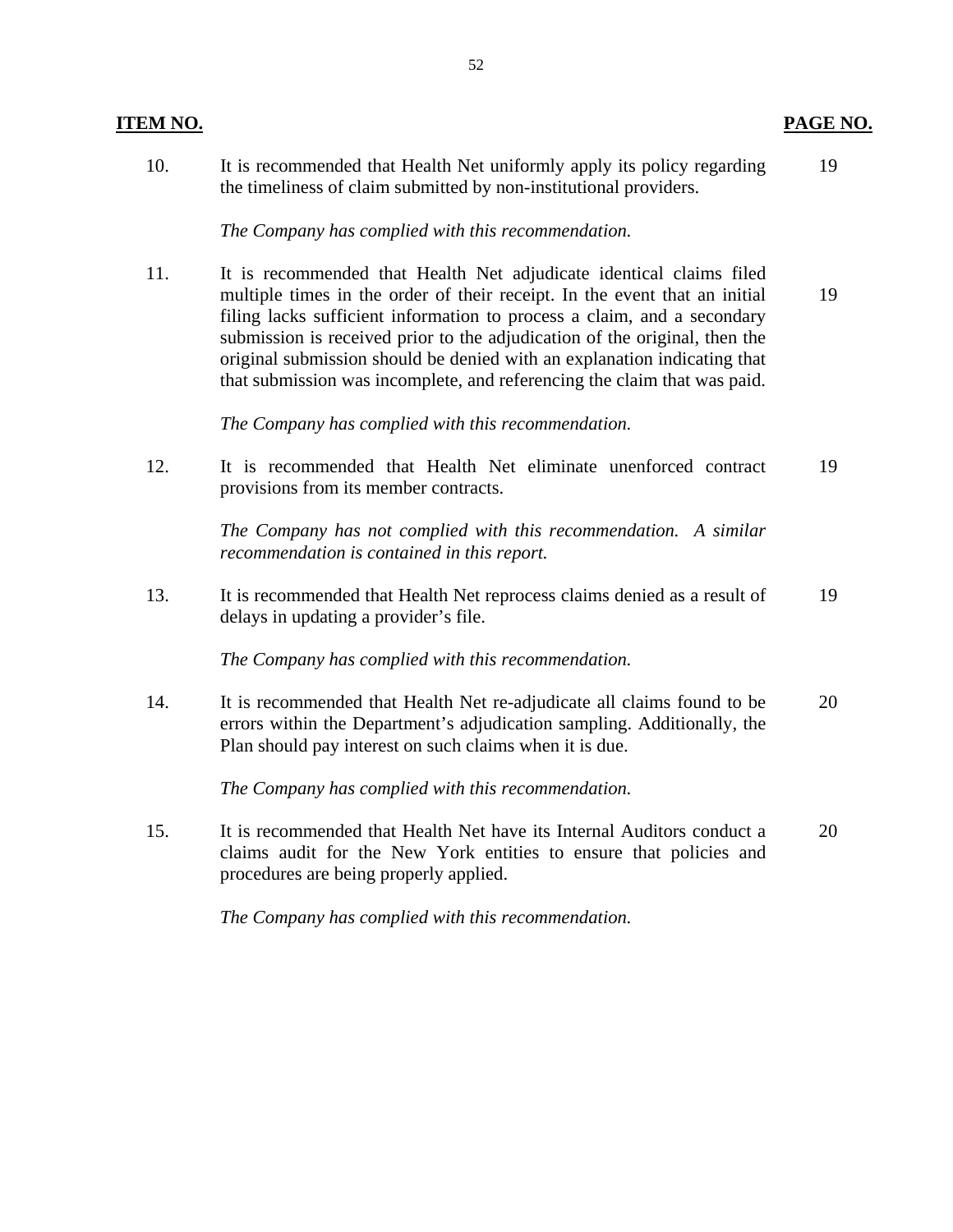#### **Emergency Care**

|     | <b>Emergency Care</b>                                                                                           |    |
|-----|-----------------------------------------------------------------------------------------------------------------|----|
| 16. | It is recommended that the Plan re-open all claims with emergency room<br>denials and offer subscriber appeals. | 21 |

*The Company has complied with this recommendation.* 

17. It is recommended that Health Net send a revision to its members 22 clarifying member rights under New York Insurance Law.

*The Company has complied with this recommendation.* 

18. It is recommended that Health Net ensure that the benefit screens on its 22 claim system reflect the appropriate requirements for each level of care.

*The Company has complied with this recommendation.* 

Usual, Customary and Reasonable

19. It is recommended that Health Net update its database on a regular basis 24 to ensure that the most current data is utilized in establishing Usual, Customary and Reasonable reimbursement amounts.

*The Company has complied with this recommendation.* 

20. It is recommended that all claims that were paid utilizing an outdated 24 database for the period 1998 through the present be reprocessed utilizing the current charge that were in effect when the services were rendered.

*The Company has complied with this recommendation.* 

#### **Explanation of Benefits**

21. It is recommended that Health Net comply with NY Insurance Law 25 Section 3234(a) and send EOBs to its insureds or subscribers when claims from participating providers have been denied for administrative purposes such as "late filing", "treatment not authorized", and "missing CPT code".

*The Company has not complied with this recommendation.* 

**ITEM NO. PAGE NO.**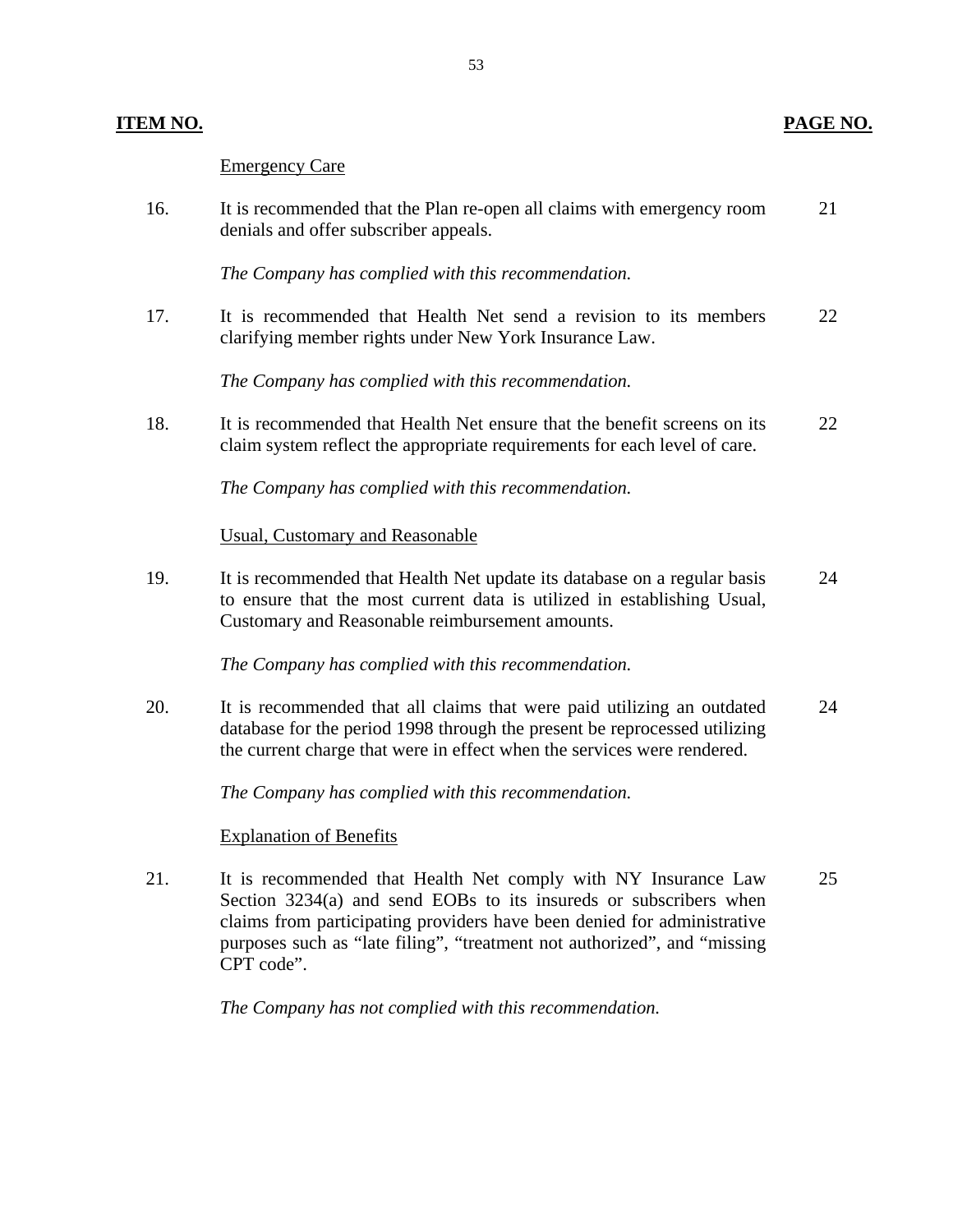#### **ITEM NO. PAGE NO.**

22. It is recommended that Health Net comply with NY Insurance Law 25 Section 3234(b)(3) and include an identification of the service for which the claim is made.

> *The Company has not complied with this recommendation. A similar recommendation is contained in this report.*

23. It is recommended that Health Net comply with NY Insurance Law 26 Section 3234(b)(7) and include on its EOBs a telephone number or address where an insured or subscriber may obtain clarification of the explanation of benefits, as well as a description of the time limit, place and manner in which an appeal or a denial of benefits must be brought under the policy or certificate and a notification that failure to comply with such requirements may lead to forfeiture of a consumer's right to challenge a denial or rejection, even when a request for clarification is made.

> *The Company has partially complied with this recommendation. However, a similar recommendation is contained in this report.*

#### **Utilization Review**

24. It is recommended that Health Net comply with the appropriate laws and 27 include appeals language in all of its initial retroactive denials for medical necessity.

*The Company has complied with this recommendation.* 

25. It is recommended that Health Net comply with New York law and 27 include the appropriate appeals language in all adverse determination notices sent to providers.

*The Company has complied with this recommendation.* 

#### Record Retention

26. It is recommended that Health Net establish a record retention policy in 28 compliance with Part 243.2(b) of Department Regulation 152 (11NYCRR243), and maintain all records for a minimum of six years.

*The Company has complied with this recommendation.*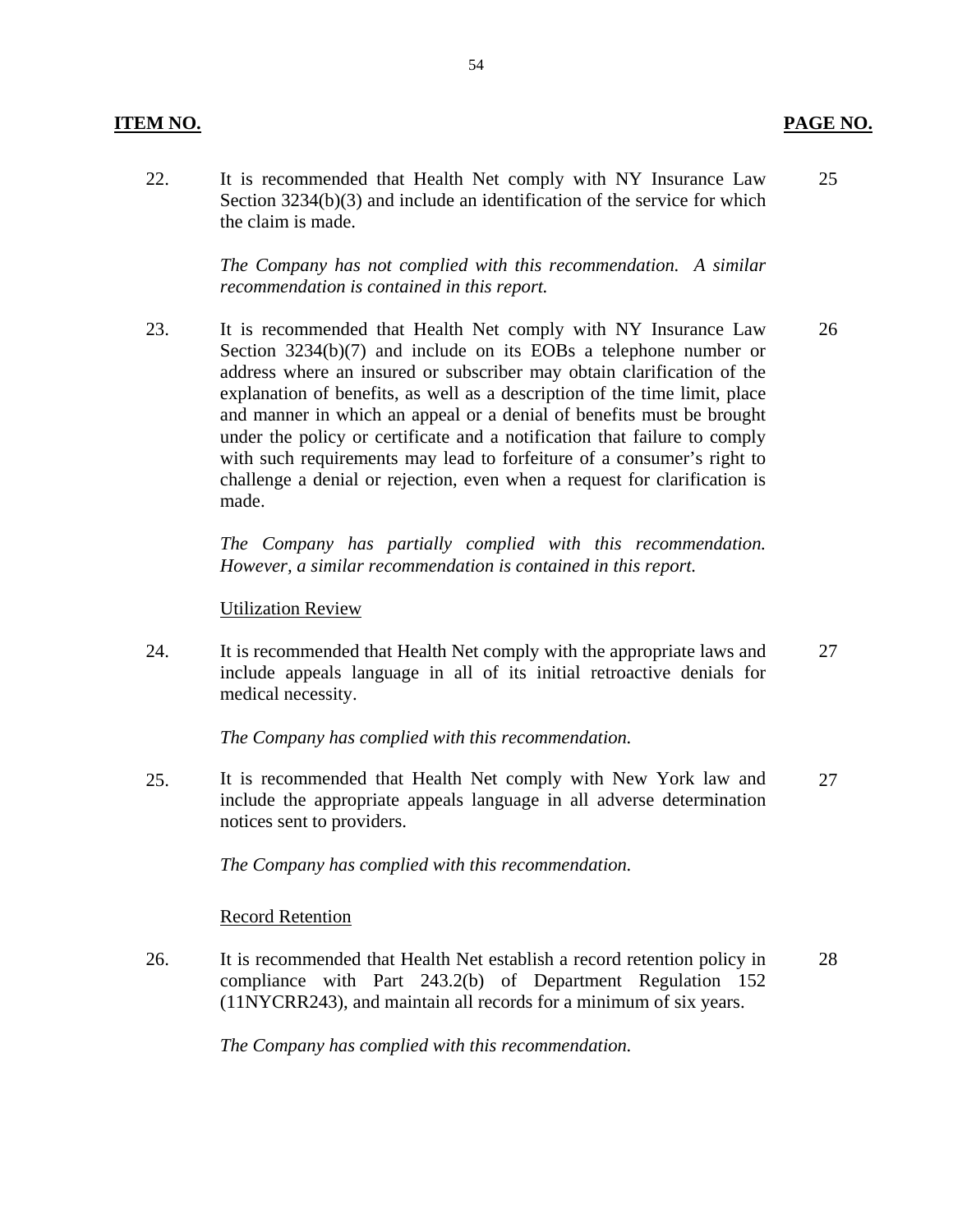The prior financial report on examination as of September 30, 2003, contained the following fifteen (15) comments and recommendations (page numbers refer to the prior report on examination:

#### **ITEM NO. PAGE NO.**

6

6

#### Management

1. It is recommended that the Company comply with the provisions of its by-laws and the provisions of Section  $1201(a)(5)(B)(v)$  of the New York Insurance Law by maintaining the requisite number of members of the board of directors.

> *The Company has not complied with this recommendation. A similar recommendation is contained in this report.*

2. It is also recommended that the Company exercise prudence by reporting an accurate schedule of directors in its statements filed with the Department pursuant to Section  $307(a)(2)$  of the New York Insurance Law.

> *The Company has not complied with this recommendation. A similar recommendation is contained in this report.*

**Administrative Services Agreement** 

3. It is recommended that HNINY comply with the provisions of Section 1505(a) of the New York Insurance Law by ensuring that the terms of the financial transactions of its Administrative Service Agreement are fair and equitable at the time of the transactions, charges or fees for services performed are reasonable, and expenses incurred and payments received are allocated on an equitable basis in conformity with customary accounting practices consistently applied. 13

> *The Company has not complied with this recommendation. A similar recommendation is contained in this report.*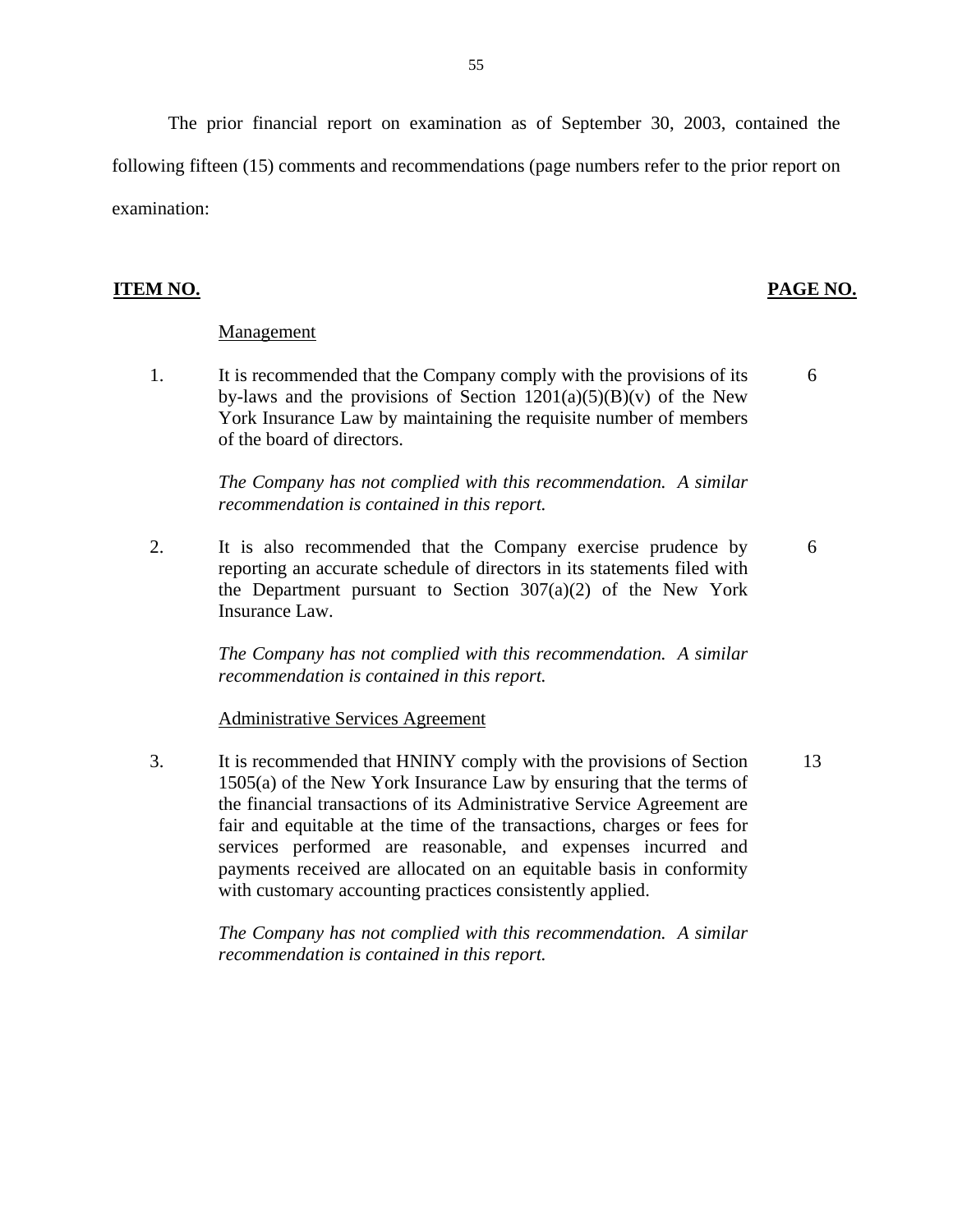#### **ITEM NO. PAGE NO.**

4. It is also recommended that the Company comply with the provisions 13 of Sections 1505(c) and (d) of the New York Insurance Law by notifying, and/or seeking and obtaining the Superintendent's prior approval for the Administrative Services Agreement entered into with Health Net of the Northeast, Inc.

> *The Company has not complied with this recommendation. A similar recommendation is contained in this report.*

#### **Conflict of Interest Policy**

5. It is recommended that all officers and directors submit signed conflict 14 of interest statements during each calendar year and that the Company establish a procedure for enforcing such policy.

> *The Company has not complied with this recommendation. A similar recommendation is contained in this report.*

6. It is also recommended the board of directors adhere to its fiduciary 14 responsibility by properly overseeing and handling any conflicts disclosed.

> *The Company has not complied with this recommendation. A similar recommendation is contained in this report.*

#### **Accounts and Records**

7. It is recommended that the board of directors authorize and approve 15 the Company's investment transactions in accordance with the provisions of Section 1411(a) of the New York Insurance Law and that documentation supporting their actions be appended to the minutes of their meetings. A similar recommendation was made in the prior report on examination

> *The Company has not complied with this recommendation. A similar recommendation is contained in this report*.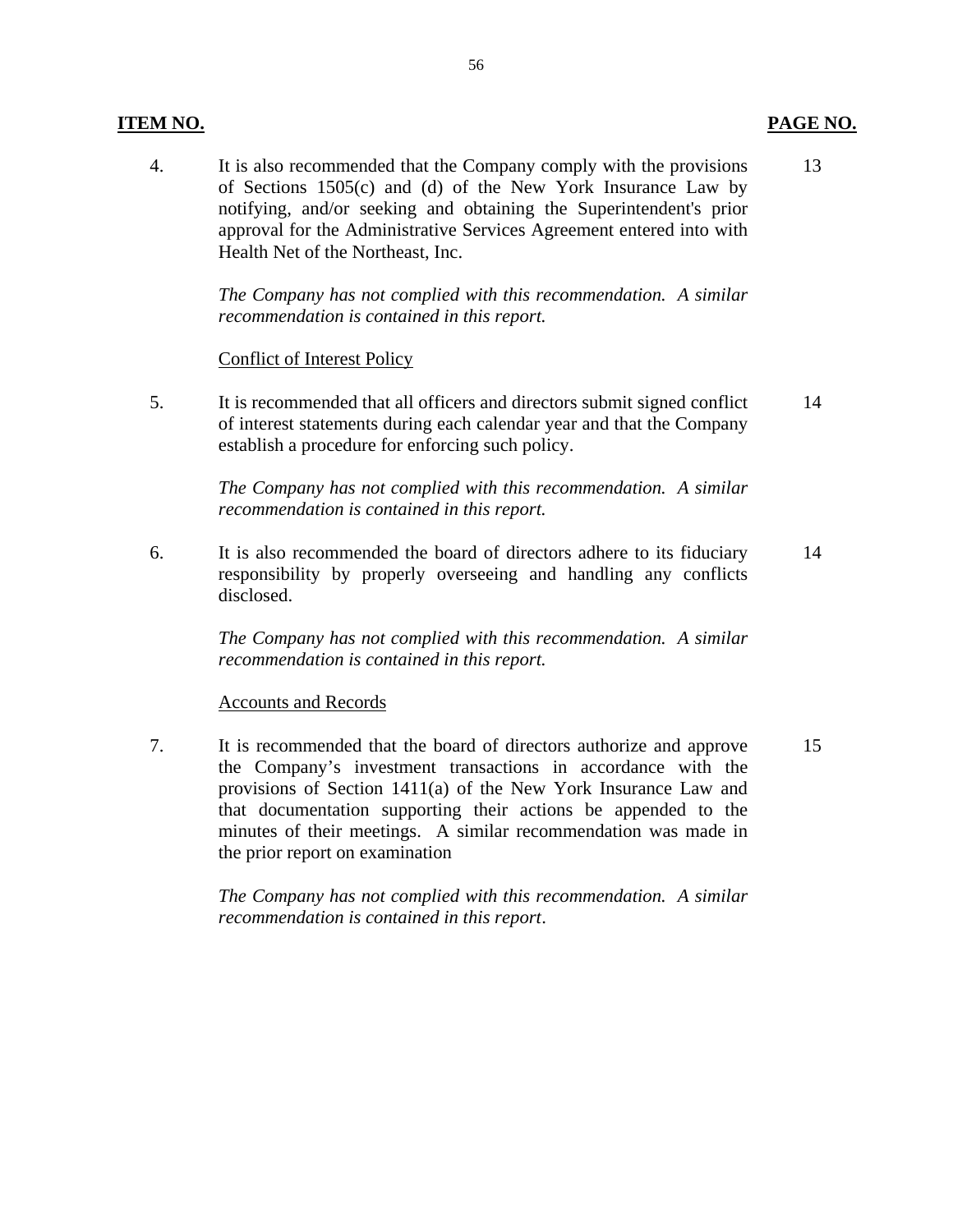#### **ITEM NO. PAGE NO.**

8. It is recommended that the Company amend its custodial agreements 16 with Fleet Bank to include the requisite safeguards and controls as set forth in the Department's Rules, and in the guidelines of the Financial Condition Examiners Handbook of the *National Association of Insurance Commissioners*.

> *The Company has not complied with this recommendation. A similar recommendation is contained in this report.*

#### **Abandoned Property**

9. It is recommended that the Company properly segregate unclaimed 18 claim payments and miscellaneous unclaimed property to comply with the provisions of Sections 1315 and 1316 of the New York Abandoned Property Law respectively.

*Since 2006, the Company has complied with this recommendation.* 

10. It is also recommended that the Company file all annual Reports of 18 Abandoned Property with the Office of the State Comptroller to comply with the provisions of Sections 1315 and 1316 of the New York Abandoned Property Law.

#### *The Company has complied with this recommendation.*

11. It is further recommended that the Company annually publish a list of 18 names and last known addresses of persons appearing to be entitled to abandoned property and to file proof of such publication with the Office of the State Comptroller.

*Since 2005, the Company has complied with this recommendation.* 

#### Location of Books and Records

12. It is recommended that the Health Net Insurance's board of directors 20 comply with the provisions of Section 325 of the New York Insurance Law by adopting a plan to maintain suitable records at its principal office in New York and to submit such plan to the Superintendent for approval.

*The Company has complied with this recommendation.*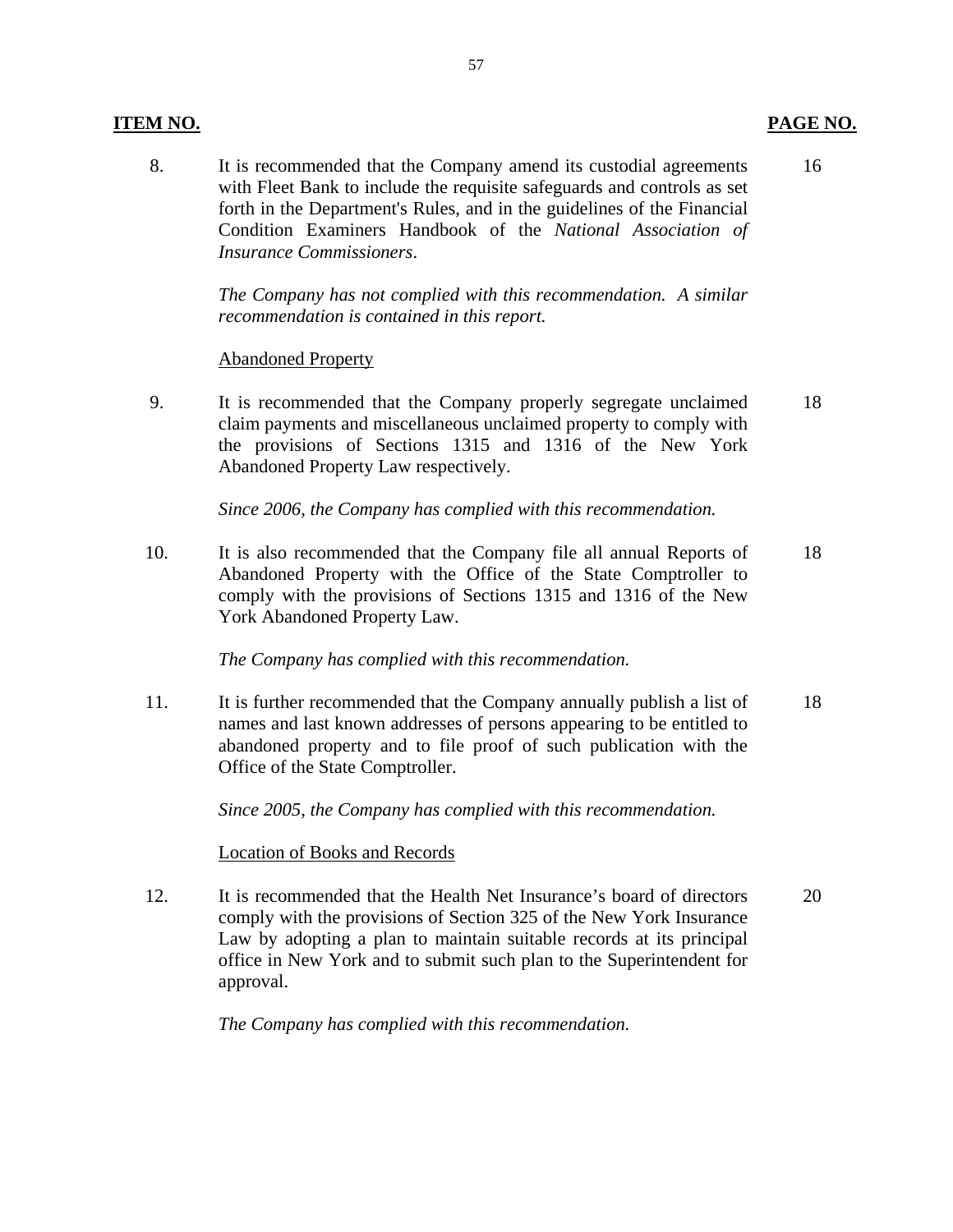#### **Fraud Prevention**

13. It is recommended that the Company comply with the terms and 30 conditions of the fraud plan approval letter dated September 16, 2004.

#### *The Company has complied with this recommendation.*

14. It is also recommended that the Company add appropriate staff to its 30 fraud investigation unit so that fraud can be investigated and prevented more effectively in accordance with the provisions of Section 409(b)(1) of the New York Insurance Law.

#### *The Company has complied with this recommendation.*

15. It is further recommended that the Company comply with the 30 provisions of Section 405(a) of the New York Insurance Law as regards suspected fraudulent transactions by submitting to the Insurance Department Frauds Bureau on a form prescribed by the superintendent, the information requested by the form and such additional information relative to the factual circumstances of the transactions and the parties involved as the superintendent may require.

*The Company has complied with this recommendation.*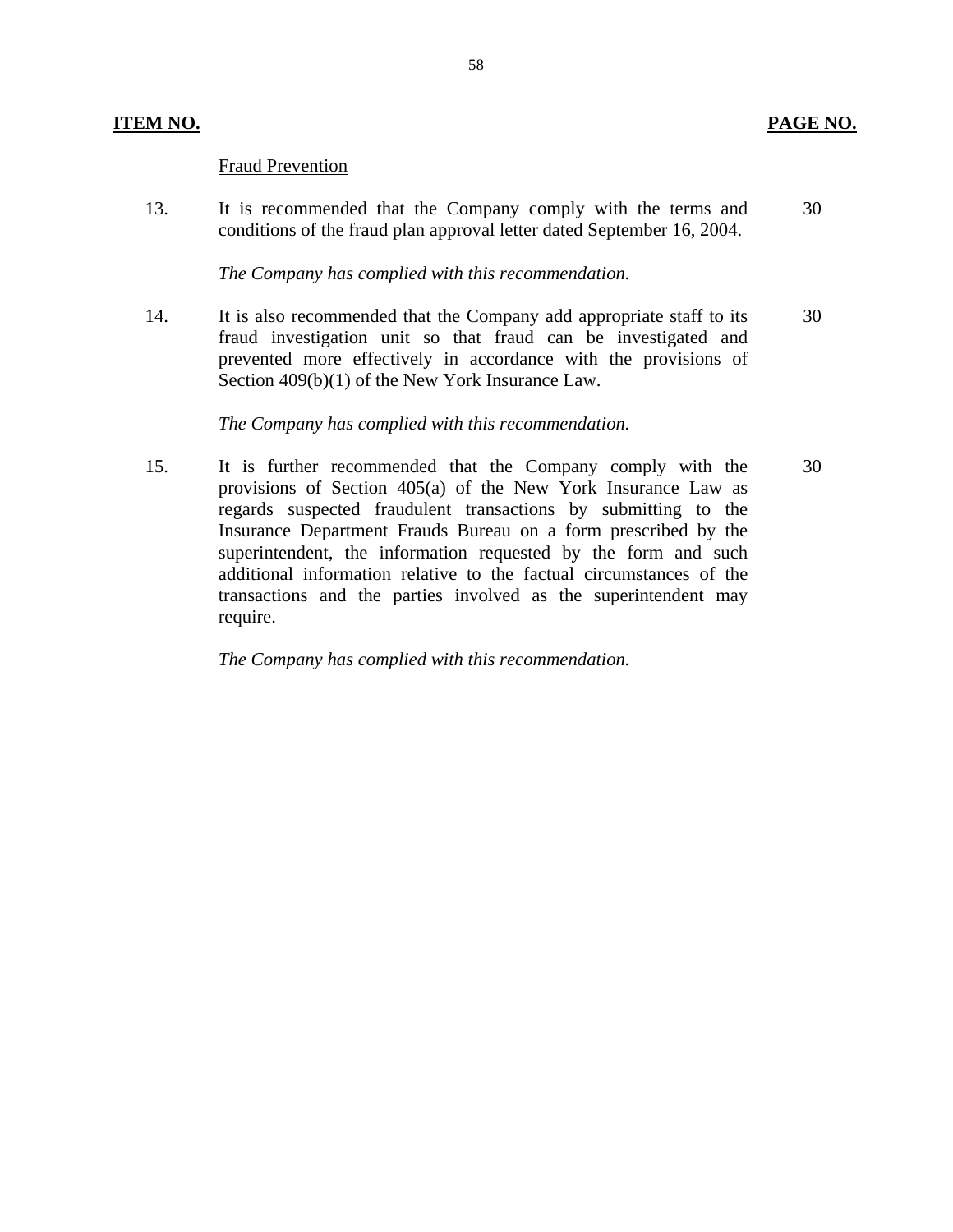### **10. SUMMARY OF COMMENTS AND RECOMMENDATIONS**

### **ITEM PAGE NO.**

#### **Management and Controls**

- A. <u>Management and Controls</u><br>i. Thus, it is recommended that the board of directors meet, at a 6 minimum, on a quarterly basis.
	- ii. It is recommended that the Company comply with the requirements of 8 Section  $1201(a)(5)(B)(v)$  of the New York Insurance Law and have at least the minimum required number of members on its board of directors.

It was noted that a similar recommendation was made in the prior report on examination.

- iii. It is also recommended that the Company exercise greater prudence 8 relative to the accuracy of the jurat page included within its filed annual statement.
- iv. It is recommended that the Company obtain approval from this 9 Department prior to the implementation of its by-law amendments.
- v. It is recommended that all officers, directors and key employees of the 9 Company submit signed conflict of interest statements during each calendar year and that the Company establish a procedure for enforcing such policy.
- vi. It is also recommended that the Company exercise greater care in 10 providing correct responses to the general interrogatories in its filed annual statements.

#### **Holding Company System**

B. Holding Company System<br>It is recommended that the Company comply with the provisions of 15 Section 1505(c) of the New York Insurance Law by obtaining the Superintendent's prior approval for all of the administrative services agreements that the Company enters into with other members of its holding company system that involve five percent or more of its prior year-end admitted assets.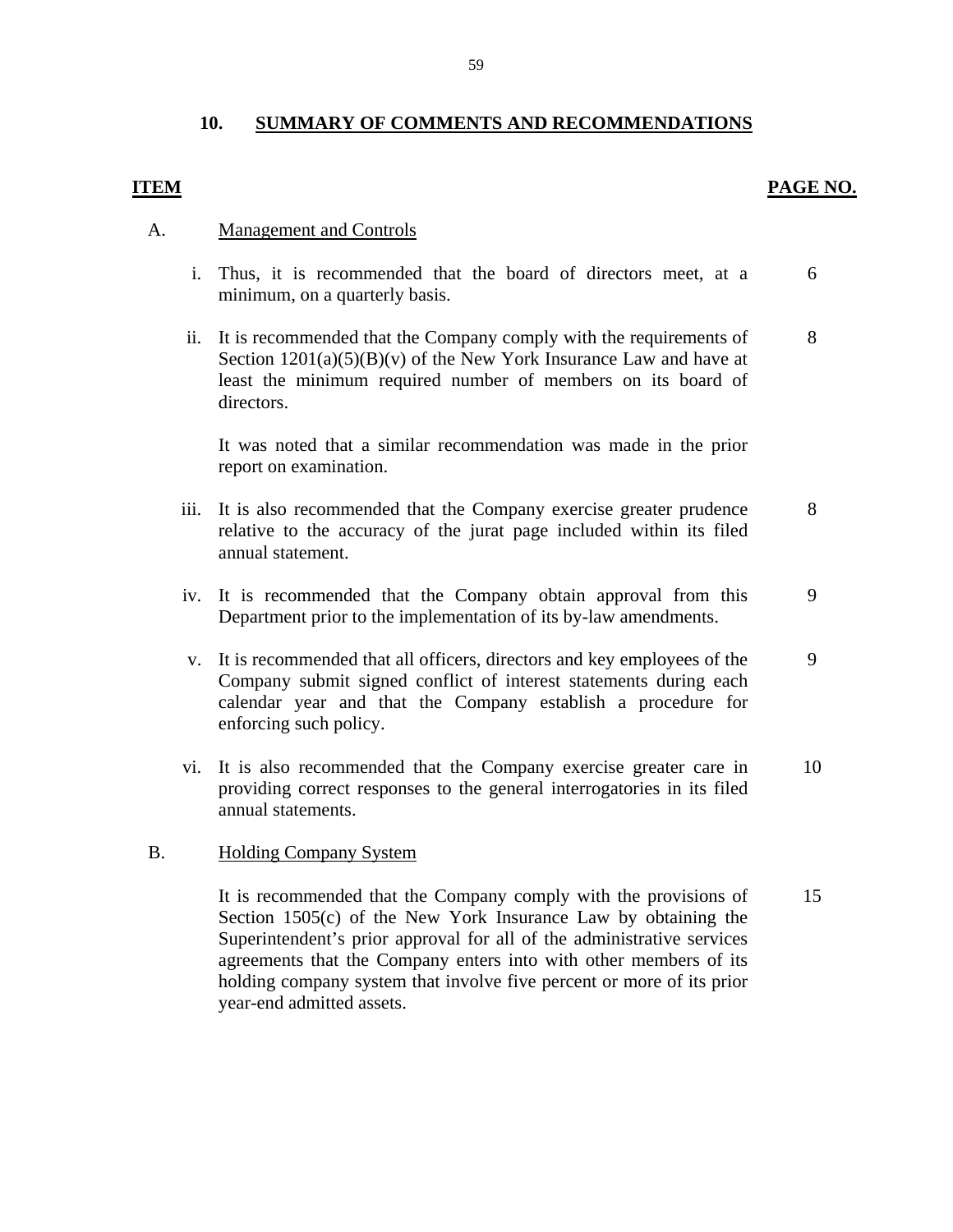### **Accounts and Records**

**ITEM** 

C. Accounts and Records<br>
i. It is recommended that the Company's board of directors authorize and approve the Company's investment transactions in accordance with the requirements of Section 1411(a) of the New York Insurance Law and that documentation supporting its actions be appended to the minutes of its meetings. 16

> A similar recommendation was made in the prior report on examination.

- ii. It is recommended that the Company amend its custodial agreements with the Bank of New York and the Bank of America to include the requisite safeguards as set forth in the Department's Rules and in the guidelines of the *Financial Condition Examiners Handbook of the National Association of Insurance Commissioners.*  17
- iii. It is recommended that HNINY record direct expenses in accordance with Paragraph 9 of SSAP No. 70 of the NAIC Accounting Practices and Procedures Manual. 19
- iv. It is also recommended that expenses incurred be allocated to the Company on an equitable basis in accordance with the requirements of Section 1505(a) of the New York Insurance Law. 19
- v. It is recommended that HNNE and HNINY continue to review and refine the allocation methodologies used to distribute expenses across cost centers. 19
- vi. It is recommended that HNINY comply with Paragraph 12(b) of SSAP No. 47 of the NAIC Accounting Practices and Procedures Manual by disclosing all required financial information relative to its ASC business, including the gross reimbursement for medical costs incurred relative to its ASC business, within the "Notes to the Financial Statements" section of its annual statement filings. 20
- vii. It is recommended that HNINY comply with its own policy by issuing premium refunds and resolving credits for its premium receivable accounts within specified timeframes. 21
- viii. It is also recommended that the Company review its premium receivable accounts and refund all monies owed plus any accrued interest thereon. 21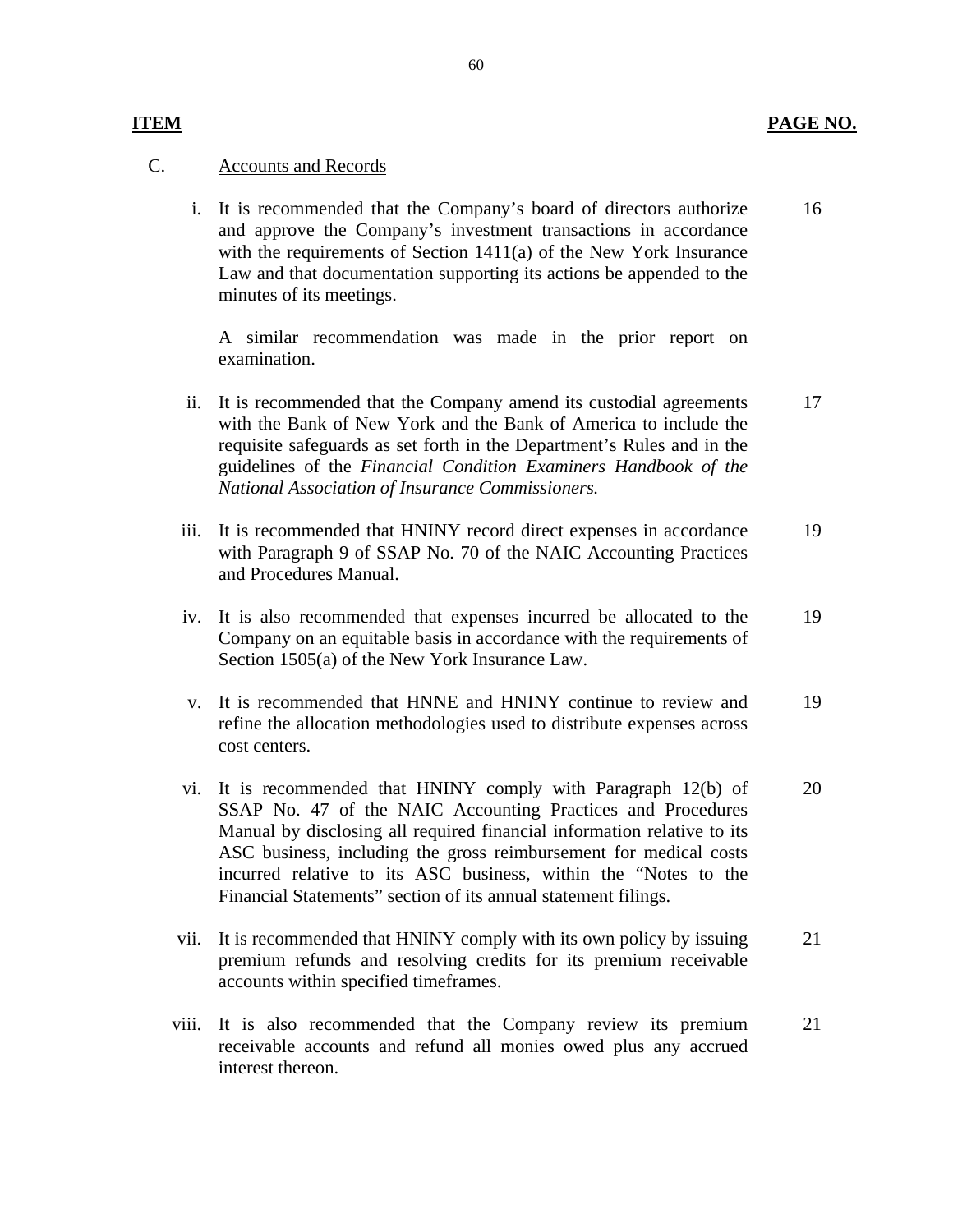### **PAGE NO.**

### D. Department Regulation No. 164

**ITEM** 

- i. It is recommended that HNINY comply with Part 101.4(c) of Department Regulation No. 164 (11 NYCRR 101.4(c)) by signing a written agreement with CCN and filing the agreement with the Department for approval. 22
- ii. It is also recommended that HNINY implement procedures to ensure that contracts are reviewed and approved before obtaining services from its vendors. 22

#### **Abandoned Property Law**

- E. Abandoned Property Law<br>i. It is recommended that the Company comply with the requirements of Section 1315(1-a) of the New York Abandoned Property Law by filing a separate report for miscellaneous unclaimed property. 23
	- ii. It is also recommended that the Company maintain documentation showing that it published the information required by Section 1316(3) of the New York Abandoned Property Law. 23
	- iii. It is recommended that HNINY maintain copies of its filed Reports, as evidence of its compliance with Section 1316(2) of the New York Abandoned Property Law. 24

#### Premium Deficiency Reserve

F. Premium Deficiency Reserve<br>It is recommended that HNINY comply with the provisions of Paragraph 18 of SSAP No. 54 of the NAIC Accounting Practices and Procedures Manual by establishing the requisite liability. 29

#### Prompt Pay Law

- G. Prompt Pay Law<br>i. It is recommended that HNINY take the necessary steps to ensure compliance with Sections 3224-a(a) and (c) of the New York Insurance Law. 32
	- ii. It is recommended that HNINY take the necessary steps to ensure compliance with Section 3224-a(b) of the New York Insurance Law. 34
	- iii. It is recommended that HNINY refrain from denying POS claims for lack of authorization without consideration of the member's POS outof-network benefits. 35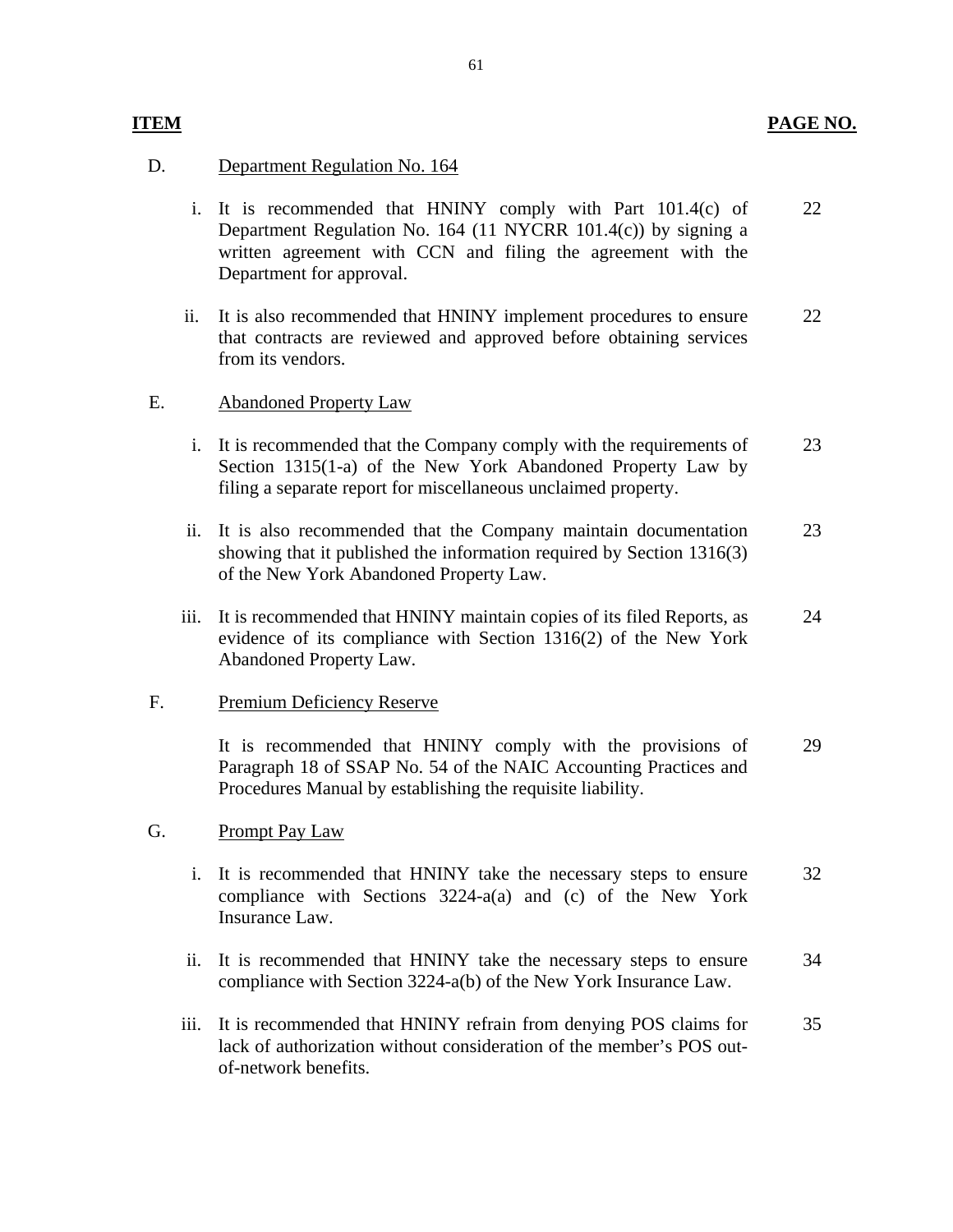### **ITEM** PAGE NO.

#### Usual, Customary and Reasonable Fees

H. Usual, Customary and Reasonable Fees<br>It is recommended that HNINY comply with Part 216.6(a) of Department Regulation No. 64 (11 NYCRR 216.6(a)) and process claims in accordance with contract provisions. The Company reported that it performed remediation of the affected claims in 2009. 36

#### **Explanation of Benefits Statements**

I. Explanation of Benefits Statements<br>It is recommended that HNINY issue EOBs that are in compliance with the requirements of Sections 3234(b)(3), (6) and (7) of the New York Insurance Law. 39

#### **Utilization Review**

- J. Utilization Review<br>i. It is recommended that HNINY comply with the provisions of Section 4903(b) of the New York Insurance Law. 39
	- ii. It is recommended that HNINY update its policy on concurrent utilization reviews to effectuate compliance with Section 4903(c) of the New York Insurance Law. It is also recommended that HNINY process its concurrent utilization reviews in accordance with Section 4903(c) of the New York Insurance Law. 40
	- iii. It is recommended that HNINY update its policy on retrospective appeals to effectuate compliance with Section 4904(a) of the New York Insurance Law. 41

### Grievances

- K. Grievances<br>i. It is recommended that HNINY respond to grievance filings in a timely manner (60 days), in compliance with its own policy. 42
	- ii. It is recommended that HNINY comply with its own policy and procedures by responding to its ERU complaints in a timely manner (30 days). 42

#### **Retro-termination of Policies**

L. Retro-termination of Policies<br>It is recommended that HNINY promptly terminate policies when premiums are not received within the allowed grace period. In this regard, it is recommended that the Company review and pay all appropriate claims between the period premiums were paid and the date the policy was terminated. 43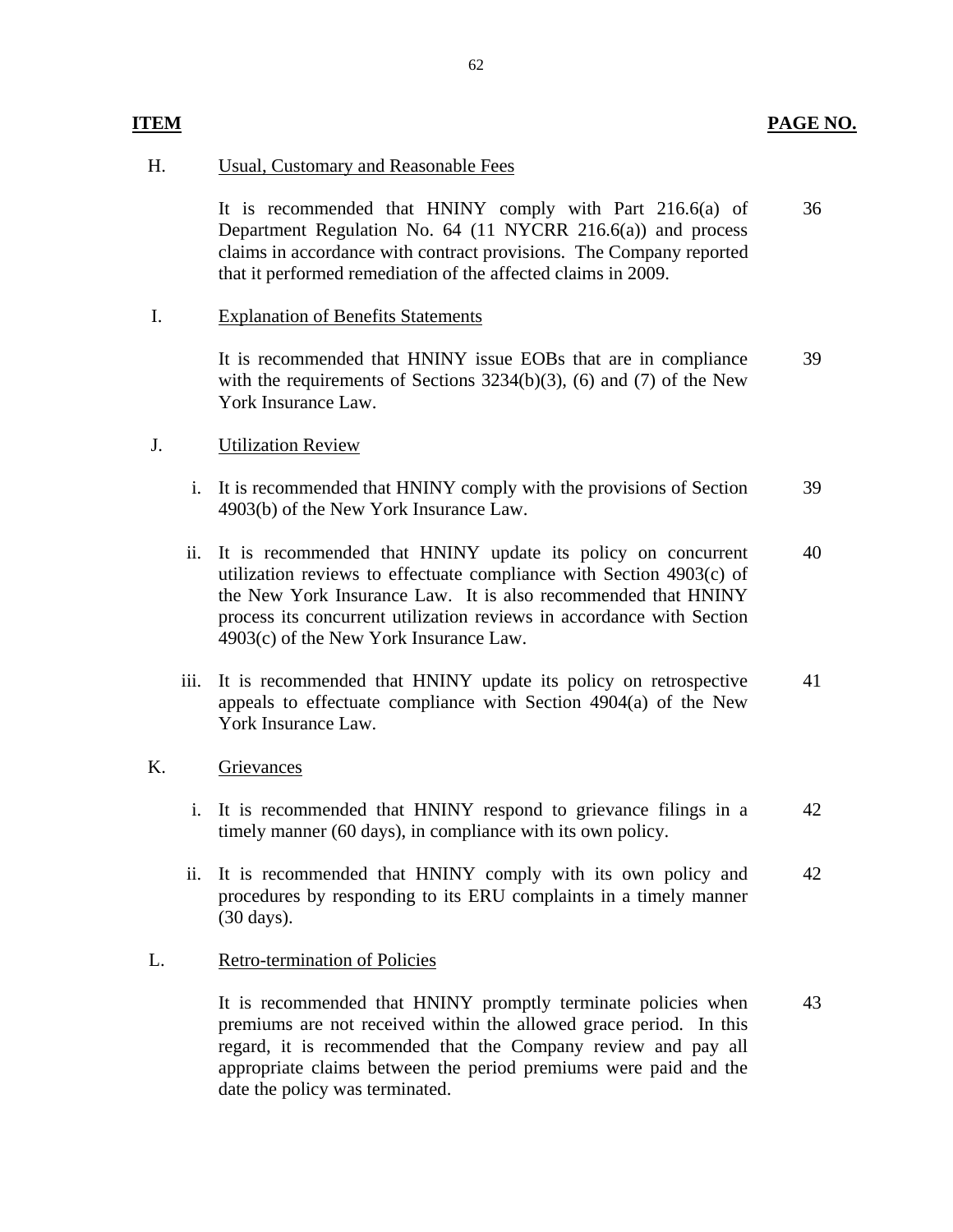### **ITEM PAGE NO.**

#### Disclosure of Information

M. Disclosure of Information<br>It is recommended that HNINY comply with Section 3217-a(a)(3)(D) of the New York Insurance Law by including the member's right to reconsideration in the Company's description of its utilization review policy and procedures within its disclosure information. 44

#### **Agents and Brokers**

N. Agents and Brokers<br>It is recommended that HNINY comply with Section 4235(h)(1) of the New York Insurance Law by filing its commission schedules with this Department. 45

#### O. Schedule H – Aging Analysis of Claims Unpaid

It is recommended that HNINY exercise due care to ensure that the information reported in its Schedule H is complete and accurate. It is also recommended that the Company comply with Department Circular Letter No. 12 (2000) by including applicable prompt pay violations for its TPA and IPA claims in its filed Schedule H. 46

#### Department Circular Letter No. 9 (1999)

P. Department Circular Letter No. 9 (1999)<br>It is recommended that HNINY obtain the annual certifications as required by Department Circular Letter No. 9 (1999). 46

#### **Out-of-network Claims**

Q. <u>Out-of-network Claims</u><br>It is recommended that HNINY comply with Section 2601(a) of the New York Insurance Law by revising its policy and discontinuing its practice of covering in-network facilities under the out-of-network benefits when the service was arranged by an out-of-network provider. 47

#### **Record Retention**

R. Record Retention<br>It is recommended that the Company comply with Parts 243.1(b)(8) and 243.3(A)(2) of Department Regulation No. 152. 48

#### **Passport Contracts**

S. Passport Contracts<br>It is again recommended that HNINY eliminate unenforced contract provisions from its policy contracts. 49